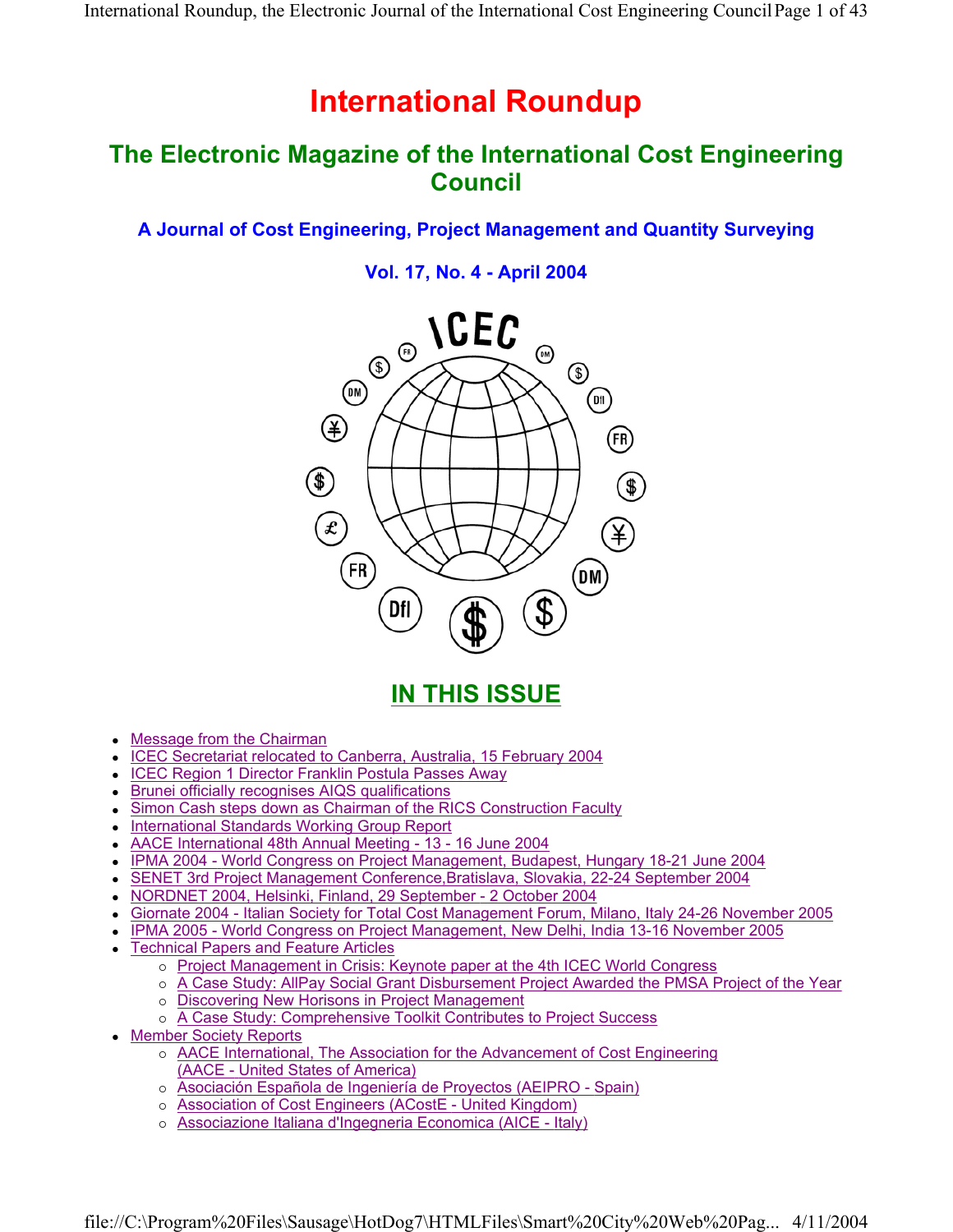International Roundup, the Electronic Journal of the International Cost Engineering CouncilPage 2 of 43

- { Australian Institute of Quantity Surveyors (AIQS)
- { Building Surveyor's Institute of Japan (Nihon Kenchiku Sekisan Kyokai BSIJ)
- o Canadian Institute of Quantity Surveyors (CIQS)
- { Czech Association of Project Management (Spolocnost pro projektové rízení SPR)
- o Ghana Institution of Surveyors, Quantity Surveying Division (GIS)
- o Institute of Quantity Surveyors of Kenya (IQSK)
- o Institution of Surveyors Malayasia (Pertubuhan Juruukur Malaysia ISM)
- o Mauritius Association of Quantity Surveyors (MAQS)
- { New Zealand Institute of Quantity Surveyors (NZIQS)
- { Norwegian Association of Project Management (Norsk Forening for Prosjektledelse NFP)
- { Singapore Institute of Surveyors and Valuers, Quantity Surveying Division (SISV)
- o Some photos of cost engineering events around the world The following sections of *International Roundup* are contained at other locations on this web site. Please click on the links below to view them.
- $\circ$  Calendar of Cost Engineering, Quantity Surveying, and Project Management Events Worldwide.
- o Book and Software Reviews
- o Labor Rates Around the World
- o Structural Steel Prices Around the World

*International Roundup* is published twice a year by the International Cost Engineering Council (ICEC), a worldwide confederation of cost engineering, project management, and quantity surveying associations. ICEC has no individual members. Participation in ICEC affairs is only through membership in one of the ICEC societies which, in combination, represent over 100,000 cost management professionals in more than 120 countries.

Information for inclusion in *International Roundup* should be submitted to: International Cost Engineering Council, PO Box 301, Deakin West, ACT 2600, AUSTRALIA; phone: +61-2-6282-2222; E-mail: *International Roundup*; Internet home page: http://www.icoste.org.

**PLEASE NOTE:** Each ICEC member society is requested to submit information for the next *International Roundup* to the editor no later than 15 September 2004.

#### **MESSAGE FROM THE CHAIRMAN**

Dear Fellow Cost and Project Professionals:



This is my last message as chairman of ICEC. My first idea was to reflect on the two years I served as your chairman; how many interesting people I met during this period. I could write about my travels around the world and so on.

On second thought I decided to put this information in the chairman's report that I will present at the Council meeting in Cape Town in April.

Now I want to share with you my thoughts about the future of our profession. How will a cost engineer, quantity surveyor or project manager, in general cost professionals, operate in say 10 years from now?

When I started as a cost professional in the seventies the use of computers was something special. Working on my first overseas job in Aruba, we used a computer firm to process the timesheets for the labor force generating both pay slips and cost and man-hours analysis. We used input forms and punch cards. At that time we were the first employer to use such an advanced system. In that same period a new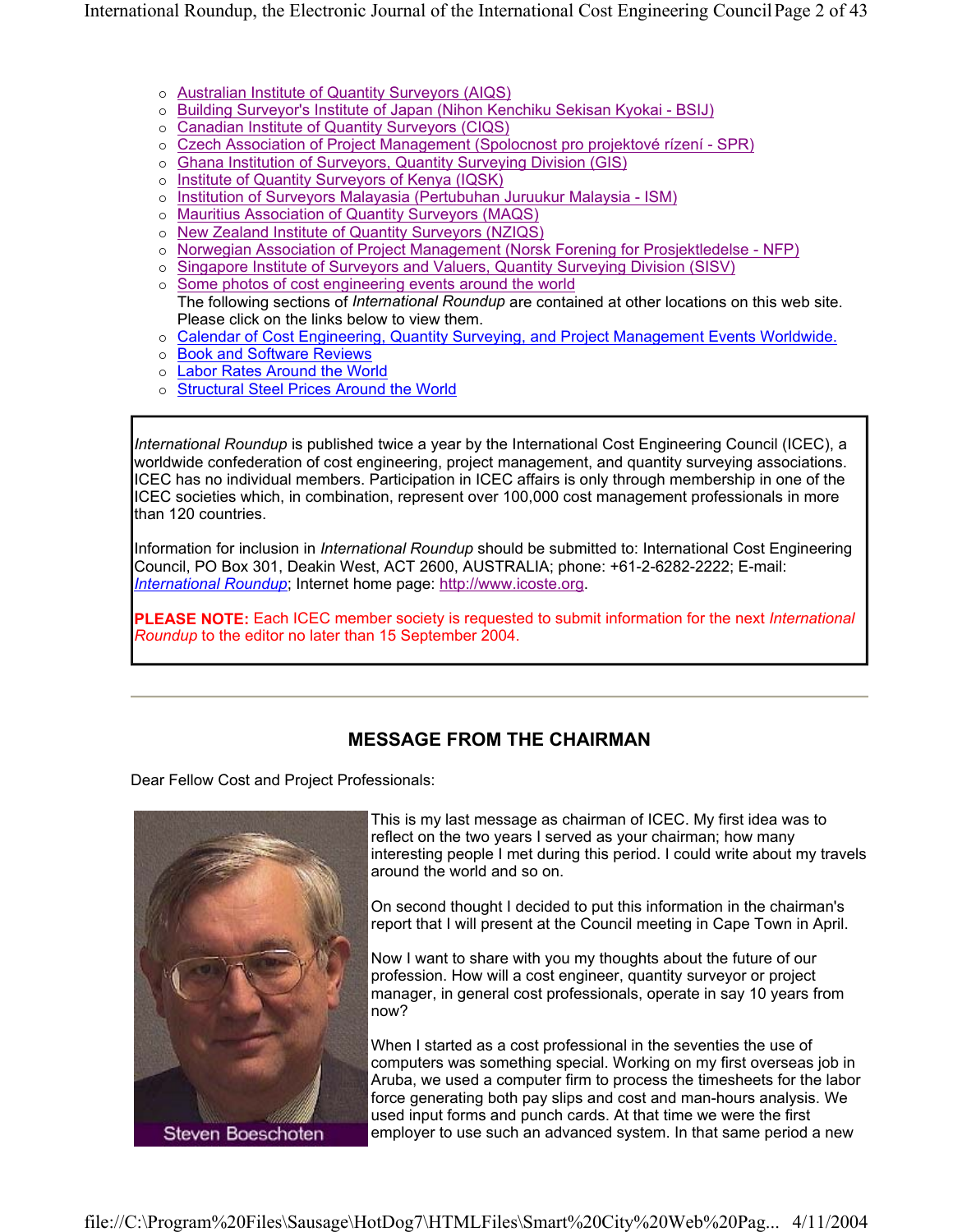computerized planning tool, network planning, came en vogue and of

course we tried to use it.

In my assignments in Nigeria the computer got a more prominent place in the cost working environment. Still on mainframes we could control a workforce of 25,000 on a weekly basis!! My first contact with Personal Computers was in 1984. One could hardly comprehend the advantages of such systems as Lotus. The "if then" analysis became possible in just minutes and also the first databases were developed.

I clearly remember the period my company had to bid on an electrification project on 20 islands in the Indonesian archipelago. I started with one estimate and copied it 20 times and then adjusted each estimate for specific circumstances. My boss was very impressed with the speed of the estimating process. Modifications were easily implemented.

The next breakthrough came with the Internet possibilities. This development is I think still in its infancy. A excellent example was presented in 1998 by Ginette Basak with her paper about the project cockpit (http://www.icoste.org/korev198.htm). Automated updates of project control documents is common practice for many of us.

Communications will improve. I once volunteered to distribute ICEC documents. The cost was about three thousand dollars. Now with the website in full swing it costs only a fraction of that amount.

How our profession will develop in the coming years is hard to imagine.

One thing is certain. We will in the future receive project control documents with the remark: "This estimate was made by a human."

Today systems exist that can read design documents and generate material quantities take off's and put unit rates against it, thus generating an estimate faster and more accurately than any person.

So the future of our profession will be in the human factor and the interpersonal process of cost management.

You can stare at your screen for hours, but you will never get the same feedback as in life facing a project manager and telling him he completed the project in time and on budget.

Finally some words about the last two years. The period between Melbourne and Cape Town was very exciting. I met hundreds of people in many places. To my hosts in all the places I visited I want to express my appreciation for making me feel so welcome. To Ken I want to say how grateful I am with his patience and understanding with me.

See you all in Cape Town

*Steven Boeschoten Chairman, International Cost Engineering Council*

*Return to Table of Contents*

#### **ICEC Secretariat Relocated to Canberra, Australia, 15 February 2004**

The new ICEC Secretariat has been established at the National Surveyors House in Canberra Australia effective 15 February 2004. The Secretariat is housed in the offices of the Australian Institute of Quantity Surveyors. The address and contact information for the Secretariat is:

> *Postal address: PO Box 301 Deakin West ACT 2600 Australia*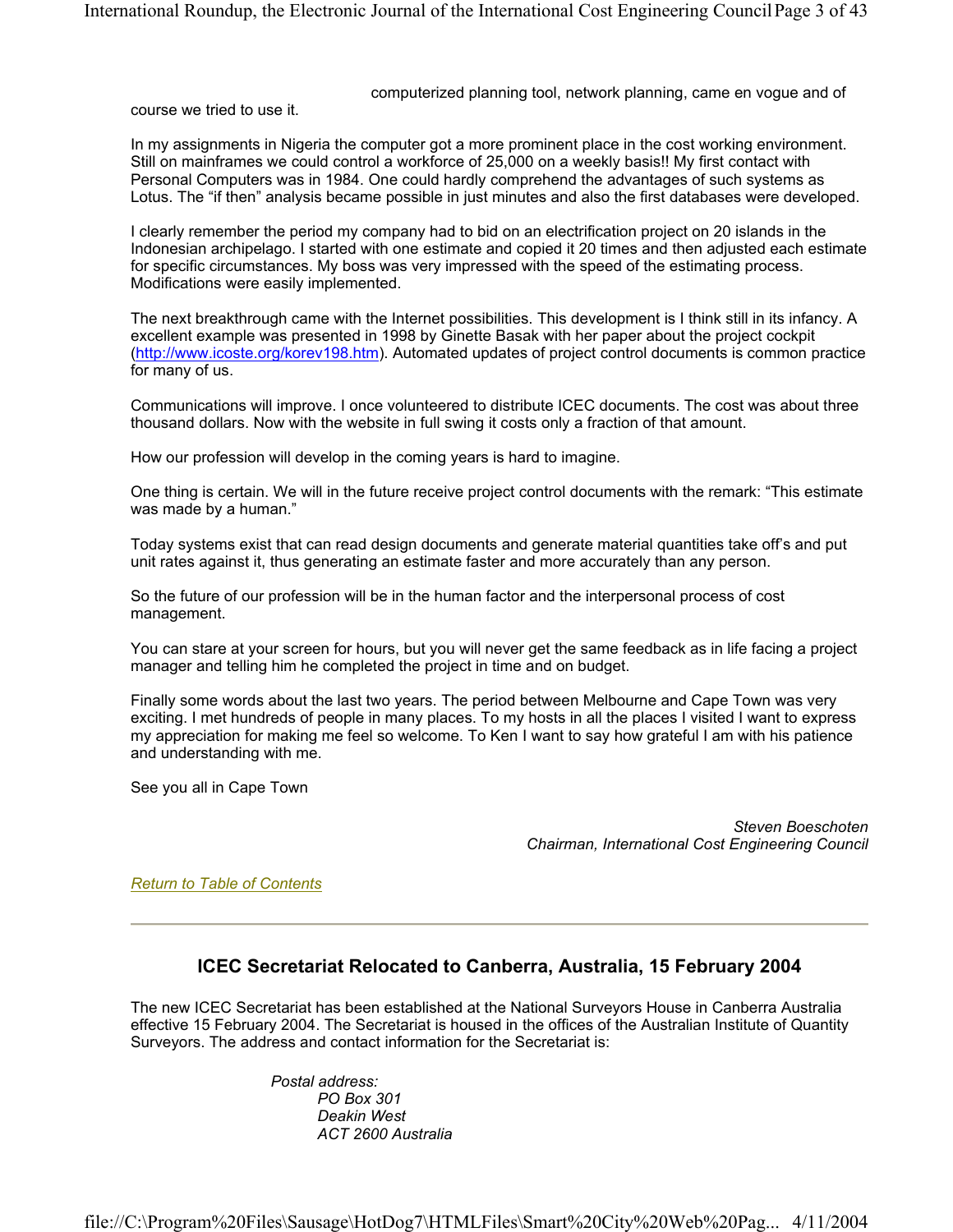*Physical address: National Surveyors House 27-29 Napier Close Deakin, ACT 2600 Australia Phone: 61-2-6282-2222 Fax: 61-2-6285-2427 E-mail: icec@icoste.org*

The new Secretariat Administrator is Ms Robyne Nash. Robyne is currently completing the requirements for a Bachelor of Arts / Bachelor of Psychology. We welcome Robyne as ICEC's first employee and look forward to working with her over the coming years.

All correspondence to ICEC on matters other than finance should be directed to the new Secretariat.

The treasury function of ICEC will remain with Dr. Kenneth Humphreys and queries, payments, etc. should continue to be addressed to him at:

> *International Cost Engineering Council 1168 Hidden Lake Drive Granite Falls, NC 28630 USA Phone: +1-828-728-5287*

Dr. Humphreys' new e-mail address is kenh@icoste.org. Subscription payments, applications for ICEC membership, and other financial matters and queries should be directed to Dr. Humphreys. Executive functions, including administration of the ICEC treasury remain with the elected Secretary-Treasurer of ICEC.

All ICEC members and interested parties are asked to update their records to reflect these changes. When in doubt if a matter should be handled by the Secretariat or by Dr. Humphreys, please send your query to the new Secretariat at icec@icoste.org. The Secretariat will refer to Dr. Humphreys those matters requiring his attention.

*Return to Table of Contents*



#### **ICEC Region 1 Director Franklin Postula Passes Away**

ICEC was shocked to learn of the passing of Franklin (Frank) Postula, ICEC Region Director for North and South America on February 19. Mr. Postula succumbed to a sudden severe bacterial infection. His passing is a major loss to ICEC and to the cost management profession worldwide.

Frank Postula had been a member of AACE International since 1979, and was a key member of the AACE Education Board. He has served as ICEC's Director for Region 1 since 2002 and had been named to continue in the position until 2006. He has served as the ICEC Director and Chair of the International Standards Working Group for the past five years. AACE International Executive Director Barry McMillan said "Frank was still working right up until his sudden and tragic death. He was a man whom all could respect. He never ceased working for AACE

and was devoted to his family. We will miss his knowledge, professionalism, wit, and dedication to the profession he loved. It is indeed a loss for all who knew him."

The Postula family has requested that any memorial donations in memory of Frank Postula be sent to Gideons International, PO Box 140800, Nashville TN 37214-0800, USA. Should you wish to express your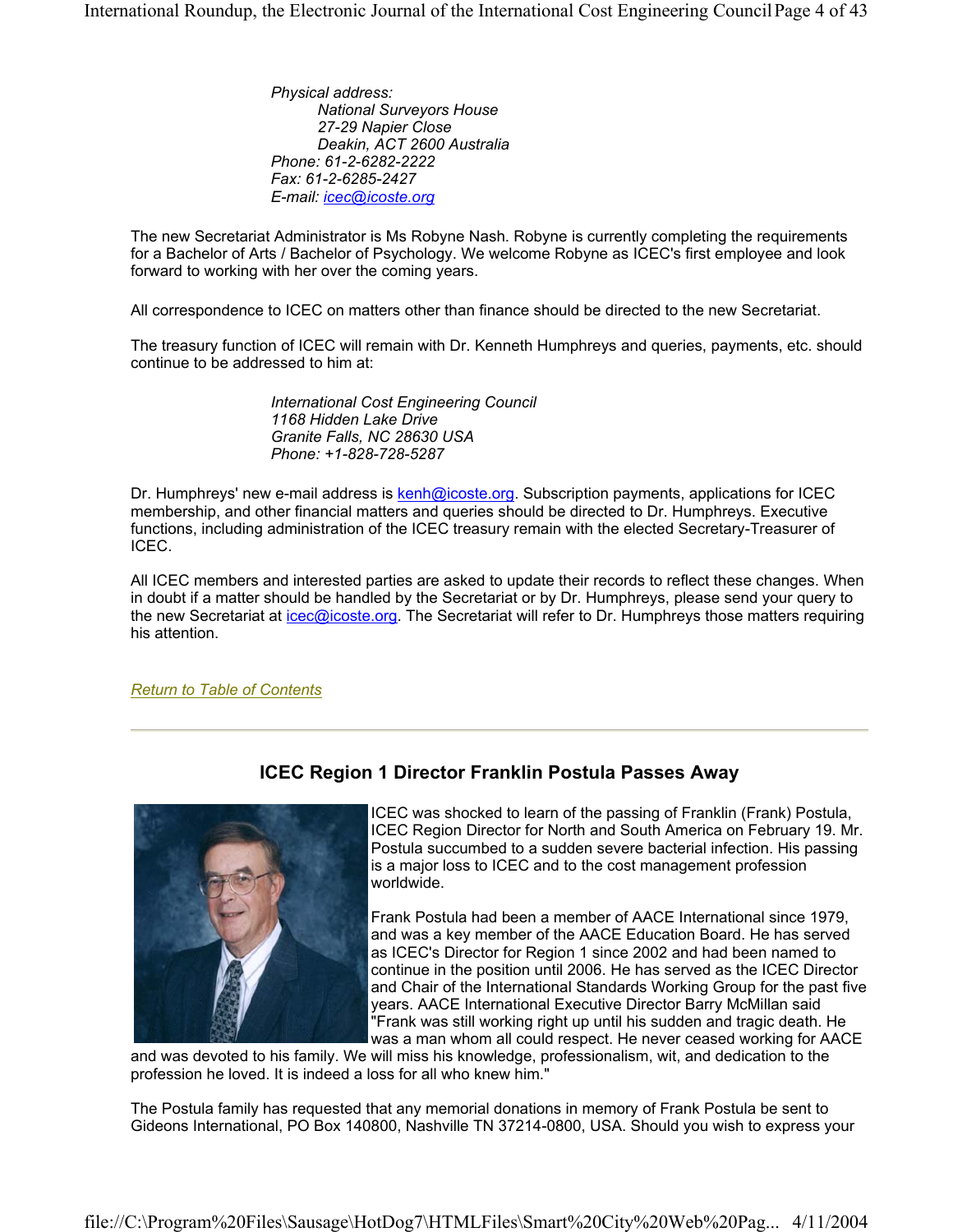International Roundup, the Electronic Journal of the International Cost Engineering CouncilPage 5 of 43

condolences to the family, contact Veronica Postula, 1284 W. Hopbush Way, Tucson AZ 85704, USA.

*Kenneth K. Humphreys Secretary-Treasurer, ICEC*

*Return to Table of Contents*



#### **Brunei officially recognises AIQS qualifications**

Over the last four years the Australian Institute of Quantity Surveyors (AIQS) has been negotiating with the Brunei Accreditation Council to formally recognise and accept AIQS professional qualifications as being the equivalent of the Royal Institution of Chartered Surveyors (RICS) qualification.

On 17 February the AIQS National Office received advice from the AIQS Representative in Brunei that the Accreditation Council has now officially recognised AIQS qualifications as being equal to the RICS. This decision has great significance for the AIQS members in Brunei and is the result of some very hard and constant work by both the current and previous AIQS Representatives in Brunei and other AIQS Officers and Executives.

It not only recognises the high standards and competence of AIQS members but also the very active Continuing Professional Development program for AIQS members in Brunei and the valuable educational and professional support offered by the Institute to its overseas members.

> *Terry L Sanders LFASAE General Manager, AIQS*

*Return to Table of Contents*

#### **Simon Cash stands down from RICS**

Simon Cash has resigned from the position of Chairman of the Construction Faculty of the Royal Institution of Chartered Surveyors (RICS) in February 2004.

In his resignation Mr Cash said that "Throughout my involvement in the RICS, not just the Construction Faculty, I have always found people very supportive and enthusiastic" and wished the organisation well in the future.

Until a replacement is selected the RICS Construction Faculty can be contacted via the Director, Martin Russell-Croucher at Martin.RC@rics.org.uk.

*Return to Table of Contents*

#### **International Standards Working Group (ISWG) Report**

Our initial listing of cost management practices and reference documents has been updated with additional entries. You can find a direct link to the list on the ICEC website under: "Worldwide Inventory of Best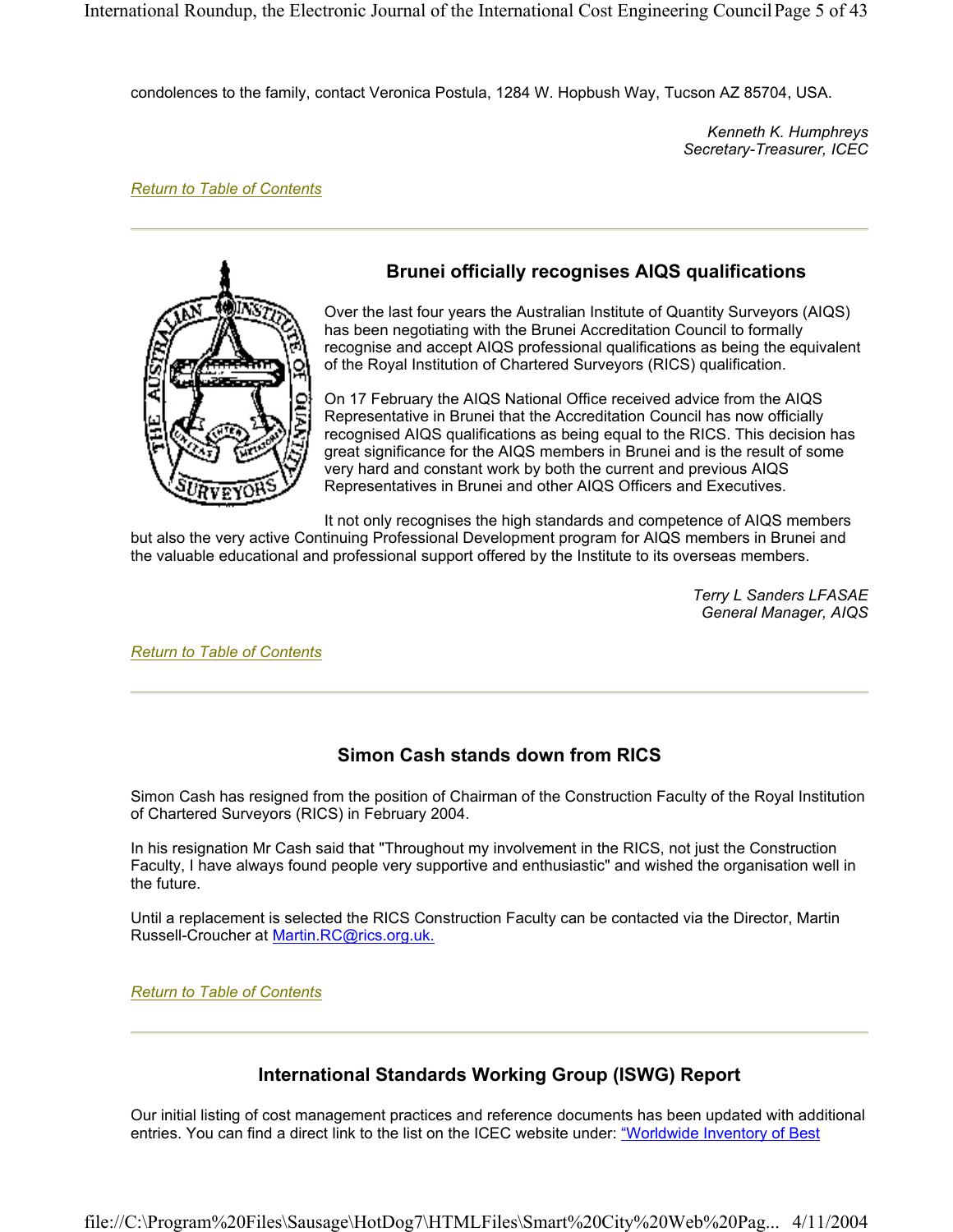Practices and Standards in Cost Engineering, Quantity Surveying, and Project Management". This is a list of over 300 standards, best practices, and reference documents that are in use in ICEC Regions I, II, and III. Key words can be used to search the list for topics of interest.

We believe that recognition of international standards is becoming more imperative as the World moves toward a global economy. ISWG is striving to establish "generally accepted cost management practices." Standardization of our processes will benefit us all through avoidance of misunderstandings in joint agreements, improved communication between organizations, and more efficient cost/project control.

ISWG invites the new ICEC members to support the International Standards effort by providing a summary list of their practices/standards (please refer to the current list for content). We are especially interested in information from Regions II and IV. Please forward any practices/standards information you may have to Peter M. Cox at pcox@padghams.com.au

> *Frank D. Postula PE CCE ICEC Director of Standards*

Editor's Note: Mr. Postula passed away on 19 February. Peter Cox will be assuming his role on an acting basis.

#### *Return to Table of Contents*

#### **AACE International 48th Annual Meeting to be held in Washington DC, USA, 13 - 16 June 2004**



Join AACE International in Washington, DC and expand your professional skills at the 48th Annual Meeting - 13-16 June 2004. AACE 2004 will challenge you to better manage, plan, schedule, and implement technology on your projects for more effective and efficient business operations.

Washington, DC is one of the best known cities in the United States, if not the entire world. Plan now to bring your family to explore all this city has to offer.

#### **Technical Program**

AACE's Annual Meeting Technical Program is a great way to add to your perspective and to provide ideas of how others are handling modern cost management projects using the latest techniques. A unique collection of new technical presentations about real world projects and problem solving will be presented by over 100 authors. Multiple meeting room tracks give participants many concurrent options to choose from. Once they register, participants will be able to download papers that will help them design the best program for their needs.

The Technical Program tracks will also feature a "Skills & Knowledge" track which is great for those who are new to the profession. These mini seminars will survey the scope of modern cost engineering and is also very useful for those who specialize in only one area, and who want to refresh their skills in other areas. Plus there will be a track on the latest software being used called the "Software Showcase" that will give users the chance to see what's new from key industry suppliers. The remaining tracks will feature papers on all aspects of cost estimating, project controls, planning and scheduling, project management, decision and risk management, cost engineering, global projects and many other topics relevant to today's professional.

#### **Continuing Education Seminars**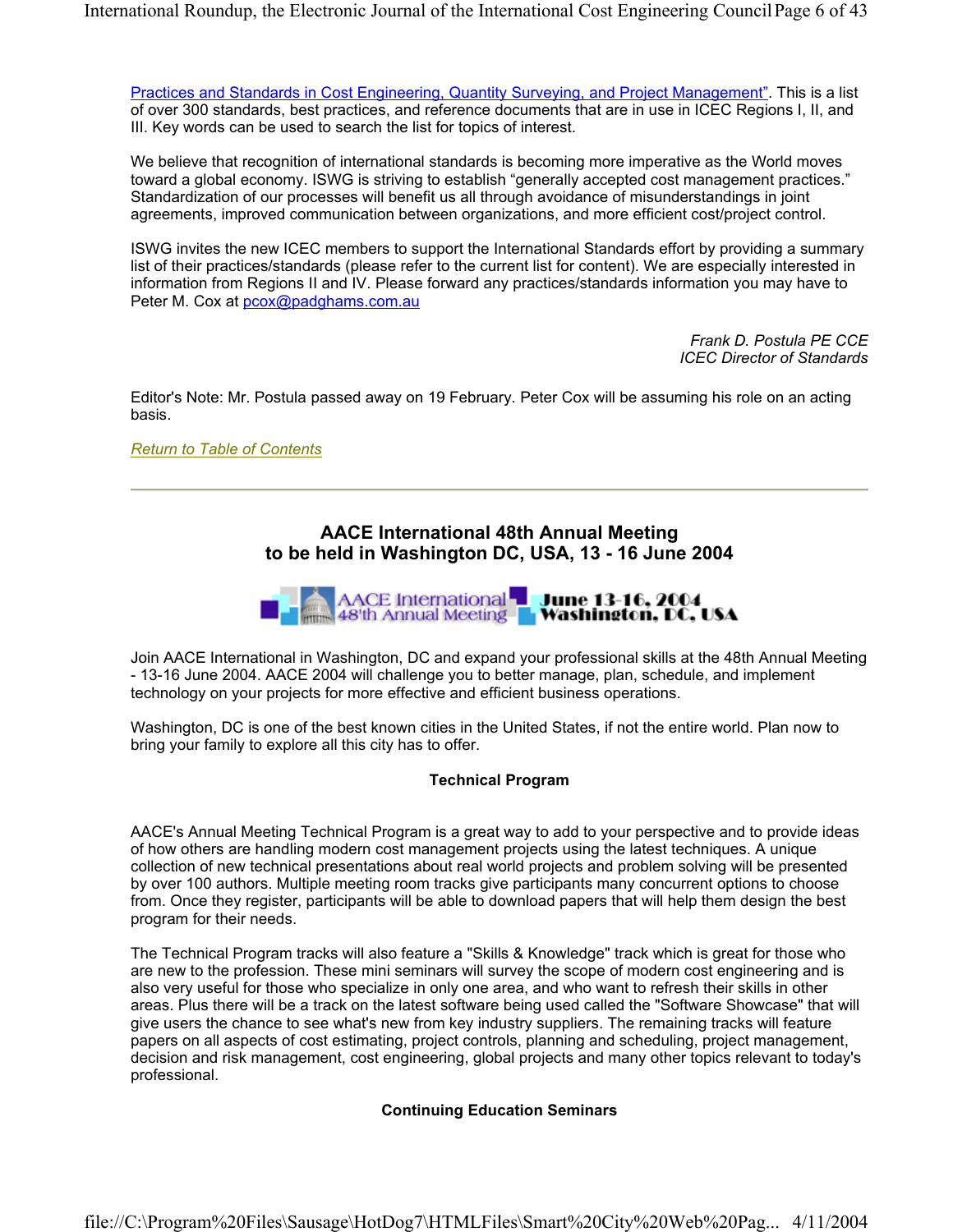Today's constantly changing global work place demands continual professional development to stay abreast of the latest skills and knowledge. With ever tightening in-house training budgets, AACE International is your source for cost effective professional continuing education.

AACE will be hosting a full program of professional seminars in conjunction with the 2004 Annual Meeting in Washington, DC. These seminars will be both before and after the Technical Paper Program, and are designed to provide you with top instructors for intensive presentations on professional topics from project controls, cost estimating, and planning and scheduling to project management and risk analysis, and operating costs.

Plan now to attend a seminar and broaden your skills as you invest in yourself. Of course all materials and luncheons are provided, as are refreshment breaks. Several of the courses are designed to let you take a seminar that is followed by a certification exam - this new "teach/test" concept requires candidates to sign up well in advance, and meet fundamental experience requirements. So advance your skills, earn Professional Development Credits, and expand your professional knowledge. This is a great way to maximize your travel dollars and your value to your company.

For more information: http://www.aacei.org/annualmeeting/.

*Return to Table of Contents*



The forthcoming IPMA World Congress 2004 Budapest is just around the corner. As Chairman of the International Committee I helped conduct the final 3rd prep-com workshop along with our Hungarian hosts and Scientific Committee members on site at the Budapest Congress Centre and we are positive that the scheduled event with all its innovative features will truly live up to its main theme "CROSS-CULTURAL-NETWORKING".

Indeed, considering the widely dispersed candidate countries for future IPMA World Congresses, the Budapest event might be the last one for some while in the heart of Europe. However, it is the great mission of IPMA to steer the flagship of Project Management knowledge to all the continents around the Globe, while the PM-Profession has to adapt to the changing circumstances of the 21st Century as communications methods and travel opportunities have been dramatically improved.

Nowadays many projects involve multiple companies, frequently from a variety of countries. This brings into sharp focus the many aspects of cross cultural working, particularly delivering project outcomes while living another country and collaborating closely with colleagues from diverse cultural backgrounds: that is why the 2004 Budapest event should be considered an important interactive workshop for all of us to prepare ourselves to carry the torch-flame of the interdisciplinary knowledge of Project Management around the Globe.

I firmly believe that for those aspiring to true success, the integration of local culture into business strategy is of crucial importance. Thus the philosophy of CCN is all about opening up whole new dimensions in our profession of project management.

On behalf of the International Committee, I cordially invite you to participate in this outstanding opportunity to share ideas, network among the many delegates from the world community of the project management profession, in the lovely and historic capital of Hungary: Budapest, on the occasion of the 18th IPMA World Congress on Project Management on the 19-20 June 2004.

Please note that there are exceptionally rich pre-congress and post-congress seminar and workshop opportunities available, starting with the 4-day IPMA Young Crew Workshop on 15-18 June, the 16th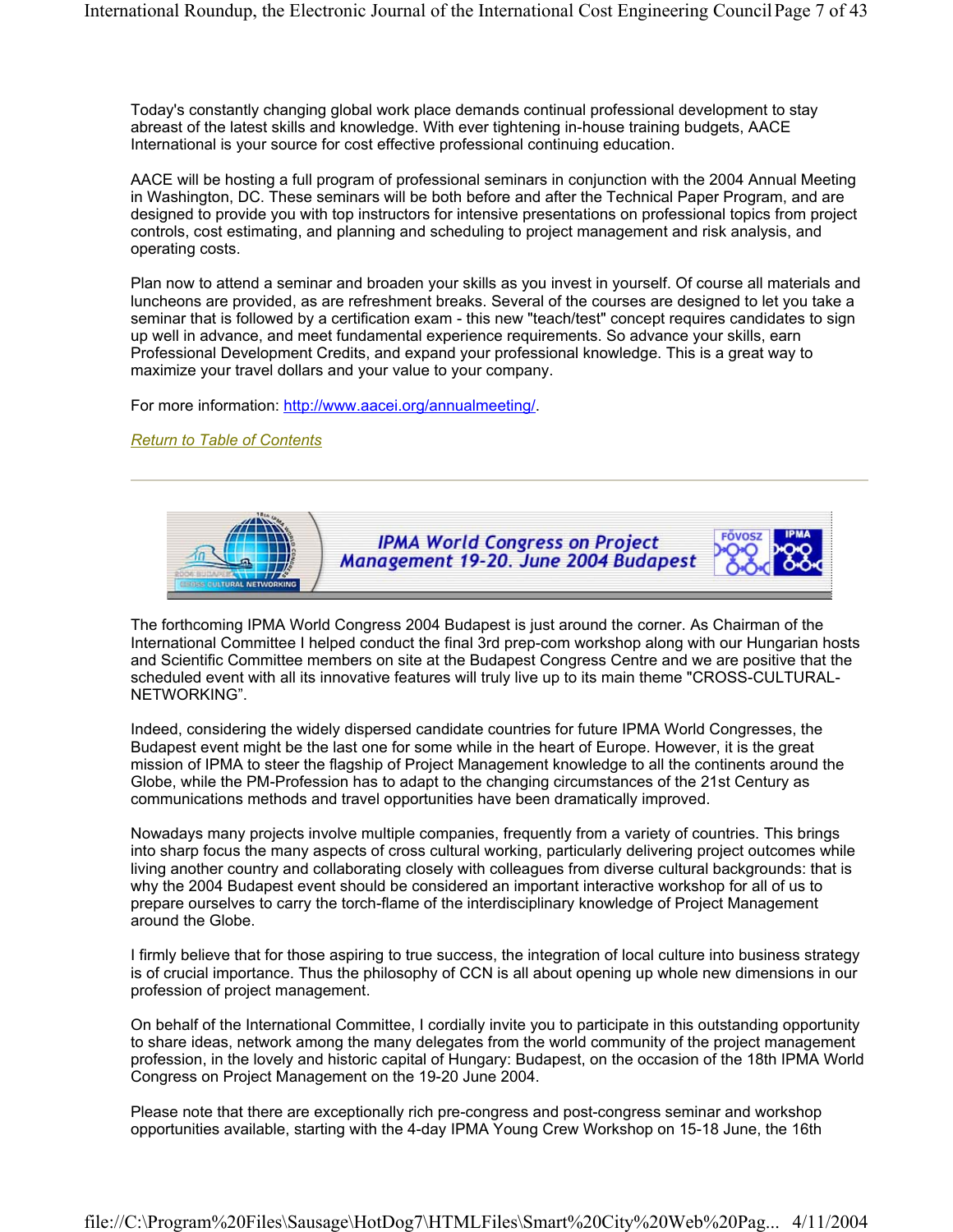GPMF and another 12 pre-congress seminars on 18.June, and 13 post-congress seminars on 21 June

*Miles Shepherd Chairman International Committee*

As the Program Director of the 18th IPMA World Congress on Project Management 2004 - I hereby would like to enhance the spirit of attendance of all participants-to-be by highlighting major novelties with a statistics-of-date of the upcoming Budapest event.

To live up to a truly colourful multi-cultural event there are 180 lecture - abstracts registered for the two-day congress from 35 countries from all over the Globe.

Parallel with those high-quality lectures a rich variety of on-stage round-table programmes with lots of surprises are offered, along with the choice of 26 pre-/post-congress seminars (including the 16th Global PM Forum on the pre-congress day) are enriching the optional menu available for those who wish to enhance their in-depth knowledge with an affection towards the scientific achievements of PM-Culture in general as well as for enhanced understanding of cross-cultural knowledge.

The IPMA Young Crew Workshop will be a special designed interactive 4-day event just before the congress days hosted by the Budapest University.

As for the novelties:

- $\circ$  Please, prepare yourself for the first ever IPMA International Bowling Competition on the precongress / registration-day (right after a light-cocktail party in the same premises where the congress is taking place: we accept team registrations in advance!
- $\circ$  Since the 40th anniversary of IPMA (INTERNET) is in 2005, we prepare a "dress-rehearsal" for all National Association of IPMA by offering free stalls on the "Rue des nations" as well as an innovative panel-(on-stage) promotion of their achievements on Day-Two: afternoon.
- $\circ$  To allow more high-profile key-note speakers to get on-stage we have introduced the "time-share" arrangement on the plenary sessions, and farther on as a deep appreciation for all those famous experts who have been the main attractions on previous world-congresses we wish to introduce an extra novelty platform by founding the "International Key-note Speakers' Club"- with a special designed panel session on Day-One: afternoon.

I believe the 3rd IPMA International Project Management Award is not counted as novelty but for sure it is the very first occasion to celebrate the winners outside Germany!

> *Péter Tárnoki Program Director IPMA 2004*

E-mail: tetspeed@inext.hu; Internet: http://www.ipmacongress.hu. Click here to download the Congress Program and Registration Information.

*Return to Table of Contents*

#### **SENET 3rd Project Management Conference, "Project Management - Paving the way to European Union" to be held in Bratislava, Slovakia, 22-24 September 2004**

by William Trnka Member of the Executive Committee Project Management Association of Slovakia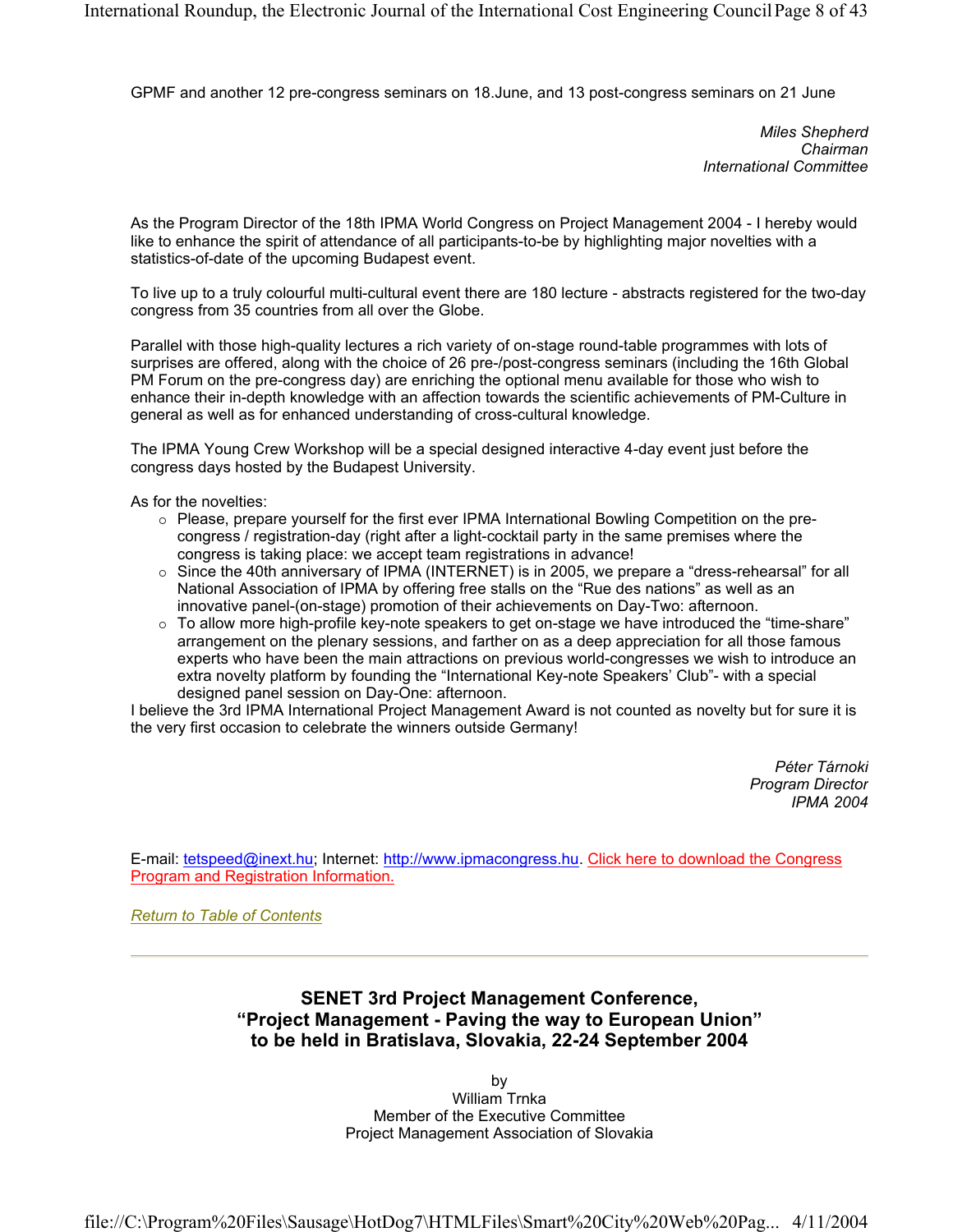

3RD SENET Conference on Project Management Slovakia, 2004



# **3RD SENET CONFERENCE ON PROJECT MANAGMENT**

**SLOVAKIA, 2004** 



## WELCOME IN THE GEOGRAPHIC CENTRE OF EUROPE

The European Union (EU) is expanding… The Central and East European countries as the new candidates started executing formidable, history making integration process with immense economic, social and political consequences. The expected growth of the EU population is about 25% (almost 100 millions of inhabitants)!

The EU candidate countries suffered under the communist regime for more than 40 years. Their infrastructure was underdeveloped and obsolete, and needs to be reconstructed to the West-European standards. For example, only in Slovakia (about 5 million inhabitants) is the estimated investment deficit in her infrastructure approximately 33 billion EUR.

The European integration process is creating hundreds of programs containing hundreds of projects. This enormous amount of projects needs adequate human, financial and other resources from around the Europe, and also from around the globe. It is expected to spawn many possibilities for private-public partnerships in the candidate countries.

This process is a historical challenge to the project management profession not only in Europe but also to all project management professionals interested in business and cultural connections with the transitional countries in the heart of Europe.

In this context, SENET decided to devote its 3rd Project Management Conference to subject called "Project management paving the way to EU."

The Conference main goals are to:

- $\circ$  Realize the potential of professional project management on challenging integration projects in the transition countries (What are the best approaches and methods of managing the programs and projects in the EU environment?);
- $\circ$  Learn about advanced state-of-the-art practices and share experiences in the field of project management as a tool for effective and efficient completion of projects;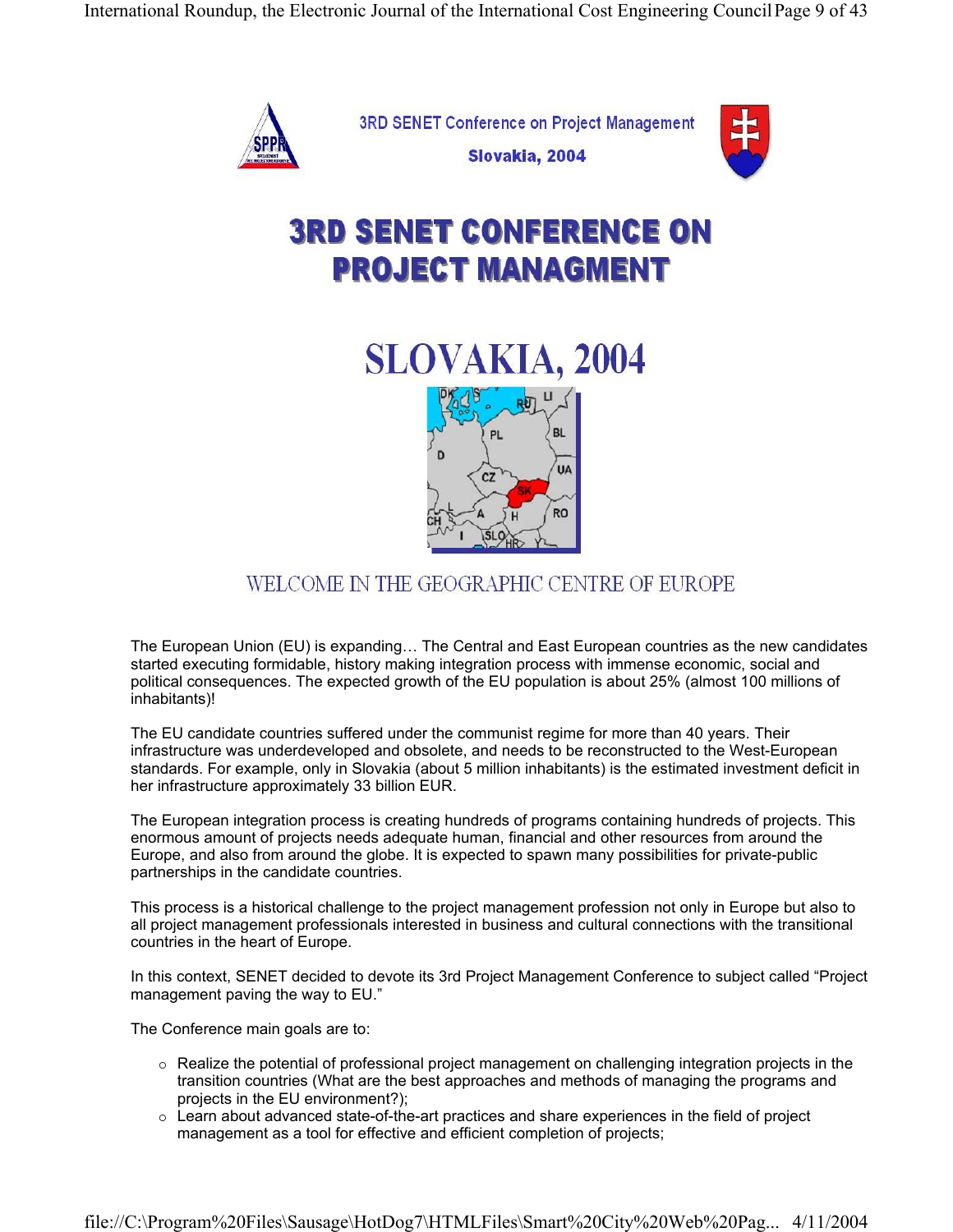- $\circ$  Disseminate, discuss and develop understanding of project management orientation in organizations and societies (Why is project orientation necessary for the local, national, and European government bodies?)
- $\circ$  Contribute to better understanding of the role of project manager's certification in the development of their professionalism (How can project manager certification contribute to the investor's safety and satisfaction in the differentiated legal and management cultures of EU? What is there to do in order to integrate and/or complement the known certification systems?); and
- $\circ$  Present new concepts, methods and tools for project management in the complex context of European integration.

The Conference is organized - on behalf of SENET - by the Project Management Association of Slovakia (SPPR) in cooperation with International Cost Engineering Council (ICEC), and the Faculty of Civil Engineering at the Slovak Technological University (STU) in Bratislava.

SPPR (Spolocnost Pre Projektove Riadenie, member of IPMA, SENET and ICEC, www.sppr.sk) was established in 1994. However, its roots go back to the 1960's when SPPR members began participating in international Project Management Association (IPMA - former INTERNET) activities. The SENET member associations are also members of IPMA.

Bratislava, the city where the Conference will take place, is the capital of Slovakia, on the Danube River, some 35 miles from Vienna, close to the slopes of Little Carpathian wine country. The city has a rich history from the Austrian - Hungarian monarchy, and beautiful surrounding areas. Nearby is also one of the most challenging Hydro PowerStation Project on the Danube.

We are going to link our SENET PM Conference as the complementary and more specialized event to the IPMA World Congress that is taking place in June 2004 in Budapest, and also to the lessons learned about the cross-cultural networking in the East and Middle European project management.

We believe our conference will help the attendees to promote and develop the knowledge and contacts gained at the IPMA World Congress in Budapest and elsewhere. IPMA and ICEC members and associations themselves will have an excellent opportunity to promote their activities to the members of the national PM associations from the East and Middle European countries.

The 3rd SENET PM Conference (www.senet.sk) will give its active participants and sponsors opportunities to:

- $\circ$  Advertise their companies and activities in booklets and other materials of the Conference distributed throughout the world as well as in those distributed at the Conference exhibition and other Conference events;
- $\circ$  Get special events included into the Conference Program or to invite special speakers or participants;
- $\circ$  Get discounts from the Conference fees for representatives of the Sponsor;
- $\circ$  During the Conference an exhibition will be held displaying the latest development in tools of project management. We invite owners or customers of projects, state and local governments and institutions, universities and institutes, education and training centers, publishing houses, developers and distributors of application software products, and others to take part as exhibitors.

You can use this excellent opportunity to present your competence and innovations to a broad international audience while getting their immediate feedback and actively exchanging ideas and information with other experts and potential users of your products.

For more details, please visit our web site at http://www.senet.sk.

We are looking forward to seeing you in Bratislava!

*Return to Table of Contents*

#### **NORDNET 2004,"Successful Project Management - Art, Science and Culture" to be held in Helsinki, Finland, 29 September - 2 October 2004**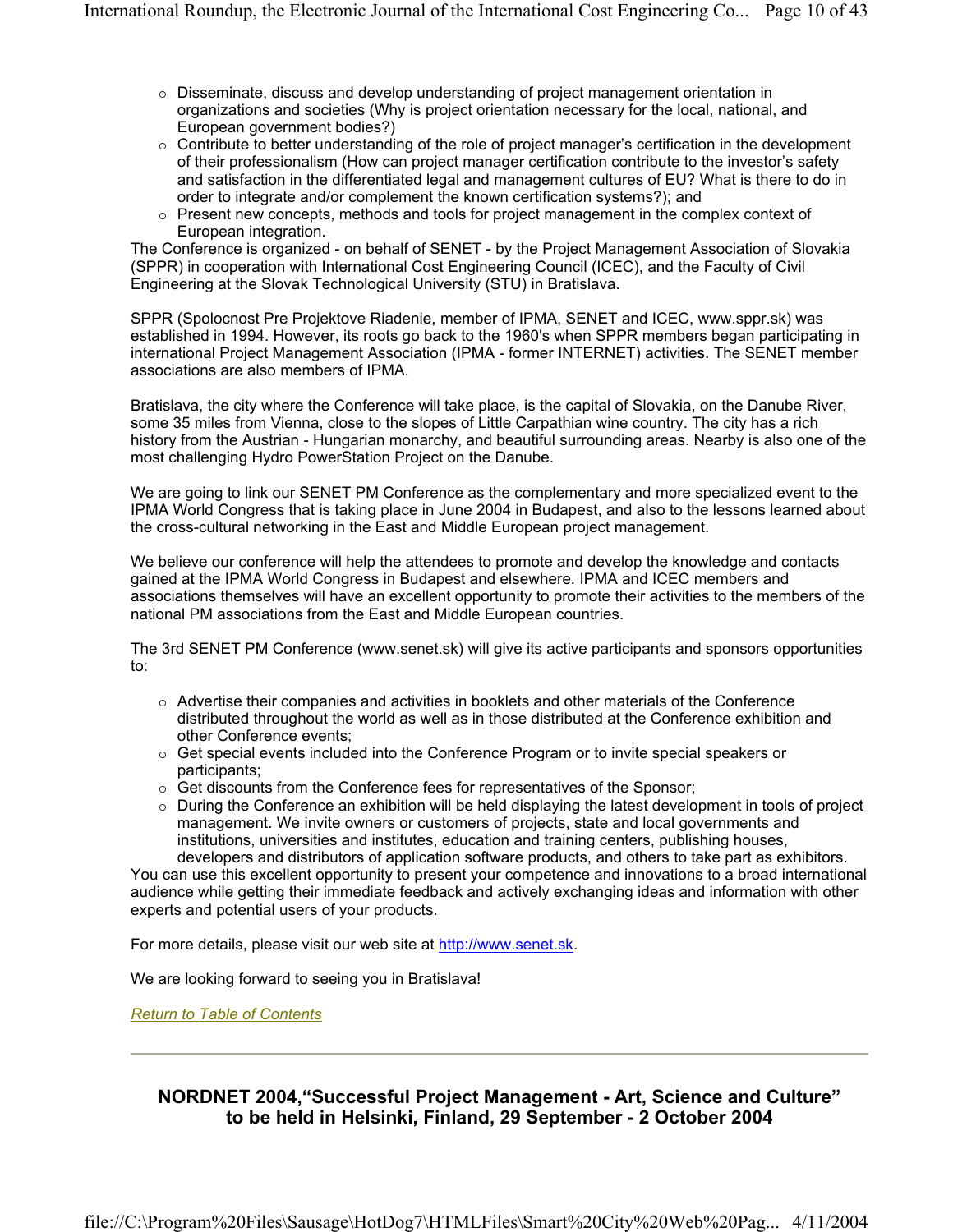by Kai Koskinen Project Management Association of Finland

Art of project management is a mixture of skills, methodologies and culture. NORDNET 2004 highlights these issues in the international setting and continues NORDNET tradition as well as the series of national and international conferences held in Finland. Speakers and participants are welcomed both from the academia and industry. Seminar presents experiences and newest findings from different countries and project management fields.

Seminar program is organized into following main streams:

{ **Art of PM** - skills and competencies. Stream focuses on leadership and other personal project management skills, PM training and team development as well as on the organizational capabilities.



- { **PM science** tools and methodologies. Presentations and workshops in this stream explore service and lifecycle management, implementation of strategy through projects, program and portfolio management and risk and contract management.
- { **PM culture**. Right choice for people wanting to hear more about project-oriented business, cultural challenges in international projects or how to nurture innovations in project management.

Streams encourage interaction through lecture sessions, moderated discussions and workshops. Seminar provides a rich variety of topics to choose from both for senior management responsible for developing project business and for project management professionals tackling with concrete operational challenges.

Carefully selected NORDNET 2004 keynote speakers and presentations representing the latest project management knowledge and experience include:

- { **Arne Liverud, Norsk Hydro** Mr Arne Liverud is the Vice President for project management at Norsk Hydro having a special interest in project Management and work processes. Mr Liverud will talk about what it takes to manage projects competitively and predictably.
- { **Commissioner Erkki Liikanen, European Commission** Mr Erkki Liikanen is the member of the European Commission responsible for Enterprise and Information Society. His presentation will focus on the issues behind international competitiveness, which is one of Mr Liikanen's main topics.
- { **Hans-Christian Kolsum, Scandinavian Airlines** Mr Hans-Christian Kolsum is project director at Scandinavian Airlines and was nominated as "Project Leader of 2003" in Sweden. Presentation focuses on the management challenges related to SAS Airbus introduction.

Organizers of the seminar are Project Management Association Finland together with NORDNET network of Nordic Project Management Associations. International flavor and experience is ensured by the cooperating organizations IPMA, International Project Management Association and ICEC, International Cost Engineering Council.

Actual seminar days are Thursday 30 September 2004 to Friday 1 October 2004. Wednesday 29 September 2004 is reserved for pre-conference program and welcoming reception and Saturday 2 October 2004 for post-conference program and meetings. Social program arranged in conjunction with the seminar ensures also an enjoyable stay for accompanying persons.

Exhibition arranged in conjunction with the event will present project management tools, software and services from a variety of different viewpoints. For the exhibitors it offers an excellent opportunity to present their services to project management professionals and practitioners.

Seminar venue Radisson SAS Royal Hotel is situated right at the downtown of Helsinki offering thus excellent opportunities for visits and sightseeing. City offers a lot to see for the conference attendees and visitors. Its spacious recreational areas offer numerous possibilities for outdoor activities as well as examples of both traditional and modern architecture and a variety of cultural activities to choose from. Surrounding countries and towns are within reach – examples being old Hansa town Tallinn in Estonia, Stockholm in Sweden and St. Petersburg in Russia.

It is the understanding of NORDNET 2004 organizers that project management and business knowledge will play an increasingly important part in tomorrow's world. We would like to encourage all people, companies and exhibitors involved in project business or research as well as people working in project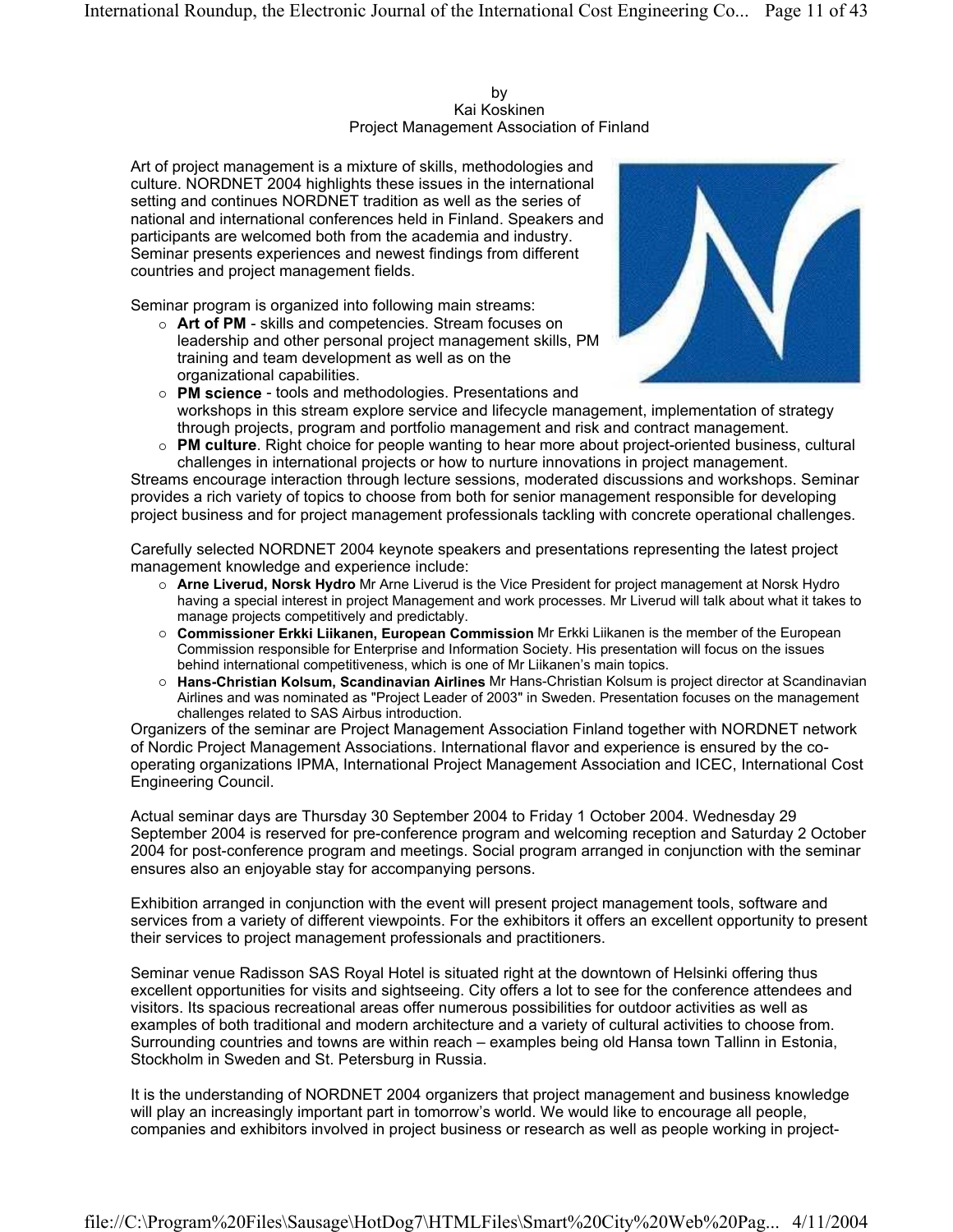oriented companies to come and develop the project management field by sharing their experiences.

Please invest in the development of your competence and knowledge and reserve 29 September 2004 to 2 October 2001 for NORDNET 2004. Helsinki and Finland welcome you!

Further information: Conference Administrator: Kai Koskinen Kai.koskinen@rexpartners.com Telephone: +358-50-358-0353 Conference Venue: Radisson SAS Royal Hotel Helsinki Telephone: +358-9-69-580 Fax: +358-9-958-7100 Reservations: +353-1706-0284 E-mail: Reservations.finland@RadissonSAS.com

*Return to Table of Contents*



#### **"Giornate 2004" to be held in Milan, Italy, 24-26 November 2004**



#### **Organized by the Associazione Italiana d'Ingegneria Economica**

The AICE – Italian Society for Total Cost Management – a long term member of the ICEC, is proud to announce that the next Forum of the Society itself shall be held in Milano, at the premises of Bocconi University as usual, from Wednesday, the 24.th to Friday 26 November, 2004. The Forum shall be accredited as an ICEC Forum.

This Forum is different from any previous one, since we shall celebrate the 25.th anniversary of the AICE, so we are to prepare something special.

Papers are welcomed in Italian, English or French language; papers in other European languages can be considered. Contributors are requested to send the abstract not later than the end of February, 2004 and the full text within the end of June, 2004 (please send e- mail to the AICE at info@aice-it.org or to Gianluca di Castri, ICEC Delegate, at gdc@ideaconsult.it).

Also we welcome any idea or suggestion to improve our celebration of the 25th Anniversary (please send e-mail to the AICE or to Gianluca di Castri, ICEC Delegate, at gdc@ideaconsult.it

*Return to Table of Contents*

**IPMA 2005,"Vision to Reality - The Project Management Way" to be held in New Delhi, India, 13 - 16 November 2005**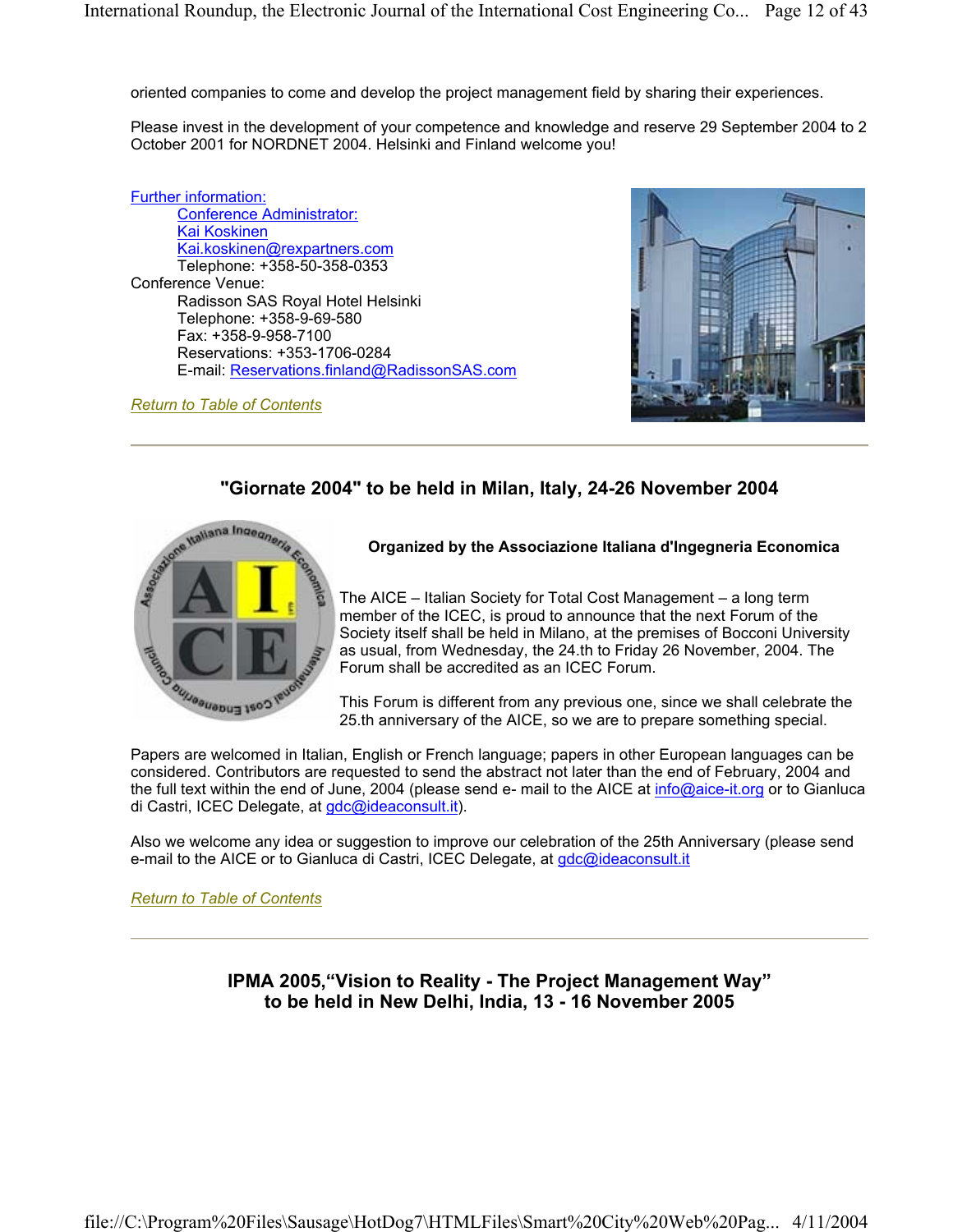

#### **Organized by Project Management Associates (PMA), India**

Capital of India, New Delhi lies sprawling on the banks of the river Yamuna, epitomizing the soul of the country. It is a mix of the old world charm and a pulsating metropolis and is famous for its Mughal and British monuments like the Red Fort, Qutub Minar, Humayun's Tomb, Rashtrapati Bhavan and Parliament House. Land of worlds 'great civilizations' with a rich cultural heritage, glorious history and amazing diversity welcomes you to attend the "Great PM Extravaganza". 2005 also marks the auspicious occasion of 40th anniversary of IPMA.

The salient features of the World Congress are:

- 1. For the first time in the 40-year history of IPMA, a World Congress will be held outside Europe;
- 2. 33 Member countries, 27 in Europe and 6 outside Europe will provide necessary marketing of this event in their respective countries;
- 3. Over 2000 delegates are expected from 80 countries;
- 4. President of India is likely to inaugurate the Congress;
- 5. Prime Minister is also likely to participate in the Congress
- 6. The theme of the Congress 'Vision to Reality The Project Management Way' is being chosen after extensive discussions throughout the globe. This title is so generic as to provide a very concrete platform through this Congress to cover various sectors such as Agriculture, Industry, Business, Commerce and Society at large;
- 7. Coinciding with the Congress, the first major conference of Asia Pacific Federation for Project Management will be held.
- 8. Coinciding with the Congress, the 17th Global PM Forum meet will take place;
- 9. Specially designed workshop for the Young Crew drawing the students from all over the world will also be held just prior to the Congress;
- 10. The International PM Award will be given to the best project as decided by the eminent Jury from all over the world will also be made;
- 11. 30 Stalls will demonstrate the latest offerings in the field of PM; and
- 12. Target to be the biggest event in Asia and Pacific region.

The Project Management professionals, Operational managers, Functional managers, Scientists, Academics, Consultants, Trainers, Decision makers and Students all across the world are invited to facilitate the grand event.

#### **Services & Events at the World Congress**

- o PM Lectures, workshops, panel discussions and poster platforms;
- o Presentation of IPMA International Project Management Award
- $\circ$  PM Networking;
- $\circ$  Congress papers and materials;
- o Exhibition of PM products and services;
- $\circ$  Exhibition and Congress catalogue;
- o Congress Welcome Party, PM Award Gala, Congress Dinner; and
- $\circ$  Sightseeing tours ranging from half-day to four day.

#### **Call for Papers**

Abstracts are invited for the presentation at the congress. The abstract should be in English, free of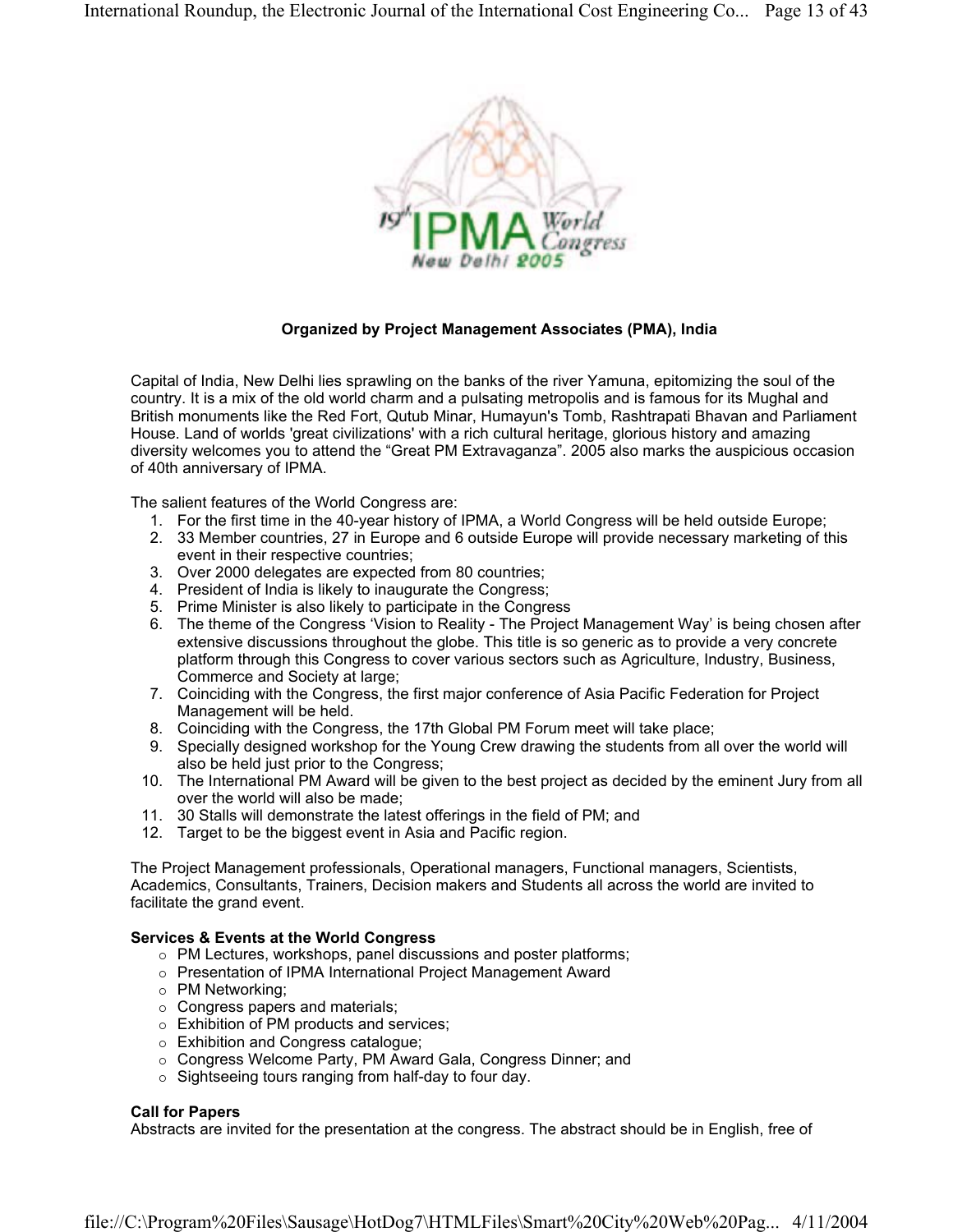commercial sales content, be focused on the subject title, not more than 400 words, neatly typed in Times New Roman - font size 12' and must have a lead author. The lead author should provide following info while submitting the abstract:

- $\circ$  Title of the paper;
- o Name of Lead author and other authors;
- $\circ$  Brief of the paper;
- $\circ$  Lead author's name, postal address, phone, and e-mail; and
- o Send your abstracts latest by 30 October 2004.

#### **Call for proposals to present pre or post congress seminar**

Proposals from organizations or individuals who would like to present a half-day or one-day pre or post congress seminar are also invited. Proposals should be sent in the form of a brief write-up in English, be focused on the subject title, not more than 400 words, neatly typed in Times New Roman - font size 12' and must have a key presenter. Please include:

- $\circ$  Title of the presentation;
- o Name of Key presenter and the co-presenters;
- $\circ$  Brief write-up of the presentation;
- $\circ$  Total time of the presentation; and
- $\circ$  Key presenter's name, postal address, phone, and e-mail.

Send your proposals latest by 30 October 2004. For registration: Email acjain@vsnl.com;

> *A J Jain President PMA India*

*Return to Table of Contents*

#### **Project Management in Crisis**

by James G Zack Executive Director Corporate Claims Management Fluor Corporation

*This paper is a keynote presentation at the ICEC Congress 4th World Congress, Cape Town, South Africa, April 2004*

.



ABSTRACT: There is a growing crisis in the field of project management. More companies today define themselves as "projectized" – that is, their business model is one of executing a series of never ending projects. There are more people today who have the title Project Manager than at any time in history. Project management is now considered, by some, as a profession unto itself. Many professionals no longer refer to themselves in terms of educational background or training – as civil or mechanical engineers, software developers, computer engineers, etc. Rather, many now define themselves as Project Managers. As more project management certifications become available and are popularized by individuals and rewarded by employers, this trend is bound to continue for the foreseeable future. But, do these certifications make an individual a successful Project Manager? This paper will offer observations on what it takes to become an effective project manager. It is the author's belief that a solid foundation in the area of project controls (cost engineering, estimating, scheduling, budgeting, cost tracking and trending, etc.) is a prerequisite to becoming a successful Project Manager. While many consider project controls a career in and of itself, it is the author's contention that Project Managers are far less likely to succeed without a thorough grounding in project controls.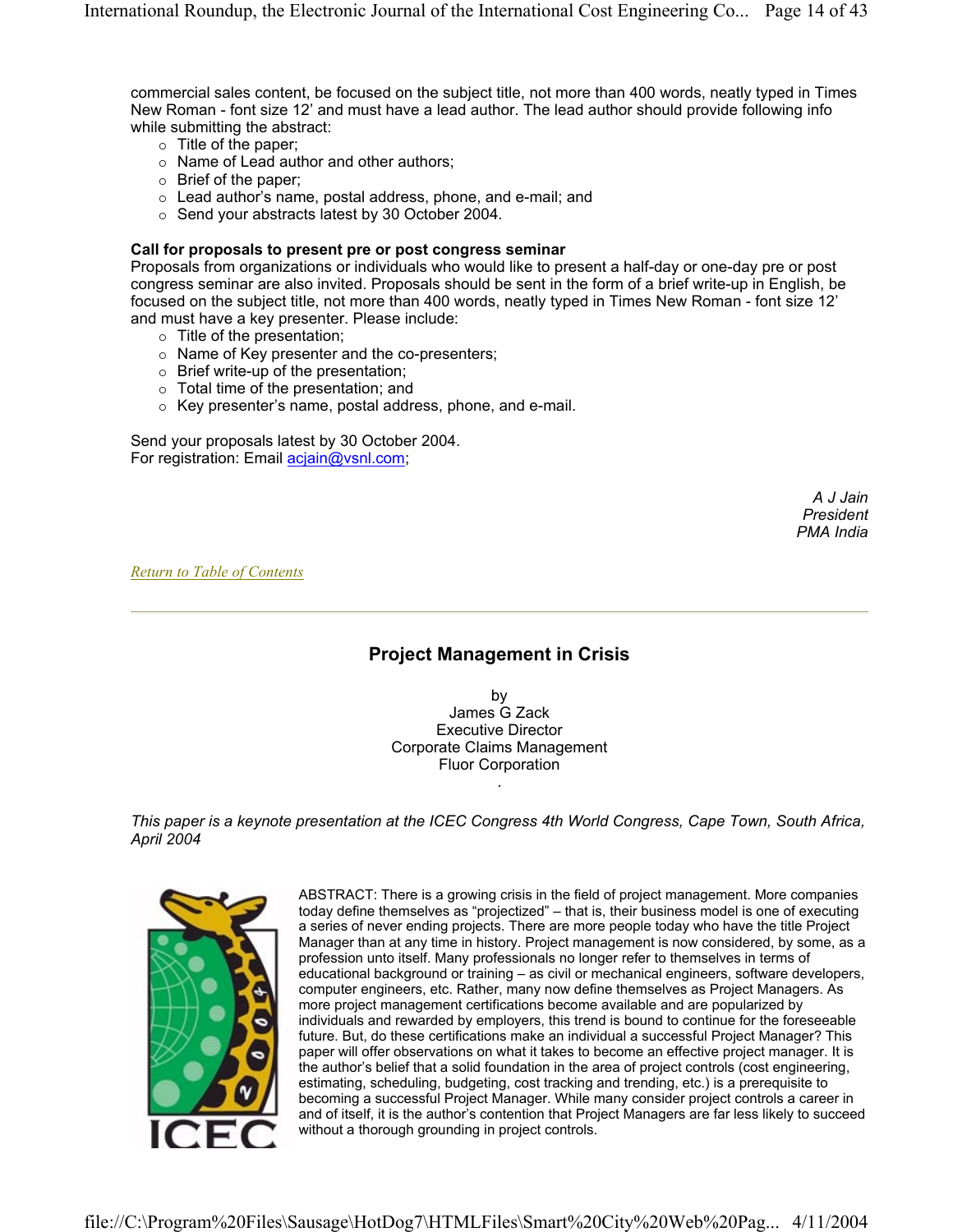#### **Introduction**

For more than thirty years I have been involved in various aspects of project management planning and scheduling, risk analyses, cost analysis and contract management. My perspective has been in the area of claims and disputes on troubled projects. As a result, I have had the opportunity to observe and analyze literally hundreds of projects. Although I have always been associated with the engineering and construction industry, I believe that the observations set forth below probably extend well beyond this one industry.

Going back to the late 1970's and early 1980's the notion of "projectization" began gaining in popularity. Today, two plus decades later, many businesses describe themselves as being "projectized". That is, their business model consists of performing a never-ending series of projects. While this business model makes sense in many industries – software development, aerospace, engineering and construction, to name but a few – the "projectized" business model has had a spinoff effect that was not initially foreseen.

One natural outgrowth of this business model redefinition is that many more people today carry or seek to earn the title Project Manager than at any time in history. Thus, more professionals today identify themselves as project managers. Fewer professionals identify with their educational background or training. When asked what their career field is, they will tell you that they are a project manager – rather than an electrical or mechanical engineer, a software developer, a computer hardware designer, etc. In order to gain recognition as a project manager, many are seek certification in project management, rather than experience. The natural consequence of this chain of events is that we have more certified project managers today than at any time previously.

#### **Project Management – Science or Art?**

A number of professional organizations focusing on project management have developed over the past two or three decades. In order to gain organizational credibility and add value for their membership many professional societies offer training and certification in project management. In order to attract more members to these organization and their certification processes, most have equated project management to a science. Why is this? Well, if one remembers the Dictionary definition of the term "science", it is something that may be studied or learned as systematized knowledge. Science is generally considered to be knowledge covering general truths or the operation of general laws obtained and tested through the scientific method. It is systematized knowledge based upon scientific principles.

Why is project management so often equated to a science by these professional societies? Well, in my opinion, if project management is based upon a set of scientific principles or rules, then it can easily be mastered. Memorize the appropriate rules and apply these rules at the proper time for the "right" solution and the desirable result. The spinoff impact of this approach is the subliminal message that becoming a successful project manager is a relatively easy task. In fact, many vendors openly advertise "fast ways to quickly improve career options" by becoming a project manager.

One professional magazine recently reviewed contained the following statements –

"[This certification] is your ticket to success as a project manager. … We use proven accelerated learning techniques to condense 180 hours of exam prep time into a five day program…"

"Instead of telling you what to learn, we help you learn and memorize the essential material in class. When you finish the … three day … course, you'll be ready to pass the … exam. [This class] prepares you to pass the … exam after only three days."

What impression is left with people attempting to become project managers? I suggest that the unintended message is that becoming a successful project manager is easy – take a class, memorize some immutable rules, pass a certification exam and you're on you're way to success as a project manager. I refer to this type of project manager as "theoretical project managers". That is, they know and can articulate all the theories of project management, but have little experience in the practical application of these theories on a live project.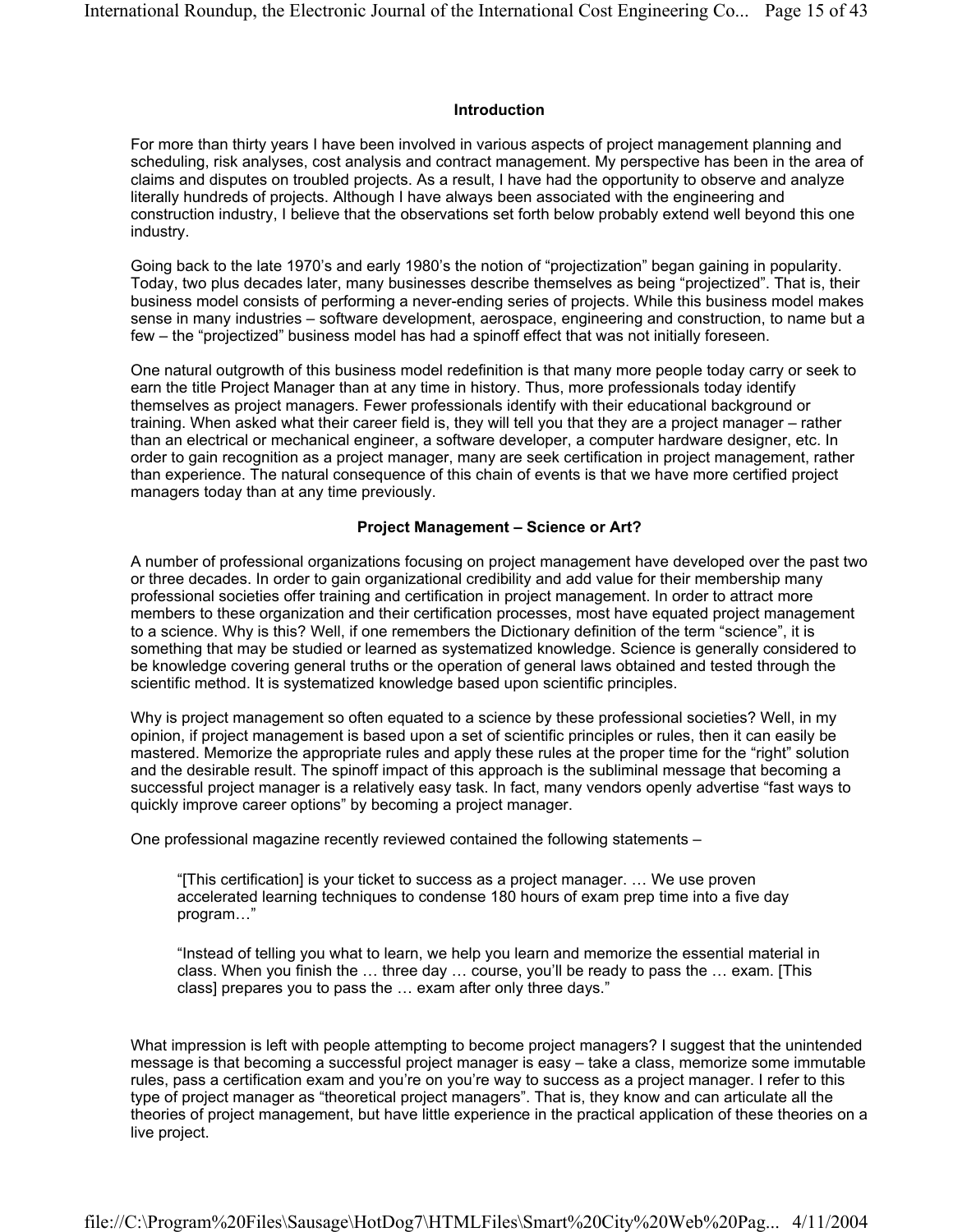This impression is buttressed by the explosive growth of project management software over the past decade or so. Reviewing project management journals and magazines, the message is clear. Once a project manager is certified, all he or she need do is select the appropriate project management software, input the data, and out pops the "right" answer. Isn't that the message the software industry is sending out? Let's look at some recent statements about project management software and how it will solve all problems.

"Improve project productivity and quality"

"Ensure optimal resource management, cost control and schedule management"

"Analyze project status, automate processes and ensure compliance in real time"

"Use simple, out-of-the-box integration … to identify project health problems"

So what is the result of all these factors? Well, I suggest the result is many industries have ended up with better educated, more credentialed, but less experienced project managers. That is, all too many project managers today are credentialed or certified, but lack real hands on project management experience. They come to their projects with briefcases full of computer software but lack experience with analyzing the output and formulating a practical plan for remedying project problems and challenges. In fact, some don't even know how to interpret the output of traditional project management reporting.

From the perspective of one who deals primarily with troubled projects, it seems to me that the increase in credentialed project managers and the ready availability of project management software has not resulted in a corresponding decrease in failed or troubled projects. In fact, almost the opposite appears to be true. There seems to be more projects in trouble today than in previous times, despite the increase in certified project managers. How can this be? Well let me offer some thoughts on this trend.

I suggest that project management is not a science governed by predictable and immutable rules. Rather, I take the position that project management is an art form. So what is art? Well, let's refer to the Dictionary definition of the term "art". Art is a skill acquired by experience, study or observation. It is the conscious use of acquired skills and creative imagination. So what is the difference between science and art? Science is governed by unchangeable rules. This is why we can give the same mathematical equation to ten people educated in the science of mathematics and arrive at the same answer each and every time. Art, on the other hand, is a learned skill derived from experience and, as such, is full of human judgement. Give the same artistic problem to ten people and it is entirely possible you'll get back ten different answers, all of which are more or less appropriate under the circumstances.

The difference between these two approaches to project management is simple. When one relies upon supposed scientific norms or computer software to foresee potential problems, but lacks hands on experience, there is a far greater likelihood that problems will go undetected until they are severe. And, when one relies upon scientific practices and software to create solutions, but lacks experience to judge the appropriateness of the proposed solutions, there is a good likelihood that the selected corrective action will prove unsuccessful. To accurately predict and resolve the myriad problems, which arise on projects, a project manager needs experience tempered by good judgement. Therefore, a successful project manager practices the art of project management and relies upon experience and reasoned judgement far more than fixed rules and out-of-the-box computer software.

#### **Cost Engineering and Project Management**

I believe that to be a truly successful project manager one has to be well grounded in the disciplines associated with cost engineering and project controls. Two of the four measures of a successful project – those being, budget, schedule, quality and safety – clearly fall within the realm of cost engineering and project controls and a cost engineer can provide some valuable input in the other two areas also. As defined by AACEI and various other member societies of ICEC, cost engineering and project controls encompasses the areas of cost estimating, cost control, business planning and management science, profitability analysis and project management, planning and scheduling.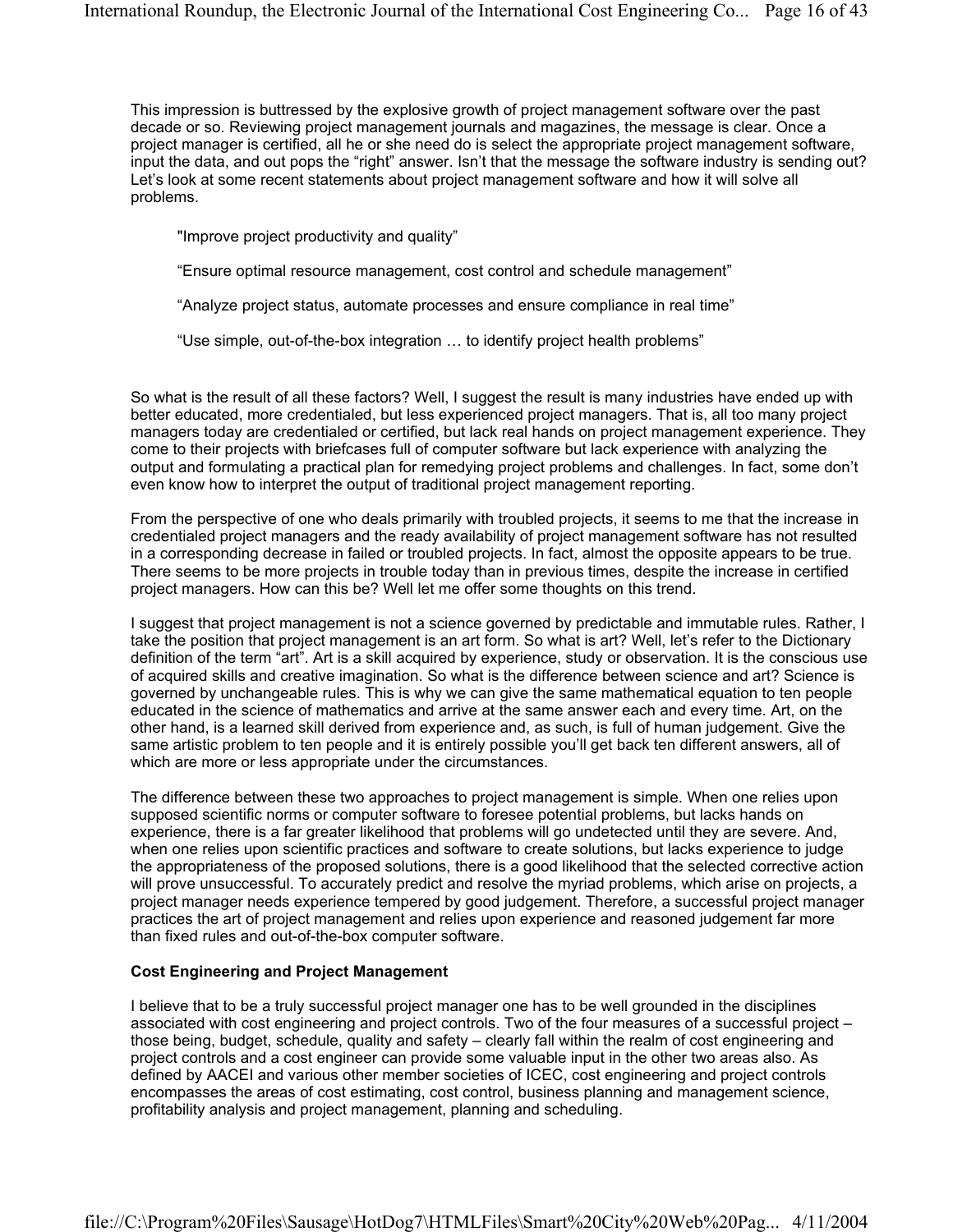In my opinion, it is much more difficult to become a successful project manager until there is some mastery of these functions. Further, experience has shown me that all too many troubled projects are managed by credentialed project managers who have little or no hands on experience in cost engineering and project controls. As a result, problem trends are not detected early and projects are often deeply troubled before it becomes apparent to the project manager.

Let's examine how a cost engineering and project controls background contributes to successful project management. Using PMI's PMBOK® 2000 as a guideline to the skills and knowledge of a successful project manager, there are nine knowledge areas applicable to all projects. They are the management of project integration, scope, time, cost, quality, human resources, communications, risk and procurement. The Construction Extension to PMBOK® 2000, released in late 2003 added four additional knowledge areas for capital construction projects – safety, environmental, financial and claim management. Let's explore for a few minutes how a cost engineering, project controls background will enhance a project manager's probability of success in each of these key areas.

Integration Management – This is the fundamental process of coordinating all elements of the project, taking into account competing objectives and alternatives, in order to meet the requirements of all stakeholders. Amongst the things a project manager must take into account in project integration are historical information, organizational policies, constraints, assumptions, and contracts. I would argue that a cost engineer is more capable of assessing and utilizing historical information when preparing a project plan than a project manager who relies solely upon theory. Cost engineers are also more likely to judge the accuracy and impact of constraints and assumptions than theoretically based project management types. Finally, cost engineers following integration management practices are more likely to develop realistic and achievable project management plans. Included in project integration management is a change control system, a configuration management system, and a performance management process. Cost engineers with their emphasis on estimating, cost control, planning and scheduling are typically much better situated to fashion and implement a workable change control system.

Scope Management – Scope management, of course, is the process that ensures the project scope includes all work necessary to deliver a successful project and then controls scope growth throughout project delivery. The elements of this process where a cost engineer would be more likely to succeed than a theoretically based project manager include cost/benefit analysis, alternatives identification, work breakdown structure, scope verification and scope change control.

Time Management – Time management is the process of predicting and controlling the time of the project to ensure project delivery within the allowable time. Areas of time management where a cost engineer is more likely to excel than a theoretical project manager include decomposition, constructability analysis, activity listing, and WBS updates. A cost engineer is probably in a better position to recognize and plan for mandatory, discretionary and external dependencies. Experienced cost engineers are probably more knowledgeable of various scheduling techniques (ADM, PDM, PERT, etc.). Given their cost engineering and project controls background, cost engineers are more likely to be successful at estimating activity durations, resource requirements, project calendars, activity leads and lags, mathematical analysis techniques, duration compression, resource leveling and establishment of a coding structure. During project execution, when the issue turns to control of schedules, trained cost engineers have more experience in the areas of performance measurement and reporting, schedule management and updating, and input of change requests. Further, staff with cost engineering backgrounds are familiar with the preparation and use of progress monitoring curves, calculation of activity percentage completion, and planning for and implementing schedule related corrective action measures.

Cost Management – Cost management are those processes required to see that a project is delivered within the approved budget. Cost management includes cost estimating, budgeting, and cost control. All of these skills fall squarely within the purview of a trained cost engineer but not necessarily in those of a theoretical project manager.

Quality Management – Quality management are the project management processes necessary to ensure the delivered project functions as intended and meets the needs of all project stakeholders. Although quality management is not a core skill for a cost engineer, some of the techniques used in quality management are quite familiar to a skilled cost engineer. For example, cost/benefit analysis, flowcharting, calculating the cost of quality, trend analysis and value engineering are all techniques in which a cost engineer has training.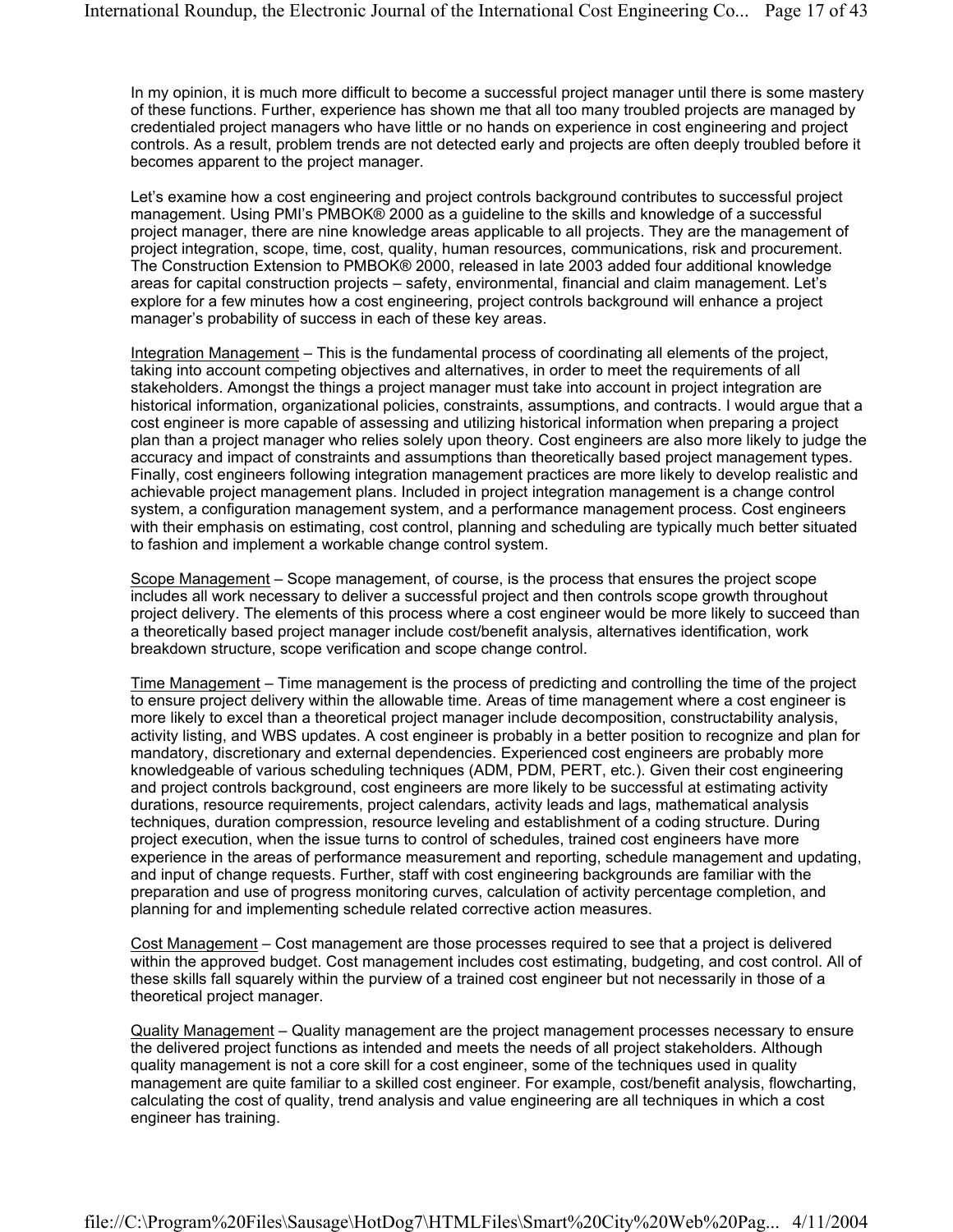Human Resource Management – Human resource management are those project systems designed to make the best possible use of the people involved in the project. Due to a cost engineer's familiarity with resource planning, in this particular area, cost engineers probably have a leg up on staff planning, manpower leveling, and subcontracting.

Communication Management – Project communications management are those processes required to collect and distribute appropriate information concerning the project to the proper recipients in a timely manner. The one area of communication management where a skilled cost engineer is likely to excel is project performance reporting. Performance reporting includes status reports concerning where the project stands with respect to schedule and budget. It also includes progress reporting concerning planned versus actual progress, work in progress, etc. Finally, it includes forecasting or predicting where the project is headed based upon past progress and current trends. All of these communication management tools are quite familiar to a skilled cost engineer.

Risk Management – Risk management is the process of identifying, analyzing and responding to project risk events. Of a great deal of importance to a project manager in the risk management area are the terms and conditions of the contract as most contracts go to some length to assume, assign or transfer the risk of a variety of events that may occur during project performance. Other areas of risk management familiar to a skilled cost engineer include layout risks, resource overloading, activity interferences, coordination of subcontractors and vendors, and documentation reviews. Qualified cost engineers are also familiar with sensitivity, decision tree, trend, and probabilistic analyses.

Procurement Management – Procurement management are the processes necessary to obtain goods and services from outside the organization for the prosecution of the project. Areas of procurement management that fall within the expertise of a skilled cost engineer include market condition analysis, make-or-buy analysis, alternative selection, commitment curves, work package definition, project financing, contract type selection, independent estimates, and financial modeling. Additionally, analysis of change requests, implementation of contract change control systems, performance reporting, and operation of a payment management system are also skills that a qualified cost engineer will have. As before, a skilled cost engineer will bring much more experience to a project in these areas than a theoretical project manager.

Safety Management – Safety management are the processes required to insure that the project is executed safely – no accidents, no injuries, no property damage. Depending upon the nature of the project, safety management can be a highly complex area of project management. The skills that a qualified cost engineer brings to this area of project management are budgeting, analysis of decreased insurance costs, and analysis of resulting improved productivity.

Environmental Management – Environmental management are those processes necessary to ensure that the project is executed in such a way as to not violate various governmental permits, regulations and conditions. Again, depending upon the nature and location of the project, this can be a very technically complex part of project management. The three areas of environmental management that a skilled cost engineer can easily assist in are budgeting, alternative selection, and risk analysis.

Financial Management – Financial management of a project are the processes to manage the project's financial resources and centers primarily on project revenue and cash flow. Financial management is one of the core competencies of a qualified cost engineer. Areas that a cost engineer has some degree of expertise in include estimating project cost and duration, assessing risk, implementing a financial plan, establishing cost and revenue baselines, analyzing the cost of changes, performing cash flow analysis, preparing financial reports, and analyzing potential corrective action plans. A skilled cost engineer is much more likely to successfully implement these processes than one who is a theoretical project manager.

Claim Management – Project claim management are the processes needed to avoid or prevent claims from arising in the first instance or to properly analyze and resolve them if they do arise. Claims management is also a strong competency of a skilled cost engineer simply because cost engineers spend a great deal of time involved in project claims and disputes from a cost and schedule perspective. Particular areas where a cost engineer can contribute to claim management include claims for extra work, claims for additional time, impacts of changes and delays, estimates of claims damages, schedule analysis, and analysis of both direct and indirect costs.

The conclusion I reach from this analysis is that project managers with a cost engineering or project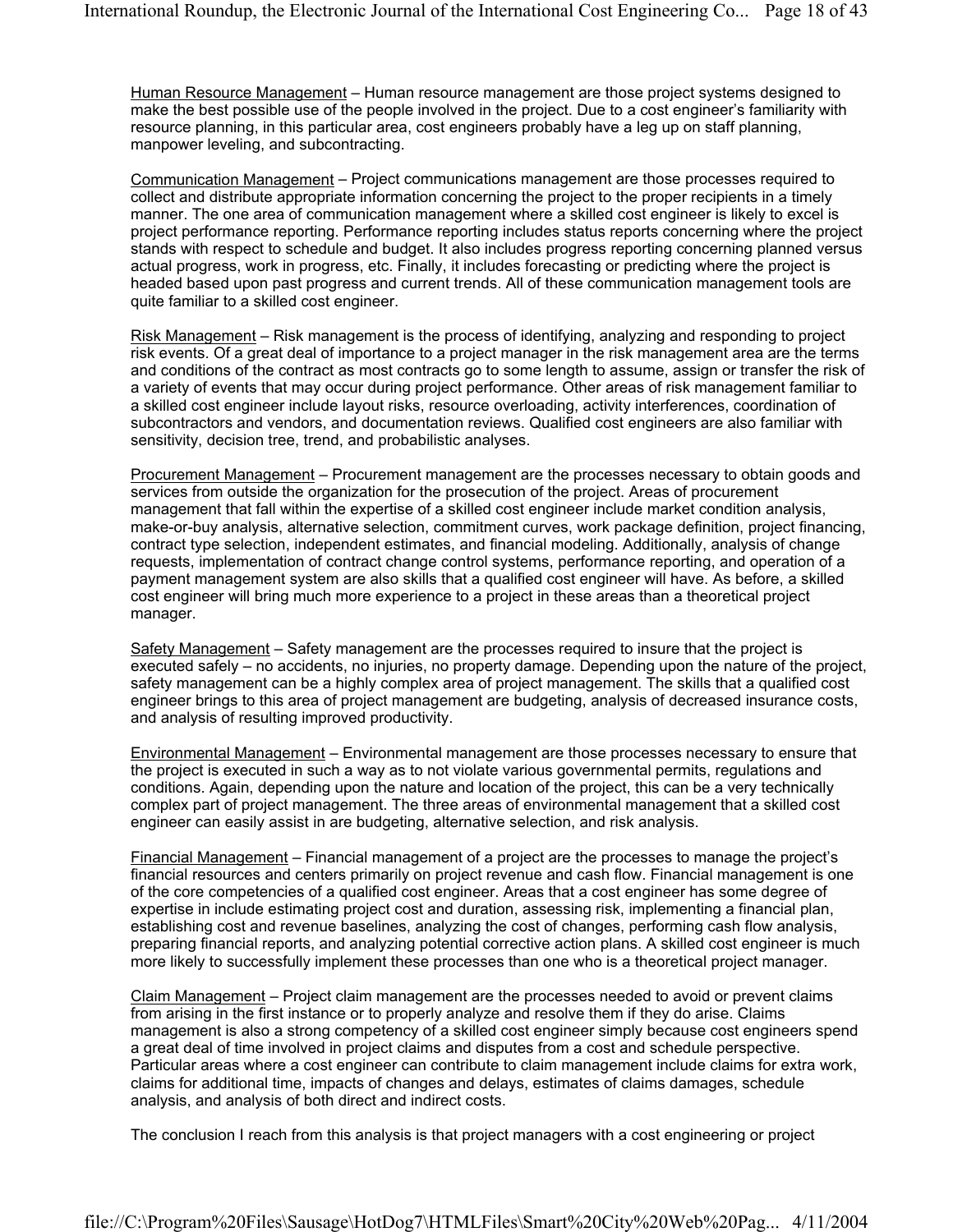controls background are far more likely to be successful than theoretical project managers. Individuals with business, design, software or hardware backgrounds are all likely to be reasonably competent in their own technical fields before their organizations choose to elevate them to project manager status. However, most of the skill requirements of project management go well beyond technical matters. A technically competent individual who is well versed in project management theory but lacks a cost engineering or project controls background is much less likely to spot negative trends early and less likely to take timely and appropriate corrective action. Thus, theoretical project managers are more likely to be in serious trouble before they even realize it than project managers who are skilled cost engineers.

#### **Cost Engineering – Stepping-Stone or Career?**

Having spent some time arguing that a cost engineering or project controls background will make someone a better project manager, should we consider cost engineering merely a stepping-stone on the way to the ultimate goal – project management? Well, I would argue that for some, this may be true. A lengthy stint in the project controls/cost engineering group of an organization might be the final training ground prior to becoming qualified to be a project manager. In the construction industry where I come from, there are a number of firms that have this as a condition precedent to project management.

If this is an organizational policy, then I applaud the organization for their foresight and commitment to train or obtain top-notch project managers. I'm confident the organization will benefit from such a policy. I firmly believe that projects managed by such individuals are much more likely to be successful – on time, in budget, with desired quality and safely delivered. If an individual chooses this route to project management, then they too are to be applauded for taking such initiative. I'm confident their careers will be significantly enhanced.

On the other hand, for many cost engineering or project controls is a career in and of itself. Cost engineering covers such a multitude of skills that many find it both challenging and rewarding. This is well and good. However, I would offer a challenge to the career cost engineer. Part of your function on projects should be to mentor younger staff. In the construction industry, it is not at all uncommon for projects to last two to four years. This is sufficient time to train technical staff in the skills of cost engineering. You can significantly and positively influence the careers of those who aspire to become project managers. If you are willing to spend the requisite time and effort to do this, you may even play an instrumental role on future projects – whether you're on them or not!..

#### **Conclusion**

Let there be no misunderstanding. There will always be theoretical project managers in our midst. As long as professional organizations offer theoretical training and certifications based on project management concepts there will be individuals attaining certification simply to advance their careers. Such project managers will, more likely than not, be found running projects that end in serious trouble. Skilled cost engineers on the other hand, have the requisite training and background to spot problems before they become serious challenges to project success and craft workable solutions. I am firmly convinced that cost engineering, whether a stepping-stone or a career, provides significant benefits and advantages for both its practitioners and the projects they manage.

> *James G Zack jim.zack@fluor.com*



*James G Zack is the Executive Director, Corporate Claims Management, Fluor Corporation, a worldwide EPCM contractor. he is a recognised expert in analysis and resolution of construction claims and has worked throughout North America and Egypt.* 

*He has been designated as an expert witness in mediation, arbitration and litigation. Mr Zack is a CCM, a PMP and currently serves as AACEI's Vice President - Technical, Education and Certification. Mr Zack has twice been*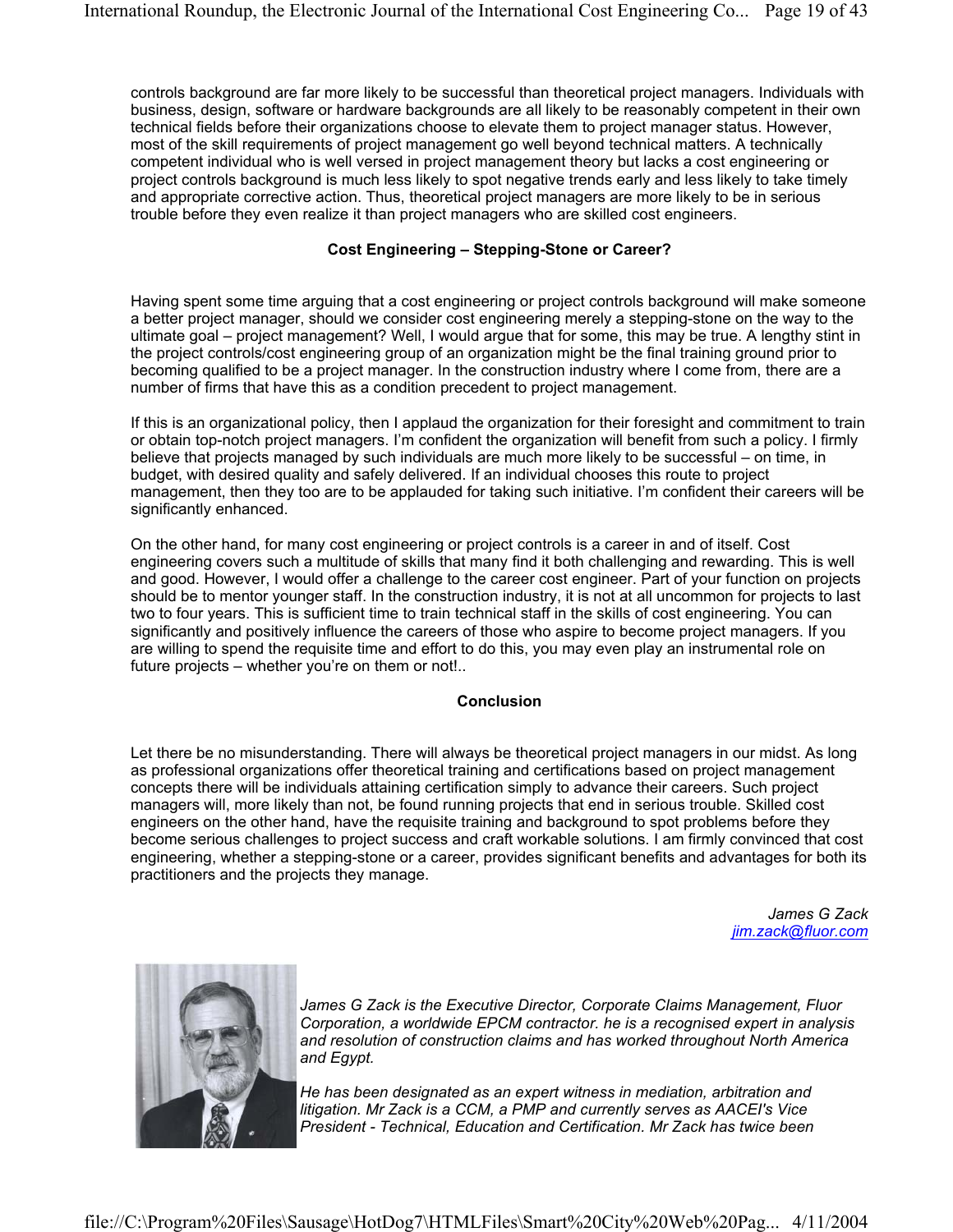#### *awarded ICEC's Jan Korevaar Outstanding Paper Award.*

*Return to Table of Contents*

#### **A Case Study: AllPay Social Grant Disbursement Project Awarded the Project Management South Africa Project of the Year Award**

*Reprinted from ProjectNet, January / February 2004 issue. ProjectNet is the publication of Project Management South Africa*

*. It is extremely rewarding when a successful project is acknowledged through an industry award, but it is even more so when that project positively touches the lives of thousands of people, and brings out the best in the members of the project team.*

Every month, the South African Government distributes three forms of social grants: old age grants, disability grants and child support grants. During the early 1990s, the Government decided to outsource the payment of these grants to private companies province by province. The last province to be outsourced was the Eastern Cape, and after a lengthy tender process, the tender was split in two, with Cash Paymaster Services (CPS) being awarded the contract for the eastern part of the Eastern Cape, and AllPay the western part. Part of the rationale for this was to see which supplier would perform best in terms of implementing and serving the three-year contract, as the next contract would be awarded to just one company.

AllPay proceeded to outshine the competition - coming in 3.6 percent below budget - and with more beneficiaries paid and more sites visited in the first month of payment than that of any other province. This is how they did it…

#### **The Team**

During the tender process, AllPay approached ProjectWay Consulting and Contracting, a small project management firm, to assist with the project development and implementation. The final implementation team comprised individuals from different cultural and educational backgrounds, who had never previously worked together. Giel Bekker from ProjectWay was appointed project manager, with a comprehensive team dealing with specific functions.

The short space of time between team formation and project implementation meant that there wasn't really an opportunity to get to know each other's strengths and weaknesses, but from the start, there was a mutual and absolute commitment to success.

#### **The System**

At the heart of the AllPay system for electronic payment, is the technological innovation that enables social grant beneficiaries to withdraw cash at predetermined cash pay-points using a "smart" (micro-processor) card. These payments used to be made at the Post Office using a voucher system, direct payment into the beneficiary's account or by cheque. "The AllPay system includes biometric information in the form of fingerprint records for the purposes of security and convenience," says Giel. The process that the AllPay system enables includes enrolment of qualifying individuals and data capture (information, photograph and fingerprint), card production (recording of information on microprocessor chip, lamination), card issue at the enrolment site, and card payout according to the payment schedule and procedures stipulated by the Department of Social Development, using AllPay technology and transport.

The project was for the total implementation of the system, so included a number of additional elements, such as infrastructure, staffing and training of operational personnel, communication campaigns to reach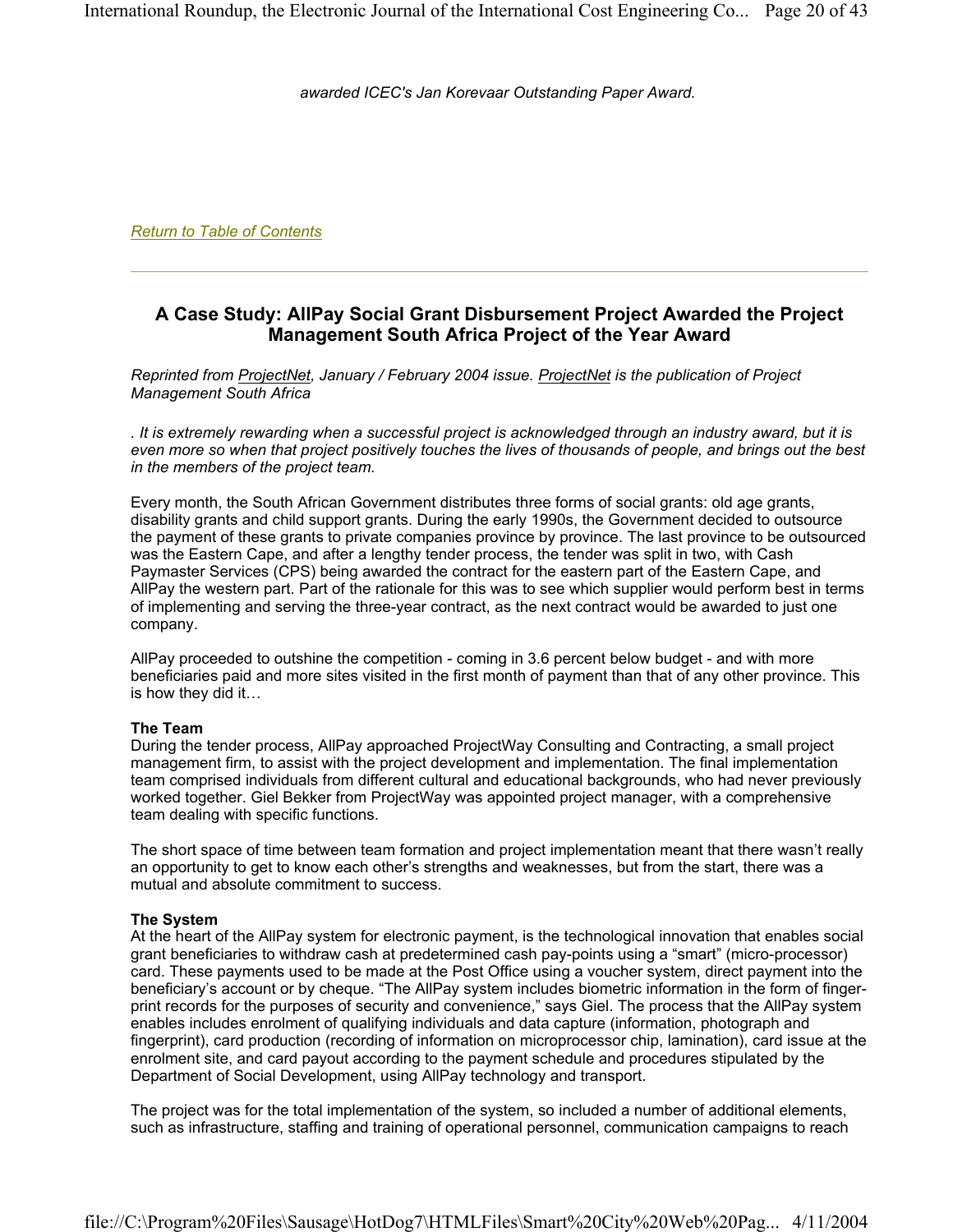the intended audience, vehicles and transport for the physical pay-out machines, logistical requirements, safety and security measures.

#### **The Methodology**

"We began by developing a relevant methodology, which we called the AllPay Project System Model (APSM) that had a proper lifecycle definition as its backbone that could be used for reference and to measure progress," explains Giel. The phases of the lifecycle were defined as tender, awareness, mobilisation, execution and close-out. "Once these had been defined, the knowledge areas, as per the PMBoK, were addressed according to the project requirements," he adds. These knowledge areas served as the framework for the Project Plan of Execution (PPoE) which controlled the project.

#### **Scope**

The scope of the project included all the items, activities and services required to meet the Service Level Agreement drafted after the tender was awarded. The objective was thus to implement the AllPay System as a functional operation to pay social grants, on behalf of the Department of Social Development in the Eastern Cape, for a contract period of three years.

The region of service was divided into three main areas, East London, Queenstown and Port Elizabeth, which comprised 240 payment sites. The project officially started with the tender award in May 2002, and ended when the last site was card paid, in January 2003.

According to Giel, they realised early that the seven months of implementation would not be an easy ride. For a start, the backbone of the project, the file containing beneficiary information, was totally unreliable. Beneficiary information with regard to pay point registration and actual pay-point allocation was flawed, so the team had no idea how many or who would arrive where and when for card issue or payment. To add to the confusion, there was a misleading allocation of pay-points at the border of the areas assigned to CPS. The Departmental Districts were not informed about the project and personnel opposed collaboration in the early stages.

#### **Time**

Development of a project schedule needed to take a number of factors into account, such as how long it would take for enrolment, card production, card issue and payment in each of the three areas, the time needed to communicate with beneficiaries, delivery of equipment and appointment and training of staff. Other issues included availability of armoured vehicles for transporting cash and readiness of area offices. The team realised that it would not be possible for all people to enroll and receive cards, and be paid during the first month. They set a target of 70 percent enrolment and payment for a successful first round, and managed to achieve an 85 percent enrolment figure, while all beneficiaries were paid via ID book or an AllPay card. Overall, the project met the "very optimistic and aggressive schedule" and surpassed all previous project roll-outs in the other provinces.

#### **Cost**

Not only did the team manage to bring the project in R1 350 000 under budget, but their actual income exceeded their projected figure by 15 percent from March 2003.

#### **Quality**

Quality management was specifically focused on securing buy-in from the Department and beneficiaries, respectful and appropriate day-to-day interactions with the beneficiaries – which was centered around a customer relationship programme presented to all operational and security personnel – adherence to the norms and standards criteria for Social Distribution, and detailed testing procedures for the technology being used.

#### **Human Resources**

HR activities were divided into the empowerment of people and the functioning of the implementation team. One of the objectives of the project was to assist black companies and individuals to develop and empower themselves in the commercial world. This was achieved by: appointing a black-owned labour broker to handle the contract personnel appointments; a joint venture with a black-owned security company; appointing 95 percent of contractors from previously disadvantaged groups; and sourcing office equipment from black companies.

The implementation team, having never worked together before, faced the challenge of implementing a high-tech system in one of the most politically troubled provinces of South Africa without accurate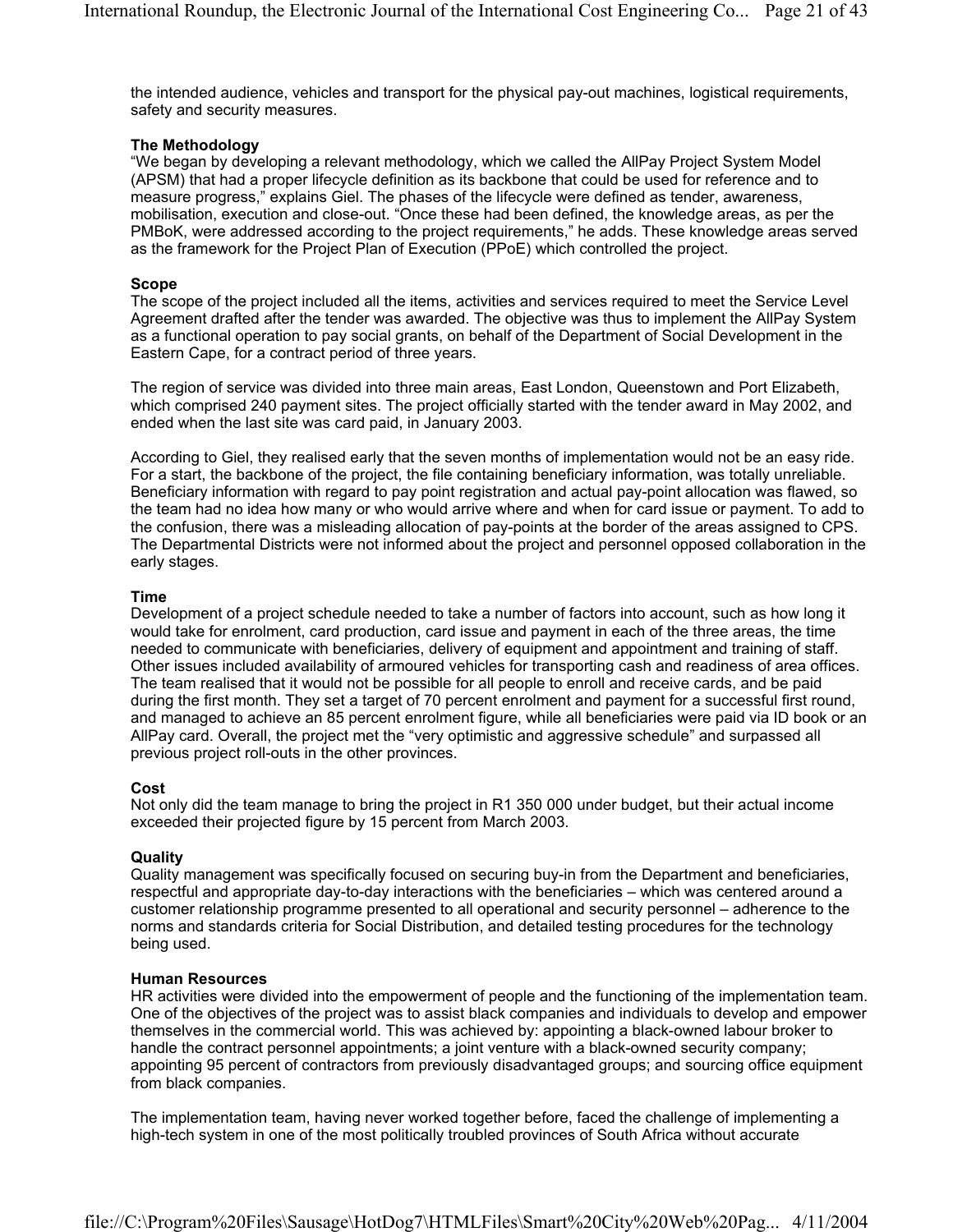information within a time period that was unheard of.

The team had to think on their feet, and deal with people who were disillusioned with the old system and unsure of the new. On some occasions, staff were threatened with harm and sworn at, but they managed to keep their spirits high.

#### **Communication**

Effective, timeous communication was vital and was divided into informal, formal and beneficiary communication. Informal communication referred to day-to-day discussions between team members, while formal communication related to contractual decisions and agreements. Beneficiary communication was a comprehensive, though time-consuming exercise. It had to take into consideration the fact that one pensioner's grant may support whole families – and that this system would be seen as affecting their survival. Direct communication was done largely in person through three teams of community liaison officers (CLOs) who had giant pictorial talk boards and other printed and electronic communication channels with which to impart the messages. Newspapers, pamphlets and radio in different languages further helped to communicate news of the impending change, enrolment and payment dates.

#### **Risk**

Formal risk studies were done to quantify and rank the risks. Action plans were developed for the higher risks and monitored via feedback at the progress meetings.

#### **Procurement**

This part of the project was fairly simple. The hardware and software suppliers have a long-standing relationship with AllPay and items were procured and tested in time.

#### **Integration**

The project integration was really driven by the commitment of the team, even though the PPoE was drafted upfront. It was clear from the start that a detailed schedule would not be feasible, and the team had to work towards key milestones.

Besides the challenge brought about by the timing, dealing with a vast number of people and the obvious security risks associated with transporting cash-dispensing machines, the team also had the elements and environment to contend with. In August 2002, the area had the worst snowstorms and rain in 50 years, which resulted in vehicles transporting heavy equipment becoming stuck in mud. A team member was taken hostage and tied to a tree. The media was also a harsh critic as the project was very much in the public eye. "Despite these challenges," says Giel, "the team was able to maintain high spirits and laugh at the misfortunes later."

Wins along the way included the good relationship with the Department of Social Development in the Eastern Cape. "Although they were the client, their feedback also served as a yardstick for how we were doing. They encouraged us through all the bad press and were very motivating on the people side," says Giel.

And when the beneficiaries saw the result of the system, and realised they no longer had to queue from the early hours for the morning, they were full of compliments for the project team – dispensing hugs, kisses and applause.

This project team is certainly a worthy recipient of the award, which Giel says is a special tribute to an excellent team.

#### *Return to Table of Contents*

#### **Discovering New Horisons in Project Management**

by Adesh Jain, P.Eng. (Canada), PMP (USA), MPD (Australia) President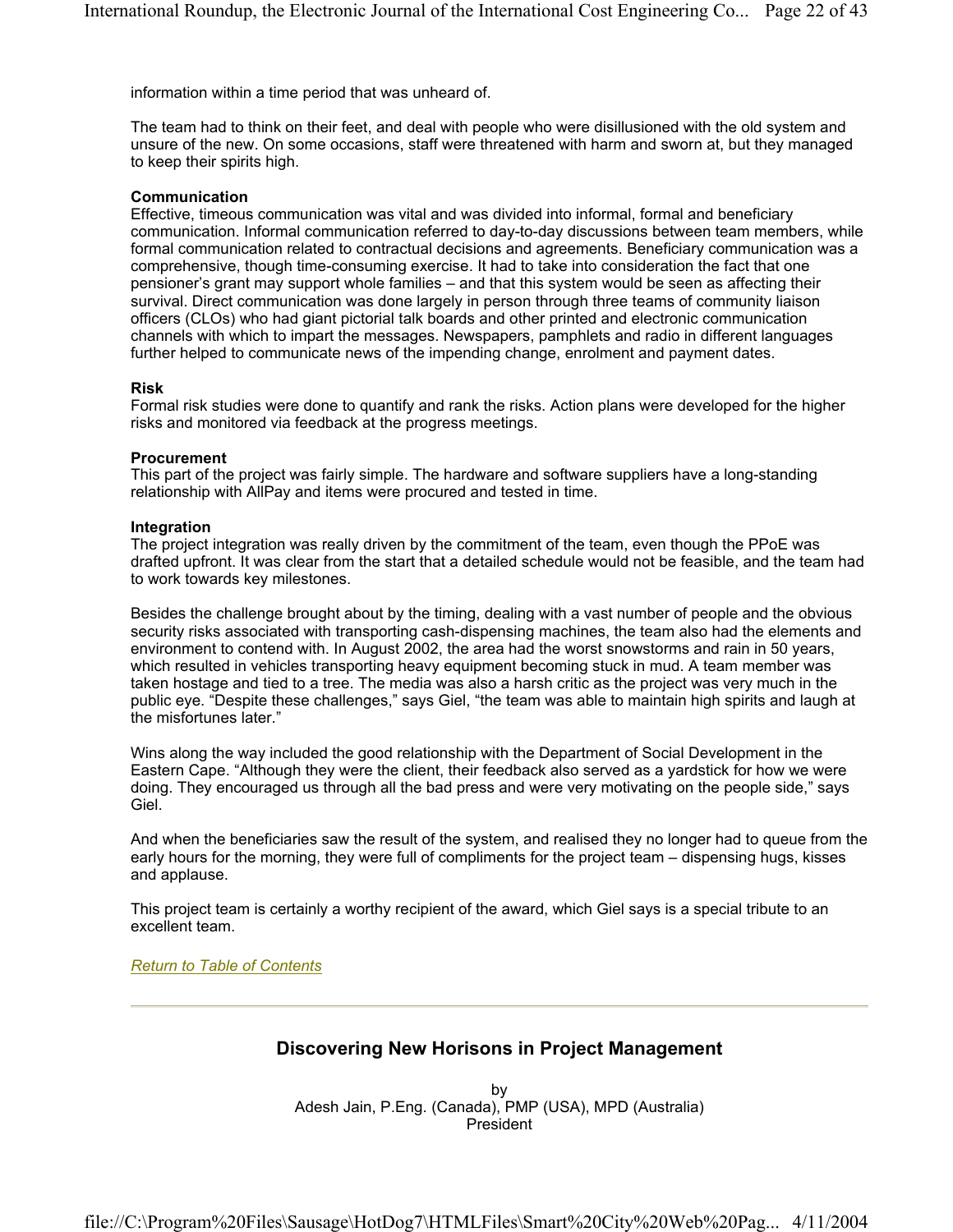#### Project Management Associates - India E-mail: acjain@vsnl.com

We all live in a momentous time slot as for the first time in civilization the human networks are being built. This process has far-reaching implications and will cross all frontiers of imagination. It is just a beginning. We have not yet seen the tip of the iceberg. The new game, which is emerging, has yet to establish its rules. Who will be the winners and losers is difficult to predict except those perhaps who have won the race against time in the time domain. Those who have tamed time. The tail of the time has shifted to the forehead and only those can hold time that are ahead. Internet has changed this world. There is no shortage of ideas but the will to implement.

This new formation of world based on instantaneous connectivity in the mental plane and 7 by 24 working hours availability to the corporations has made the change management as the key factor in moving from the old to new world. *The delivery of Water (310BC), Gas (1817), Telephone (1877), Electricity (1882) and Road infrastructure (1910) conquered the thirst, cold, isolation, darkness and movement.* They created the most spectacular changes in the history of mankind in the past. To one generation they were technological miracles. To the next generation, they were practical necessities.

*In the present century, the new darkness now has been set in and can only be removed by the light of knowledge.* We truly live in the knowledge age. It is the basic ingredient for today to progress. Knowledge of one person must get transformed into a strategic resource of a company through lessons learned and share. This is the critical success factor for companies and individuals to come to a common ground.

Time is becoming the most crucial strategic weapon and the pressure is on to compressing time as much as humanly possible. The quantum of changes is phenomenal. The changes, which have occurred through the acquisition of information and analysis in less than last 10 years, have surpassed that, happened in the whole 20th century. It is forecasted that the changes, which would happen in the next 4 to 5 years, will surpass that of last 10 years. These unimaginable processes resulted in unprecedented rate of change giving rise to non-linear and complex transition process. This is one of the main Causes for the unbelievable expansion in the following of modern project management principles in the last 7 to 8 years. The growth of modern PM profession is 6 to 7 times as project management principles do address the issues of change and transition effectively throughout the life cycle of a project.

Coming back to Time compression domain, in my opinion, there have been 4 major sets of scenarios on which the world has seen the impact. Before 20th century, the time compression was significantly lower as men had to interact with Mother Nature. You could not fiddle around with the nature and were governed by the natural time constants as when the monsoon will arrive and go. The agriculture society was based on such a situation. The beginning 20th century, we witnessed the low time compression as a result of Industrialization. We have better control on time as we dealt with the interaction between men and machine. Mid 20th century, the medium level of time compression came into existence when management initiatives played an important role in improving responsiveness. The key to propelling the progress was to make human beings more responsive by compressing time. In the 21st century, time compression was enormous due to E-Technology. It is this high compression, which is making us to increasingly be more concerned in both the compression aspects and its reaction. You may compress but if you have no control on its reaction, it is simply disastrous.

Project management is emerging in its own right a distinct discipline. Research, Body of Knowledge, Common Understanding of practices, education, Standards and Certification are the 6 major components for a discipline to exist.

The new frontiers in project management are addressing the issues such as measuring project management maturity level of companies and institutions; building effective teams; managing risks; capitalizing failures into assets; communicating the vision without ambiguity and ultimately putting passion into work profile to convert vision into reality and abstract into concrete. The profitability alone is not the only scorecard, which needs to be improved. Societies and companies have to evolve their own companion scorecards for determining the success of projects and the methodologies. Only when Business Strategies, Infrastructure and Project Mindset are integrated that we see the companies and societies thrive. Project management plays the most crucial role in integrating these three main ingredients essential to progress. The project mindset is emerging based on new outlook. Some of the primary characteristics of project mindset are in compressing time, instantaneous response, knowledge sharing,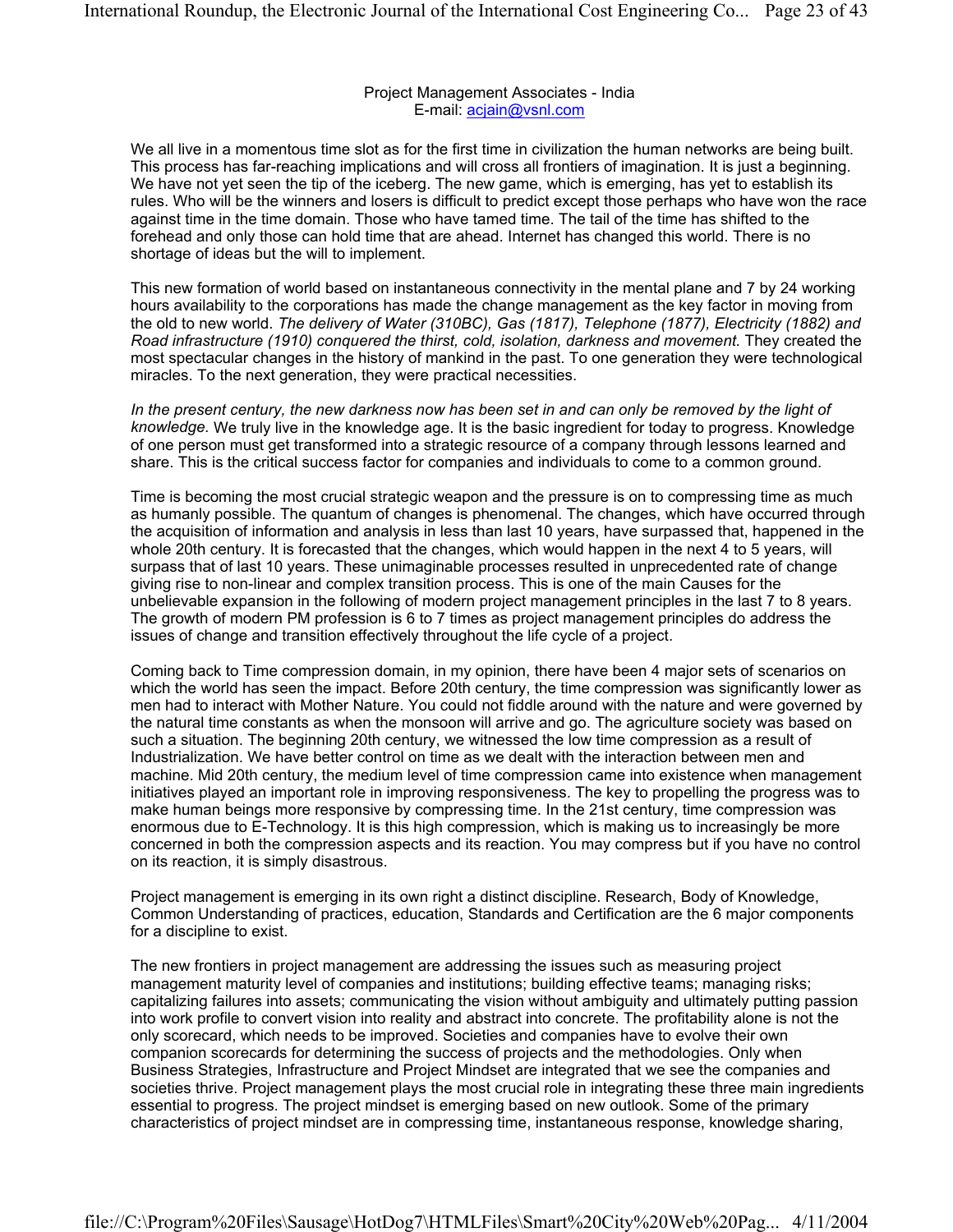leveraging negative encounters and putting passion before work.

Turmoil, uncertainties and unprecedented rate of change are all leading to one-way traffic confirming the postulate that conventional wisdom of managing projects is no longer adequate to paint the future. We need to look beyond our nose and open the mind attached to the past. Innovative way seems to be the only way in managing change and transition. Innovation is becoming the right of every individual in a project.

Innovation management has no fixed mould. Innovation management is not content with in command and control regime. Innovation management is based on entrepreneurial outlook in owning problems or forecasting and finding solutions. It is becoming different than owning capital. There is no ceiling and confinement of any sort. Project managers and team members are free to be on their own connected on a common platform of achieving excellence and results, which were never achieved before. This is tantamount to breaking of ceilings that have been rigidly fixed creating suffocation at the work place because being kept at very low height.

How should we liberate project teams from the torture of meeting time schedules and be the fire fighters as it sucks away the very basic meaning of life to enjoy while you work. Only in serene frame of mind that one tends to produce the very best. If the serene frame of mind is the prerequisite of art in music and paintings, how come it will not be when we work on projects? No, no, don't tell anyone that because project management is scientific and measurable. It may be true but does not make it opposite to art in all its naked form. Project management is an art and science of converting vision into reality and abstract into concrete. It is the over emphasis of scientific side of project management responsible for creating such havoc.

The following nine steps are suggestive measures to provide new dimensions to the management of projects.

#### **Step 1: Believing in discontinuity and not continuity with incremental improvements**

Continuity or the status quo is a function of quantum of changes. Incremental improvements are valid only when the rate of change is not excessive. Both the continuity and incremental improvements are linked with the rate of change and quantum. Beyond a threshold of rate of change, one cannot go with the continuity and incremental improvements. The modern day Internet and technological based world has witnessed the unprecedented rate of change and explosion in the quantum of changes. It is this process which has resulted in making continuity theory as baseless. Continuity in principle is to preserve the past where as discontinuity breaks the linkage with the past to the extent it can have fewer constraints to move into the future. There is no choice except to believe in discontinuity as only then mind and body are prepared to accept the unknowns and be ready to face it and control thereafter.

#### **Step 2: Owning the problems and sharing the solutions**

The more one owns a problem, more he becomes experienced. It is not the number of years of service one has performed for a company but how much number of problems was faced and owned is now becoming the benchmark to define an experienced person from inexperienced. The true spirit of entrepreneurial outlook is to own the problems and solve the same and in this process make Money. The fixed mould mentality is to empower the problems to be faced outside than oneself and get the credit for solutions.

#### **Step 3: Breaking the status quo mentality**

No change means perpetuation of the Present into the Future. This is in contradiction to the nature as Future is not the extension of Present. Breaking the status quo mentality implies in taming the future as it is the future which becomes Present at some point of time. Focusing into Future and affecting the Present is anti-establishment and require concerted efforts to move out from the comfortable zones. Project managers can hardly afford to have status quo mentality as day in and day out they are involved in acting in present to affect Future. At times, when we do not get away from the status quo mentality, contradictions fall apart everywhere in the project between the two types of group- the champions of future and those who believe in extending Present.

#### **Step 4: Stepping out of comfortable zone**

As apart of the step 3 and in a way extension of it, the comfortable zone is to hard to break and cross. Fear of uncertainties makes the comfortable zone more comfortable than if the fear did not exist. The project managers of tomorrow are those who have so called comfortable zone carve out from that area which conventionally is uncomfortable and that is the zone of uncertainties. If we seek comforts in conquering the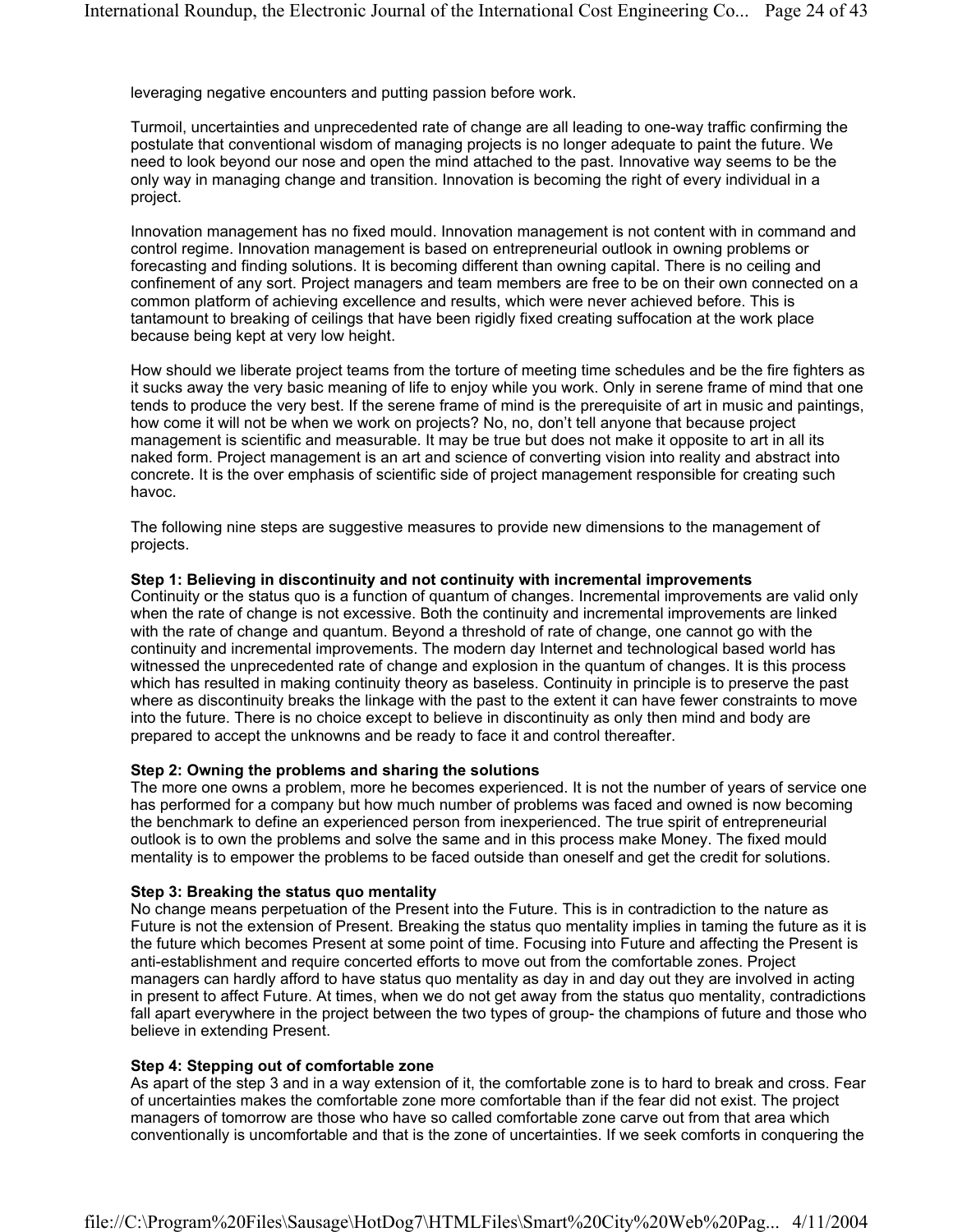uncertainties with planning and indomitable spirit of winning, then we are able to provide project leadership and inspire the team members to plunge into risk taking.

#### **Step 5: Human capital by-passing financial capital**

While the agriculture society witnessed the Nature as the foremost, the 20th century saw the men-machine interaction as the key factor for the capital formation. 21st century in this Internet age is beginning to see the human capital surpassing the financial capital. Venture capitalists were all over the place to fund any idea, which they thought would create a brave new world. Its consequent failure in the last couple of years could not be attributed to the over faith in Human capital but absence of effective filtering mechanism from good to bad idea. While Return On Investment (ROI) could be seen as financial driven phenomena, Return On Time Invested (ROTI) is basically based human efforts and its deployment. ROTI will be more meaningful to ROI in the context of new processes on their way to unfold in the beginning of 21st century.

#### **Step 6: Transform work culture from 5 to 7 dimensions**

Conventionally we all live in the conventional 5 dimensions of space i.e. X, Y and Z, Time and Mind. We need to supplement on these 5 dimensions the additional 2 dimensions of Passion and Joy If we do what we want do then the gap between Wish and Reality is so little that one is in position to provide its very best. It is his/her added 2 dimensions, which make the total difference. The new miracles in project management will take place when we bring the work of joy like in the art domain of music and paintings in our project work.

#### **Step 7: Real number of encounters replacing number of years of experience**

The experience profile should be redefined by the number of encounters and problems faced instead of number of years. The wisdom evolved based on encounters is far richer than accumulated simply by repeating the same encounters n number of times in one's employee ship. The secret is to increase the encounters meaningful to one's own dream or passion profile.

#### **Step 8: Seeking meaning out of change**

Change is first degree. It is a must. Change can be threat or an opportunity. It depends how one looks at it. If change is resisted, it becomes all the more difficult to see the real outcome of the change as it is partly distorted. Project implies change and that too a temporary one. It is essential to make people to have a real communication about the change. One of the major strategies to bring about a change is to communicate, communicate and communicate.

#### **Step 9: Detachment from the fruits of the results**

To act is within one's control. To get the reward as a reaction to the action is not within one's purview. Too much emphasis on that part, which is not within our control, is a wasteful exercise instead concentrates on actions to the best of one's ability. The results so arrived at must be analyzed from the cause and effect relationship and constant learning must be made out of all such actions or group of actions. Attachment with the results of the actions often dilute one's own energy and may shift one's focus from the main road to its detour. Detachment from the results does not imply one should not demand or expect materialistic benefits, no, it only means that in case you do not get what you deserve, leave it and move forward rather than brooding over that part which is not within one's control. The journey comes to a standstill if we get attached to the surroundings and to the results of the present beyond a small time frame. Project managers and team members are never stationary. They must move on.

In summary, the new discovery or dimensions in project management heavily depends on the human factor of breaking ceilings, getting motivated all the time, working with passion, detachment with the results rather than with the actions, human capital surpassing that of financial capital, breaking the status quo mentality, owning the problems and solutions and creating discontinuity. *The journey has just begun and it must continue as in the human race, there is no finishing line.*



*Adesh Jain is a Member of the Board, International Project Management Association, Switzerland, Vice Chair, International Development SIG, PMI, USA and Founding Member of Global PM Forum. He is Director-in-charge, Centre for Excellence in Project Management & Founding President of PMA, India.*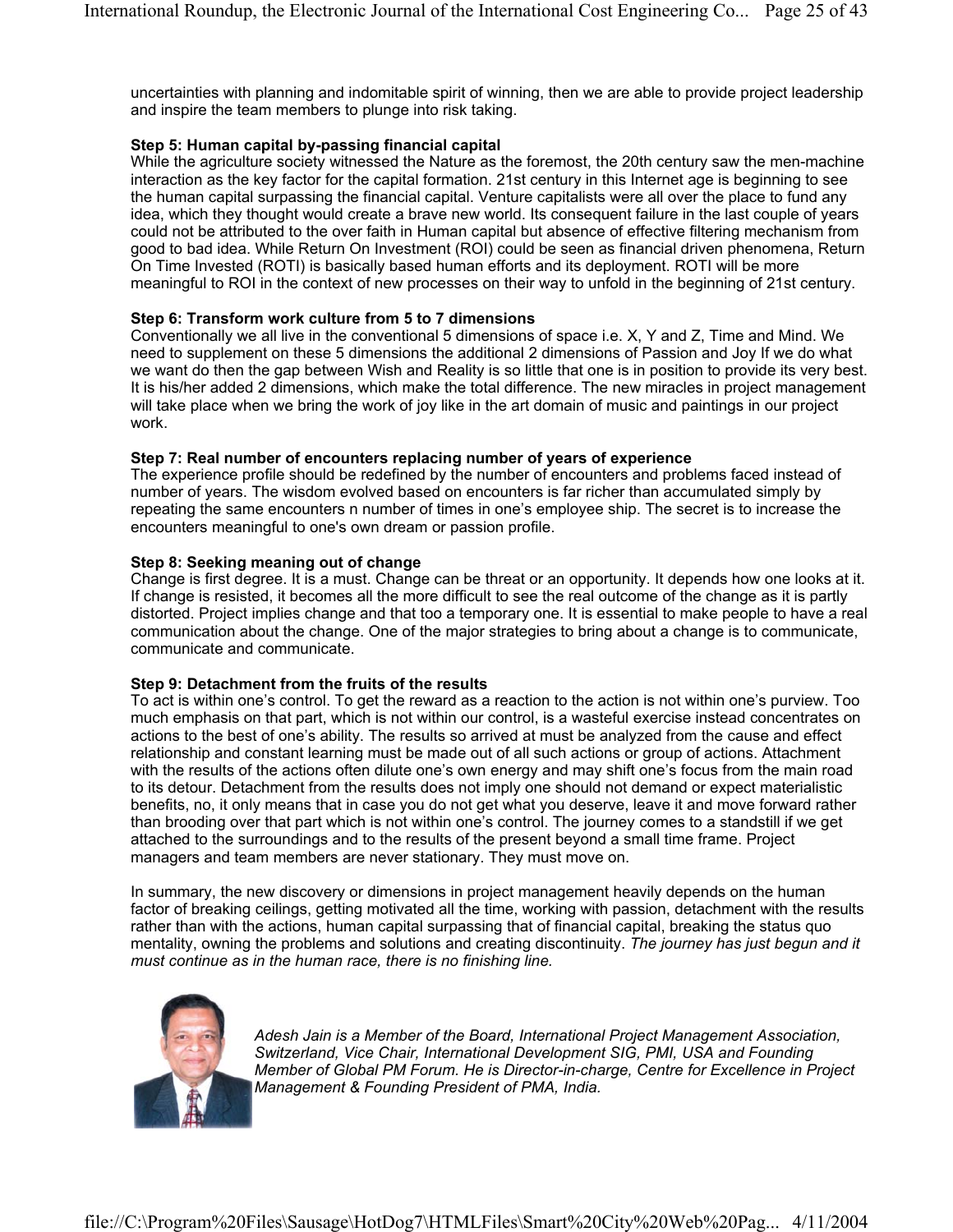*Return to Table of Contents*

#### **A Case Study: Comprehensive Toolkit Contributes to Project Success**

*Reprinted from ProjectNet, November/December 2003 issue. ProjectNet is the publication of Project Management South Africa*

*When the Rihanyo Health Information System project came to an end after three and a half years, project manager Dirk Bertels was in a position to reflect on some of the unexpected lessons learned along the way, and the tools that contributed to project success.*

Rihanyo Health Informatics (Pty) Ltd was a consortium formed out of IBM South Africa, Intersolve Health Informatics and three empowerment companies, namely Kwetliso Technologies, Continental Pharmaceuticals and Ukhukulu Investments to provide a Health Information System for South Africa's Gauteng province. Project goals were to improve the quality of patient care while conforming to the National HIS and Provincial IT strategy, to assist in building toward an electronic government and in doing so advance black economic and gender empowerment.

The main tool implemented by the project team was the World-Wide Project Management Methodology (WWPMM) which is the IBM methodology born out of a collaboration between the Project Management Institute (PMI) and IBM Corporation. WWPMM meets the requirements of PMI's Project Management Body of Knowledge (PMBoK), and suggests not only activities but is also a set of tools providing an overriding methodology. The WWPMM involves templates for any possible scenario, which can be customised and scaled as required.

"A fool with a tool is still a fool," says Dirk, "So it was important to customise and apply the tools to our target audience in a way that made sense to them." In the case of Rihanyo, the audience comprised mainly government officials who were first-time users of project tools. The tools used had to accommodate different levels of reporting according to the levels of user sophistication that prevailed. Specific tools were necessary for scheduling, and to consolidate 18 plans into a master project plan. "We found that MS Project was more than adequate for this," says Dirk. A more complex requirement was for a database for financial reporting of the numerous and complicated activities around 20 suppliers, and 12 sites, over the three year period. In response, the team developed a turnkey Access database that literally saved the project – enabling reports to be pulled for any requirement.

Two key criteria governed the project, namely cost control and the development of people. The financial database meant that spending could be well-controlled, but it was more difficult to find a way to measure how people were being developed through each interaction in the project. "Skills transfer became a major topic for debate," says Dirk. "We were looking for a way to measure learning over the three years and then be able to say which portion of the learning was as a result of the project. The tool that was eventually implemented measured how many people had interaction with the project team, and the amount of time spent with each person, as an indication of skills transfer. We used a format that involved signing a register at each interaction and keeping a database to track this. Other reporting was done around formal training, and this also contributed to the 'people development' database.

This project required that a lot of attention be paid to the soft issues, such as team development across multiple organisations, empowerment and collaboration issues, and dealing with technical challenges.

"We measured satisfaction after training, in terms of the content, environment and infrastructure by having attendees complete evaluation forms. All in all we received 11 183 completed forms, which helped us to measure ourselves, before submitting a report to the sponsors." Empowerment was measured by the number of People Development Interaction (PDI) posts created. Just under 80% of the posts created were filled by PDIs. "Some of these appointments were made literally off the street," says Dirk. "Several of these became change agents or trainers. One such person in particular emerged as a star performer, becoming an application consultant for all the financial modules of the application."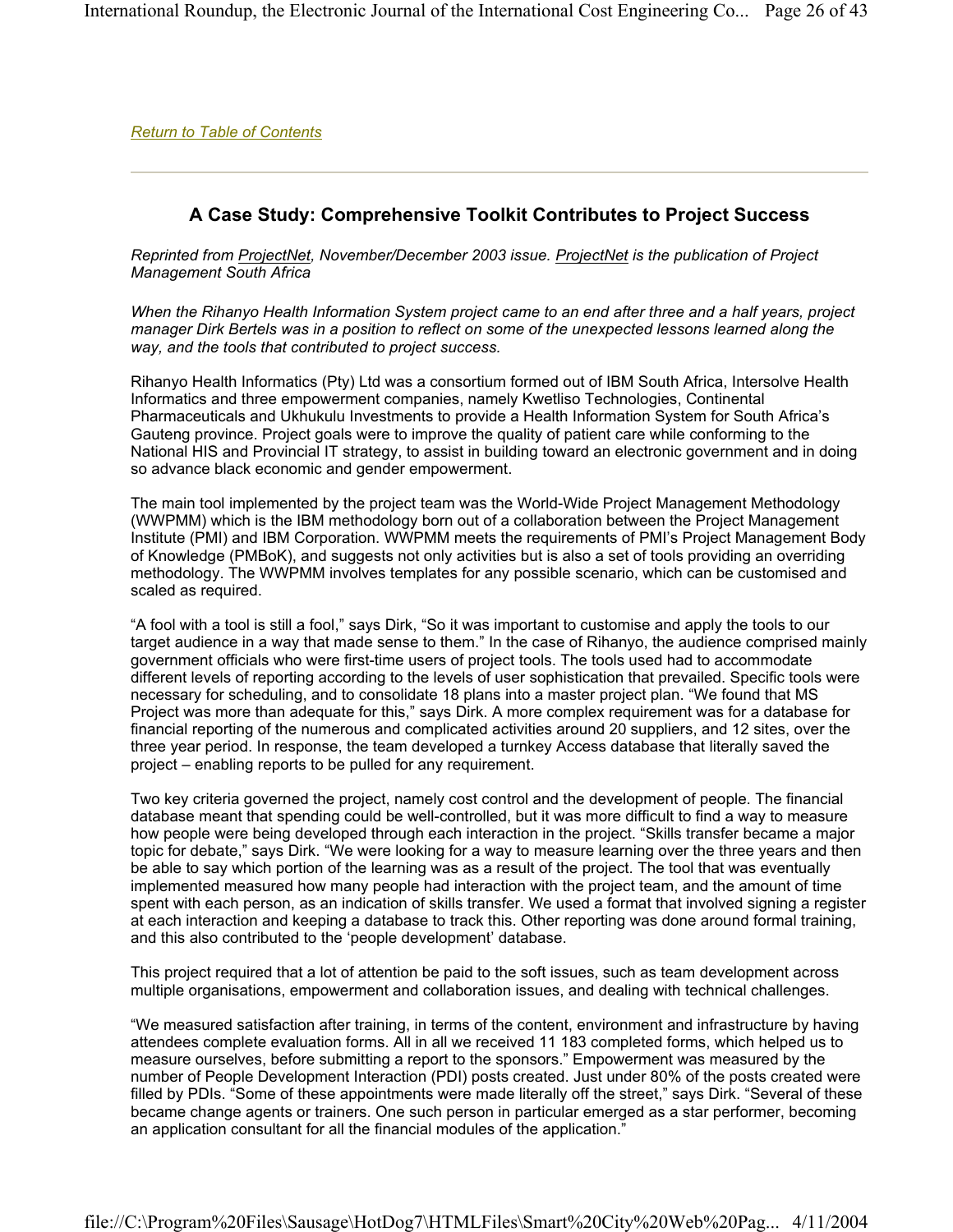Human Resources processes were adapted and adopted from the different performance management systems employed by the different companies represented in the team. The results of these would then be fed back into the respective companies so individuals would receive due recognition for good performance as part of the team, and be recognised by their company.

One of the earliest team-building actions to be put in place was the creation of a team vision. At any given time the team comprised between 80 and 100 people, who had to be aligned to a common goal. "We drew a simple picture," explains Dirk. "We said that if the Department of Health wanted to continue the project, they'd do it with us." This was a strong motivator for those who were previously unemployed, as it meant another ten years of guaranteed employment. It was a vision for the future that brought everyone together there and then. They lived the vision, which was verbalised continually, and we were impressed by the dedication we saw as a result."

"We defined work rules, ethics and codes of conduct as a team, published them and had everyone sign them. This was to show mutual respect by defining, and displaying, desirable behaviour. We also had access cards made with Rihanyo branding, so that team members had a sense of significance and felt part of the 'company'. Only card-carriers had access to the sites."

Monthly events were held for updates, and quarterly team-building sessions took place. These sessions became a central focus because they were really enjoyable. Some people had never been exposed to things like abseiling, obstacle courses etc, and these sessions really reinforced the 'doing it as a team and for the team' approach. The effect this had on their work was that people would assist other to meet their deadlines if they were ahead of schedule, constantly keeping the success of the team, and not the individual, in mind.

An annual event was held and awards presented to those who stood out. 'Noddy' awards were also made on the spur of the moment for arbitrary things that recognised individual qualities and experiences throughout the three years. These were usually nominated by fellow team members.

Tools applied on the customer level were numerous. They included a mentoring programme to impart knowledge on specific issues, a shadowing programme in which end-users would follow team members around to see how certain things were done, and a twinning project, in which people with matching output requirements would work together to transfer skills and learn about better practices.

This case study raises the importance of a comprehensive view of the tools available, and that sometimes need to be invented, to effectively respond to issues. It also highlights the importance of proactively dealing with the soft issues.

In 2002, Dirk was recognised for his exceptional work on the Rihanyo project when he was presented with the IT Projects Master Award, which forms part of the Computer Society of South Africa (CSSA) President's Annual Awards programme, in association with ITWeb and Meta Group.

*Return to Table of Contents*

## **MEMBER SOCIETY REPORTS**

*AACE International - the Association for the Advancement of Cost Engineering (AACEI - United States of America)* 



#### **AACE International and Royal Institution of Chartered Surveyors Agree to Memorandum of Understanding**

AACE International and the Royal Institution of Chartered Surveyors have agreed to complete a memorandum of understanding between the two organizations. The memorandum's purpose is to improve consultations and to identify steps which the two organizations can take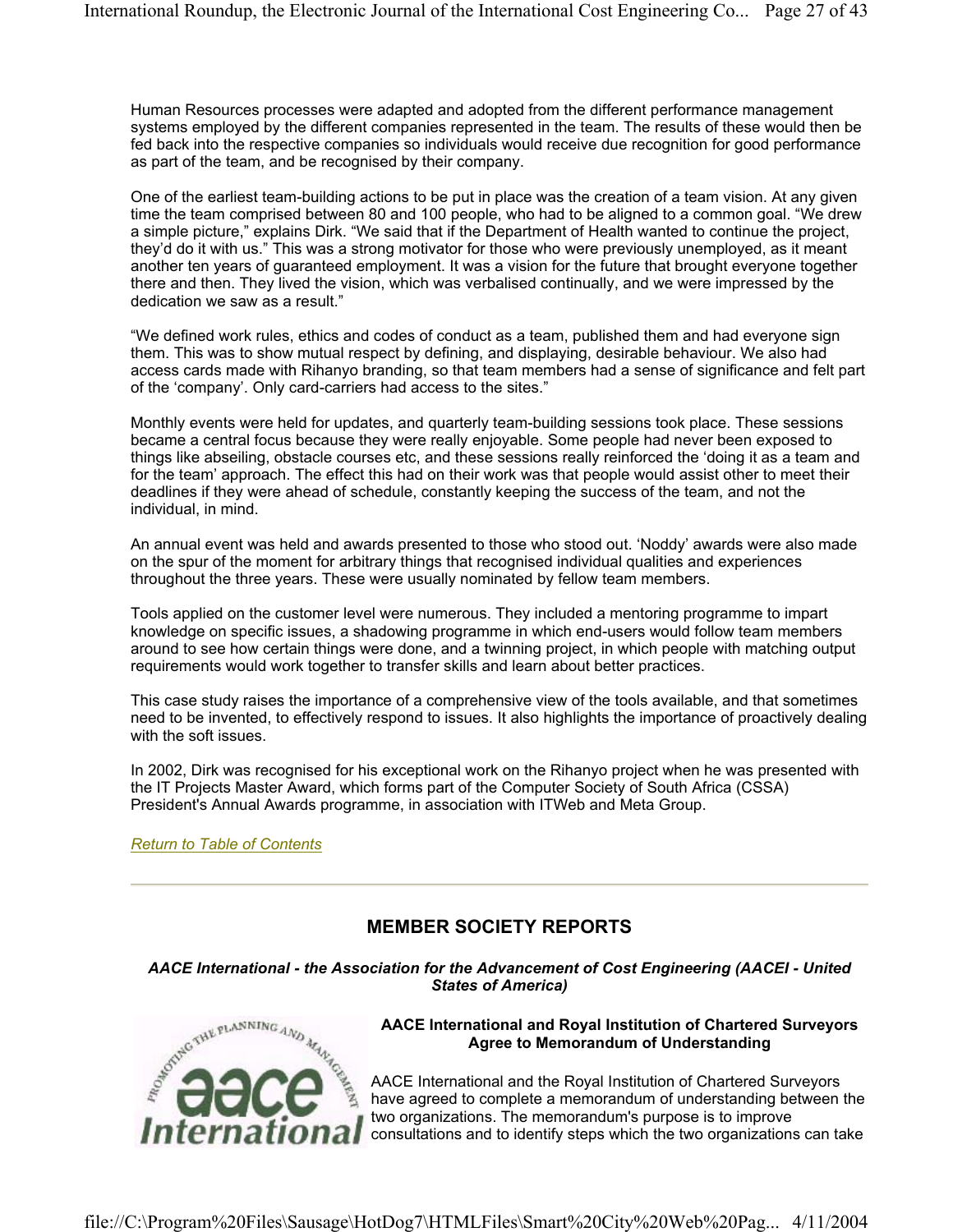to cooperate on matters of mutual interest.

The document has been coordinated between AACE and the RICS Construction Faculty. AACE International and the RICS have areas of expertise which can benefit both organizations and membership through cooperation. Potential areas of common interest have been identified as professional development, education, member services, and professional services. One early product of this cooperation is a joint meeting between the local sections of AACE and the RICS in New York City in March 2004. The memorandum of understanding is scheduled to be signed at the AACE annual meeting in Washington D.C. in June 2004. More information about AACE, AACE annual meeting and the RICS can be obtained at http://www.aacei.org or http://www.rics.org.

> *Allen C. Hamilton PMP CCE* Chair Intersociety Liaison AACE International

#### **PSP - Planning and Scheduling Professional Certification**

AACE International's newest certification program is designed to recognize the Planning and Scheduling Professional. This certification program offers specialty credentials for the professional who wants to validate his/her skills.

While many professionals do planning and scheduling, until now there was no way to effectively measure their capabilities -- except through real-life performance. AACE's new PSP certification provides an exam and experience validation that lets industry and users identify those who are competent professionals.

AACE is pleased to announce that the first PSP exam will be held on Saturday, June 12, 2004 at the 48th AACE Annual Meeting at the Omni Shoreham Hotel in Washington, DC, USA.

#### **What is the PSP?**

Developed by a distinguished task force of industry experts assembled by AACE International, the PSP designation recognizes specialists who meet a demanding set of planning and scheduling criteria -- a rigorous examination, experience, education and ethical requirements. The task force established the PSP requirements to reflect the sophistication of individuals in today's planning and scheduling industry and to fairly measure their knowledge, experience and best management practices.

PSP certification will distinguish you as a Planning and Scheduling Professional who has the knowledge and skills that impact the bottom line. With AACE Certification, you can be sure that you have met a high quality standard.

AACE has considerable experience in offering specialty certification programs. AACE has been testing for Certified Cost Consultants (CCC) and Certified Cost Engineers (CCE) since 1976, and has other programs accredited by the Council of Engineering Specialty Boards (CESB) and the International Cost Engineering Council.

Find more information about the PSP certification or register online at http://www.aacei.org/certification

*Jennie M. Cunningham Amos Manager, Marketing & Meetings AACE International*

#### *Asociación Española de Ingeniería de Proyectos (AEIPRO - Spain)*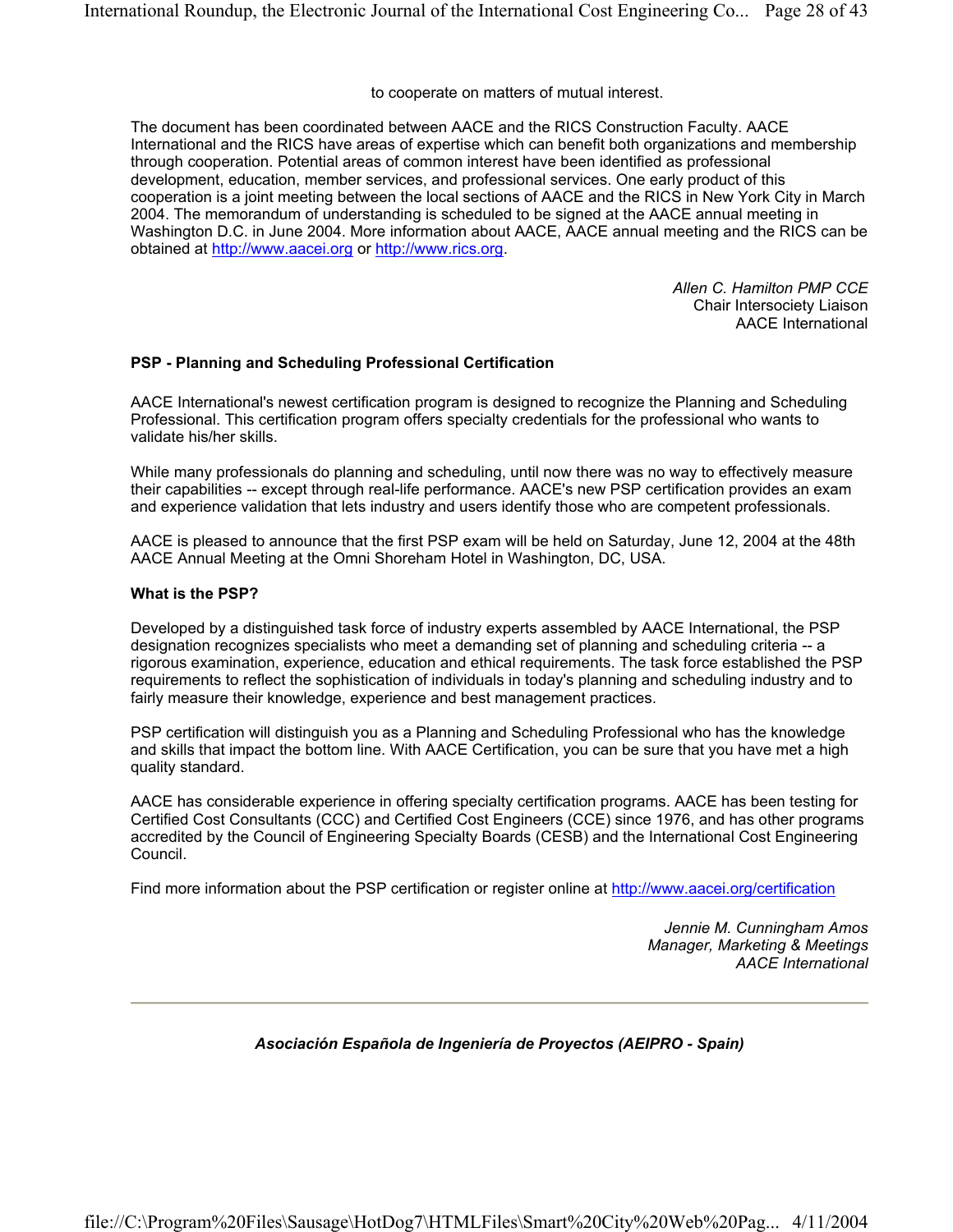

#### **AEIPRO Plans Expert Seminar in Bilbao later this year**

AEIPRO, the Spanish Association of Project Engineering, is planning an Expert Seminar to be held in Bilbao, 6 - 8 October 2004. The seminar theme is "Working by Projects." For information, contact AEIPRO at Maria de Luna 3, E-50018 Zaragosa, Spain. Phone: +34-976-761910; Fax:+34-976-772235; E-mail: aeipro@posta.unizar.es or see the AEIPRO website, http://www.aeipro.org.

#### *Association of Cost Engineers (ACostE - United Kingdom)*



#### **Redevelopment of Project Controls Occupational Standards**

At the December meeting of the ACostE Project Control NVQ user group (ProVoc) we were informed that the National Regulatory Authorities have approved the redevelopment programme for the Standards.

The Engineering Construction Industry Training Board (ECITB) will head this project and ProVoc has been requested to assist where possible in the interface with industry. Funding will be made available in April 2004

and the development consultant has been selected and approved.

As a preliminary to the work of the development team we are canvassing ACostE members and supporters for information on what currently comprises a project controls practitioner's occupation. We are concerned that we gain as accurate and up to date view of our occupations as possible. To this end, please could you send to me (Richard.plumb@btinternet.com) an electronic copy of your current job description with a short note detailing your job title and business industry? If you work in an office with individuals of a different project controls discipline, could you also get them to contribute their own information? We require input from Project Service Managers, Estimators, Cost Engineers or Analysts, Planners, Contract Administrators etc. and it would be appreciated if you could respond as soon as possible. All information received will be treated with high confidentiality.

As part of the re-accreditation process the Regulatory Authorities will also require an Assessment Strategy to be prepared and approved. This will ensure that all the processes of candidate assessment and verification for resulting reformatted qualifications, continue to be strictly quality controlled by the approved delivery organisations and by the awarding bodies.

The current project controls vocational qualifications at level 3 and 4 are still valid and new candidates continue to be accepted. It is anticipated that the Awarding Body will apply for an extension of operation to last until the new qualifications are ready. It is scheduled that approval of the redeveloped standards will be requested by the third quarter of this year.

We in the ACostE are delighted that the Standards have been approved by the regulatory authorities as worthy of being up-rated in line with current industry practice. Since their implementation in 1997 they have provided many hundreds of candidates with training opportunities and a means of demonstrating their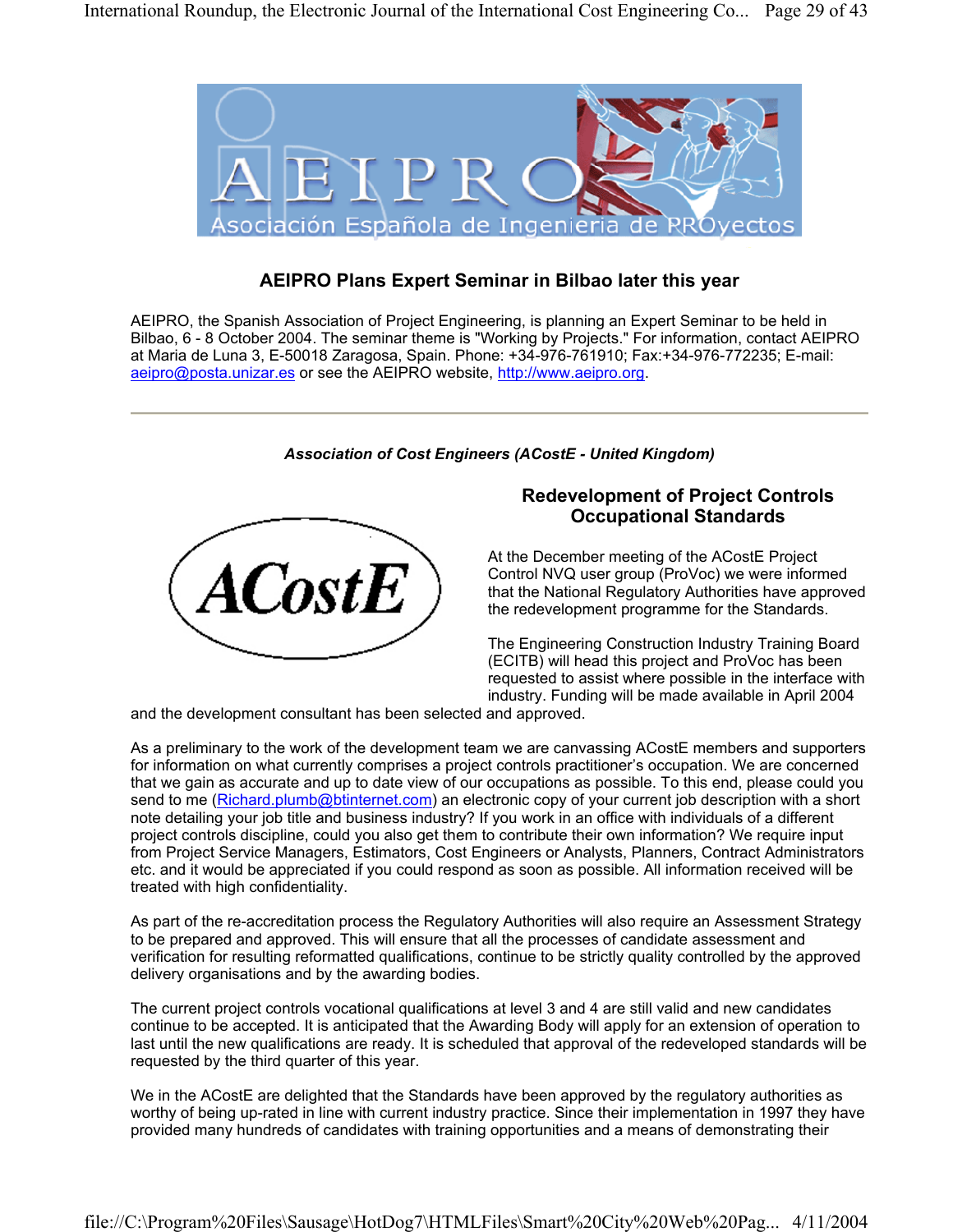worth to employers, peers and professional bodies.

*Richard Plumb NVQ Chairman ACostE*

## tallana Ingegneria **AICE Report on Activities**  The main activities of the AICE during 2003 have been: attendance has been 19, that is what we expected. Out of them, all have been certified as Praticante and some will undergo the examination for Esperto in 2004; Cost Engeneering The forum has been divided in two days, the first one for general papers on Total Cost Management, the second one dedicated to the new law relevant to General Contractor in Italy (in cooperation with IGI – Istituto Grandi Infrastrutture, that is an association of major companies working

#### for public works); The web-site has been improved with new sections (however, not all of them are fully operational).

As far as 2004 is concerned, we hope to follow Course in Bocconi and, if possible, to start in other locations. Our annual forum (Giornate 2004), scheduled for November, shall be an event of extraordinary importance, since it is the 25th year of our society. A preliminary information note has already been posted to the ICEC website and in this version of Roundup.

> *Gianluca di Castri, FwAICE EIE ICECA AICE Delegate to ICEC*

*Australian Institute of Quantity Surveyors (AIQS)* 

#### **Australian Institute of Quantity Surveyors Report**



#### **Marketing the QS Profession**

Following membership growth of 8.5% in 2003, the AIQS has continued to implement strategies to maximise the professional and personal benefits for individual members, including its QS marketing program and range of new promotional resources to market the profession to targeted client groups in both the public and private sectors. An important part of this plan is our participation in a large bulk buying co-operative called the National Building and Surveying Alliance (NBSA) which now represents over 29,000 members. Through the NBSA, AIQS members have access to a wide range of products

and services at substantial discounts. Many of these are available to AIQS overseas members as well as local members.

#### **Careers Marketing to Address the Shortage of Good QS**

The continuing shortage of good QS in Australia has resulted in the AIQS preparing a detailed action plan to encourage more and better quality school leavers into the QS profession. This plan involves the QS firms, the

# *Associazione Italiana d'Ingegneria Economica (AICE - Italy)*

Full course in Total Cost Management at Bocconi University in Milano: the

Giornate (Forum AICE): attendance about 50 to 60 people, including guests.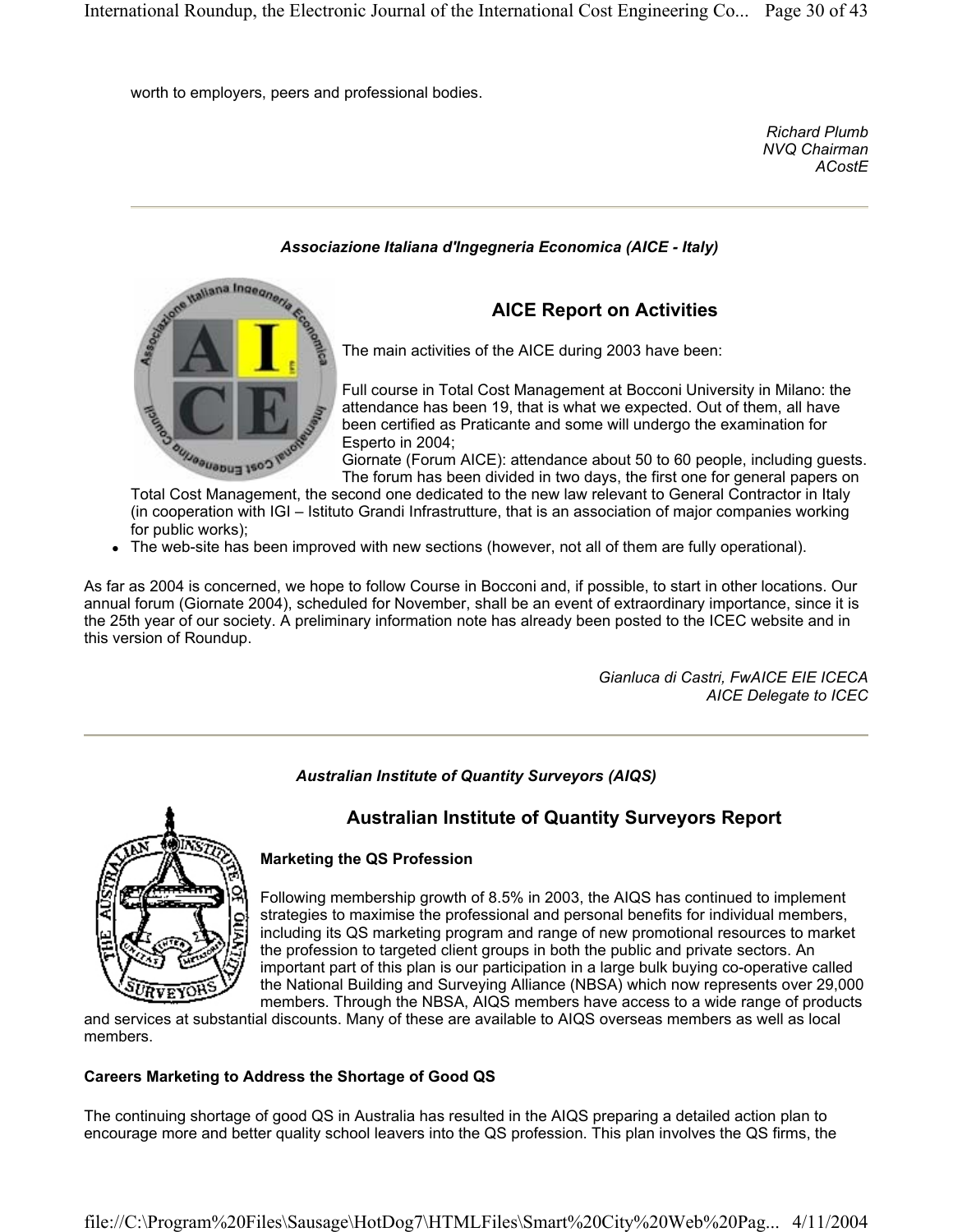universities, the School Careers Advisers and the AIQS in a co-ordinated approach to raise the profile of the profession and convince school leavers and their parents that it is a worthwhile career for them to pursue. By participating in an increasing number of school careers shows, providing up to 10 scholarships for Year 12 students, providing detailed information regularly to Careers Advisers and swaying existing university students to take up the QS courses, the AIQS hopes to see a marked increase in the number of university students enrolling for AIQS accredited Qs courses.

In addition to this plan, the AIQS continues to conduct up to 200 skilled migration assessments for the Australian Government each year and assists AIQS overseas members who wish to migrate to Australia.

#### **New Publication on Measurement**

The AIQS has recently published a new book called "*Measurement – The Skill of the Quantity Surveyor*". It was written by a senior AIQS member after he acted as a supervisor on an AIQS Further Education Program in Measurement and IT, where he realised the need for young QS graduates and others to have available to them a simple but comprehensive guide to measurement in accordance with the Australian Standard Method of Measurement Ed 5.

*Risk Management in the Construction Industry* by T. Lyons is a comprehensive review of all the literature on risk management. It provides the reader with an excellent reference list and should greatly assist those seeking to develop their own risk management strategies.

*Mechanical and Electrical Measuring* by J Sierra is another of our successful workbooks which gives a practical guide and format with extensive diagrams for the measuring of mechanical and electrical construction work.

#### **Partnering with Universities for Course Accreditation**

The AIQS is close to concluding its development of a partnering model which will be used with universities for accreditation of their relevant courses in Australia. The AIQS model will differ from the RICS model in that the AIQS does not believe in setting universal course entry levels which do not reflect the socio economic and local industry conditions within which universities must operate. This is particularly relevant to universities in smaller states and remote areas. The AIQS model will look more closely at the outputs from the universities and will also insist that the courses include appropriate content covering the core competencies of the QS.

#### **AIQS Overseas Membership equals One Third of Total**

The AIQS end of year statistics at 31 December 2003, show that just over one third of the 3,035 members are residing over seas. This high percentage is partly the result of the continuing use of Australian universities for QS education and the attractiveness of Australia for skilled migration. It is also due to the increasing number of Australian QS that are working over seas temporarily.

> *Terry L. Sanders AIQS General Manager*

*Building Surveyor's Institute of Japan (Nihon Kenchiku Sekisan Kyokai - BSIJ)* 

The Building Surveyor's Institute of JAPAN

#### **Chinese public sector delegation visit to the Japanese Surveyor's Institute'**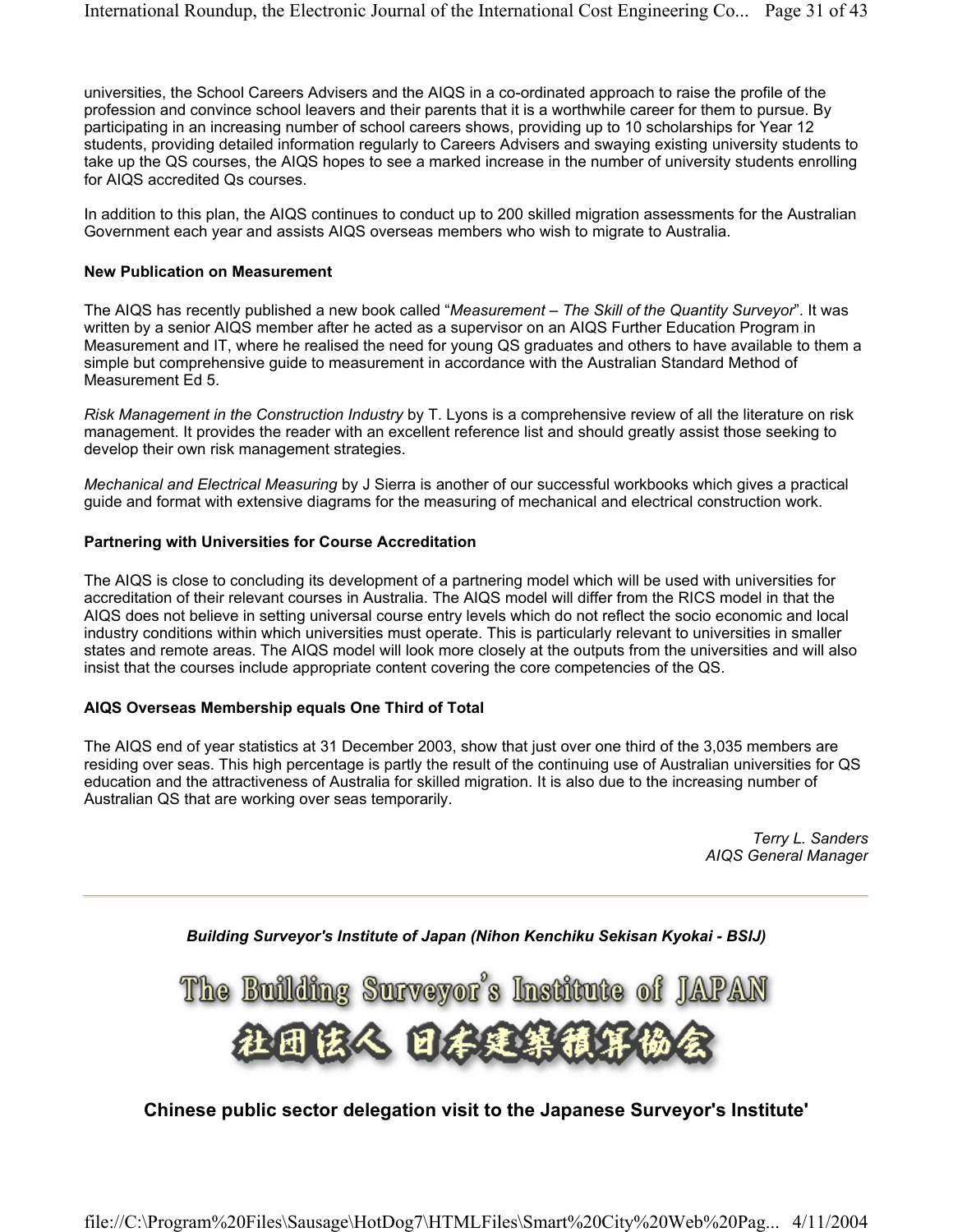A delegation of "Research Institute for Standards & Norms (RISN), the Ministry of Construction of People of Republic of China" came to Japan and made a visit to Building Surveyors Institute of Japan (BSIJ) in December 2003.

In China, reform of their economic system is in progress and cost management systems for projects are now under review. The delegation made a visit to BSIJ for the purpose of studying systems implemented in Japan.

The delegation and BSIJ had an opportunity for an exchange of views in February 2000. Further, as members of "China Engineering Cost Association (CECA)" participated in 7th PAQS congress in Tokyo last November, 2003, the meeting commenced in an atmosphere of friendliness.

Enquiries from the delegation were detailed and focused on management systems for projects and costs in public and private sectors. BSIJ responses Were:

In public sector building projects, the quantities for construction works are being prepared based on the "Standard Method for Measurement of Building Construction works", and the unit rates are being set by a statistical arithmetic process with published cost databases. For these types of contracts, most contracts are lump-sum contracts, in which the quantities do not form any part of contract conditions, treated just as references in Japanese practice.

In private sector projects, besides the competitive bidding system, many projects have been adopting a "direct single selection and negotiation system." For the procurement of the design and the construction works, some cases are separate procurement packages and some are combined as "Design & Build", depending on circumstances.

As to the selection of contractors and the setting of the contract amount, two types of bidding systems are being implemented in public construction projects, "open bidding for public" and "selective bidding" system. The Ministry of Land, Infrastructure and Transport (MLIT) has put an e-bidding system into practice since April '04, in order to improve their accountability as well as efficiency.

Project cost reduction is the major issue at present in Japan and various types of bidding systems are being introduced such as bidding for "Design & Build package", "a bid with alternative proposal", "comprehensive evaluations to contractor's proposal" and so on. As the cost management at the upstream of individual project, Value Engineering (VE) in the planning/ design phase is commonly practiced. In some cases, private sectors projects are adopting a management system, i.e. project management, construction management.

On the other hand, BSIJ made questions to the delegation about the Chinese construction practice concerning settlement of the contract amount, effects of inflation and so on. Outlines of responses from the Chinese delegation were:

- 1. In the primary stage of a project, detailed construction costs are not specified in contracts.
- 2. Both parties, owner and contractor, perceive well that construction costs fluctuate depending on the economy, engineering developments and so on.
- 3. Some contractors enter into a contract at a lower price and induce the construction cost higher in the later stage of project.
- 4. The inflation rate is the unforeseen issue. The steel price has increased by 30% within recent 2 years.

In many cases, the construction is being carried out concurrently with its design and the adjustment of the contract amount. It seems like the situation at bubble economy in Japan.

Members of the delegation were really enthusiastic and it was a fruitful meeting. Taking commemorative photo with all members, the meeting was closed with promises for a reunion.

> *Takayoshi Sato Director Building Surveyors Institute of Japan*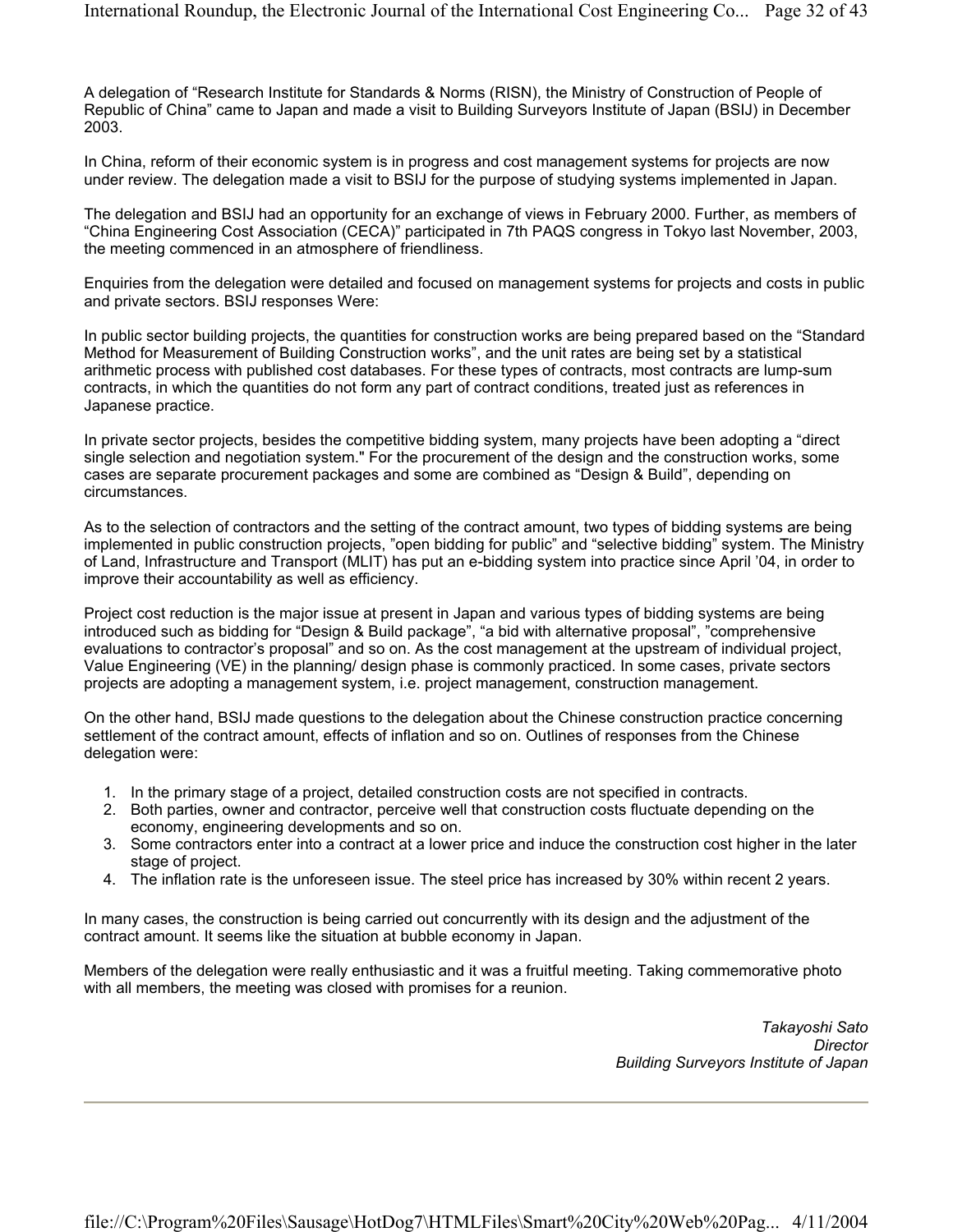*Canadian Institute of Quantity Surveyors (CIQS)* 



#### **RICS and CIQS sign Memorandum of Understanding**

Canadian Institute of Quantity Surveyors President, Clark Campbell and RICS Canada President, Chris Corps, have signed an agreement for the two organizations to work in closer co-operation. The Memorandum of Understanding (MOU) is aimed at increasing liaison and co-operation between the two organizations and leveraging the strengths of both memberships, to the benefit of the profession and the public.

The agreement recognizes the importance both organizations assign to the future of Quantity Surveying as a technical specialism fundamental to the real estate sector. To the Canadian property industry, the agreement signals a further step towards the availability of high quality property advice and raising standards. The two groups will work together to promote the development, acceptance, education and enforcement of quantity surveying standards,

drawing on best practice from Canada and beyond.

The agreement also recognizes the common interests of members in the two organizations. RICS membership gives an internationally recognized property qualification, while CIQS is the recognized Canadian standard.

Announcing the signing of the agreement, Chris Corps, President of RICS Canada, said "Global commerce creates a requirement for internationally recognized standards of practice in all aspects of property ownership, development and occupation. RICS members recognize the merit of strong professional advice on real estate costs and development implications, prepared by a professional quantity surveyor. CIQS has been instrumental in establishing this in Canada and by working co-operatively together with CIQS, RICS hopes to both support Canadian members' education and bring RICS' international recognition, knowledge and business contacts to the partnership with CIQS".

Clark Campbell, President of CIQS, said "This MOU serves our members and potential members well. As the established Canadian professional quantity surveying organization, we look forward to accessing RICS resources and membership through this agreement, while broadening membership development and standards through wider understanding of international practices. We hope this will give our members access to an internationally recognized qualification and help generate business leads from international firms operating in Canada.

> *Clark Campbell President, CIQS*



#### *Czech Association of Project Management (Spolecnost pro projektové rízení - SPR)*

#### **Certification News from SPR**

The certification body of SPR passed another audit performed by the Czech Institute for Accreditation (CIA). Part of the process has been modification of documentation and procedures. Due to this submission of documentation for accreditation of our certification process by ICEC has been delayed. We expect to submit this documentation to ICEC no later than the end of April.

SPR is encouraging the creation of SIGs (special interest groups). The first proposal the board of SPR received is from a group of corporate and individual members interested in traditional construction projects. If the proposal is accepted at our next board meeting in March we will be looking to co-operate with similarly oriented SIGs and/or associations.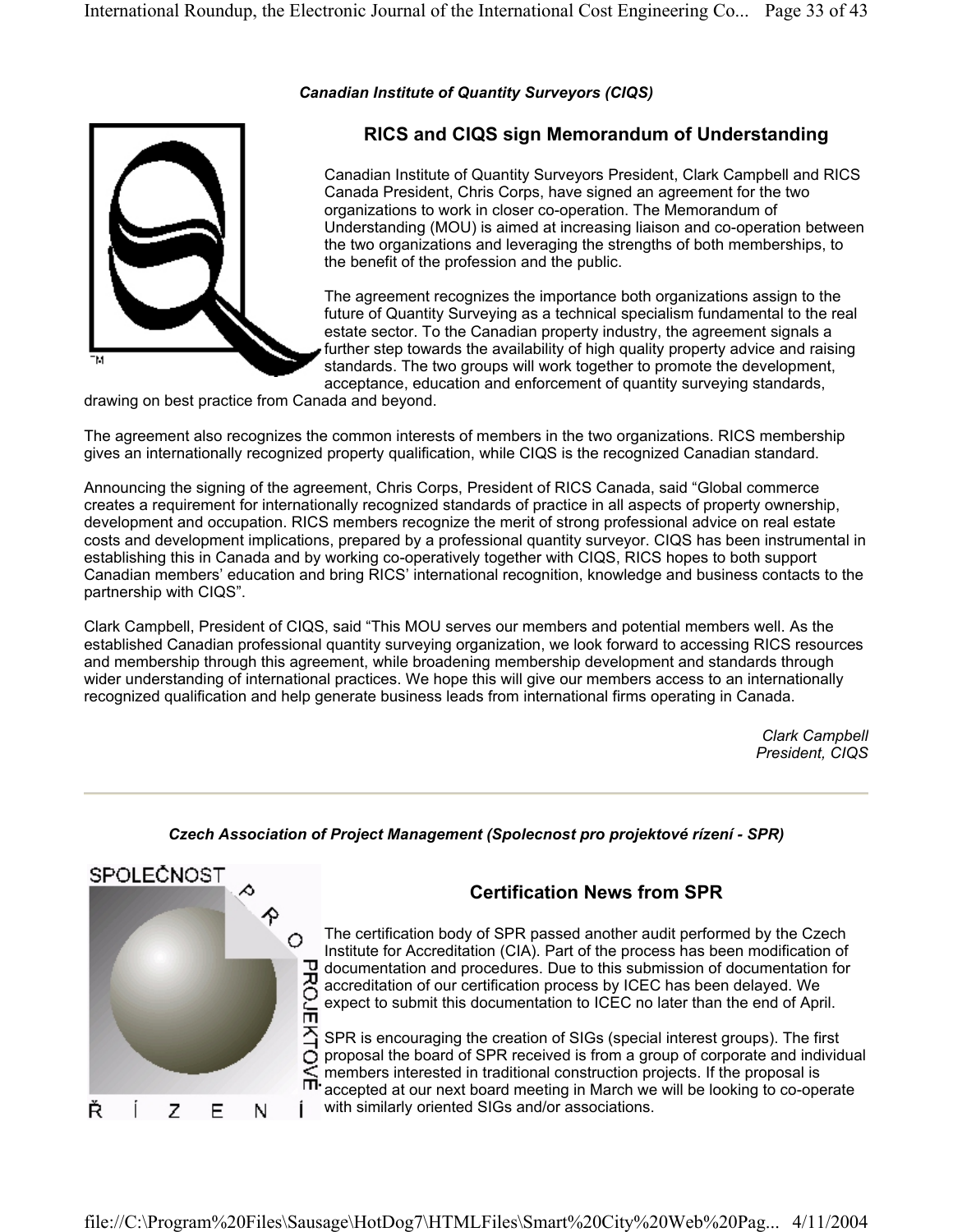*Petr Chlupaty Past President, SPR*



*Ghana Institution of Surveyors, Quantity Surveying Division (GIS)* 

**A collage of scenes at the July 2003 Symposium of GhIS**

#### **Ghana Council Members for 2003 - 4**

The following are the Council Members of the Ghana Institution of Surveyors for the 2003 – 2004 session:

#### **Officers Elected:**

- Mr. Julius Krampa (F) President
- Mr. Charles Sagoe (F) Snr. Vice President
- Dr. B. E. K. Prah (F) Vice President
- Mr. Lawrence Kumah (F) Hon. Treasurer
- Mr. Emmanuel Martey (PA) Hon. Secretary

#### **Elected Members of General Practice Division:**

- Ms. Yvonne Sowah  $(F)$
- Mr. Samuel Ofori-Offei (F)
- $\bullet$  Mrs. A. N. B. Tackie (F)
- Mr. Wilfred K.A. Odame (PA)
- $\bullet$  Mr. E. Odoi-Atua (T)
- Mr. Meister Afriyie (F)

#### **Elected Members of Quantity Surveying Division:**

- Mr. Kwaku Amoah-Mensah  $(F)$
- $\bullet$  Mr. K. H. Osei-Asante (F)
- $\bullet$  Mr. D. K. Kyere (F)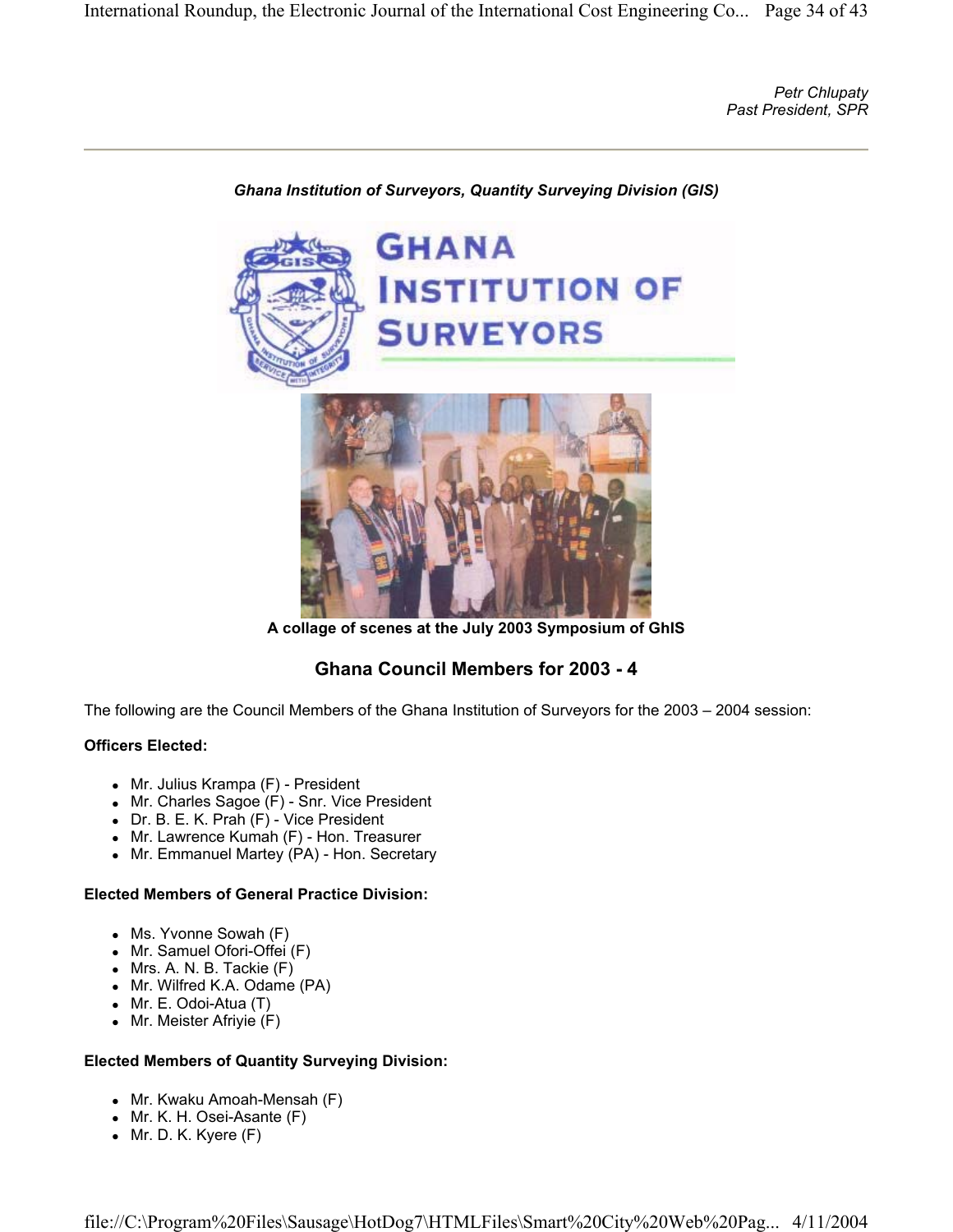- Mr. A. S. A. Kittoe (PA)
- Mr. Christian Mensah (T)
- Mr. Kwadzo Hohoabu (F)

#### **Elected Members of the Land Surveying Division:**

- Mr. J. A. Abossey  $(F)$
- $\bullet$  Mr. I. K. Achempong  $(F)$
- Mr. Samuel Larbi Darko (F)
- $\bullet$  Mr. E. Addo Tawiah (F)
- Mr. Kwame Tenadu (Snr.) (T)
- $\bullet$  Mr. Robert Dwamena (F)

#### **Ex-Officio Members (Last 4 Past Presidents):**

- $\bullet$  Mr. Jean Dotse (F) PP
- Mr. K. Owusu Sekyere (F) PP
- Mr. Francis Atta-Affram (F) PP
- $\bullet$  Mr. B. A. Neequaye (F) PP

#### **Kwame Nkrumah University of Science and Technology Reps:**

- Dr. E. Badu (PA) Representative of Dept. of Building Technology
- Dr. (Ing) Collins Fosu (P) Representative of Geodetic Engineering Department
- Professor Seth Opuni Asiamah (PA) Representative of Institute of Land Management Administration

#### *Institute of Quantity Surveyors of Kenya (IQSK)*



The Institute of Quantity Surveyors of Kenya (IQSK) is a non-political and non-profit making Organization which was founded in 1994 with the object of:

- Promoting the general advancement of the practice of quantity surveying and project management and its application in Kenya including facilitating the exchange of information of the Institute and otherwise.
- Doing all things which the council of the Institute may deem proper, including advising Government, public bodies and other individuals on matters concerning Quantity Surveying and project management.
- Co-operating with Universities and other educational Institutions and public education authorities for furtherance of education and training in quantity surveying and practice.
- Printing, publishing, selling, lending or distributing the proceedings or reports of the Institute or any papers, communications, works or treaties on Quantity surveying or its application or subjects connected herewith.
- Co-operating with the Board of Registration of Architects and Quantity Surveyors and other relevant societies on matters concerning Quantity surveying education, training, examination and practice.

#### **How is IQSK organised?**

To further its aims and objects, the Institute can set up branches in any part of the country. The Institute has standing committees to advice the council on academic and professional standards membership, training & other such matters.

The Institute has an established secretariat which carries out such executive functions which are necessary to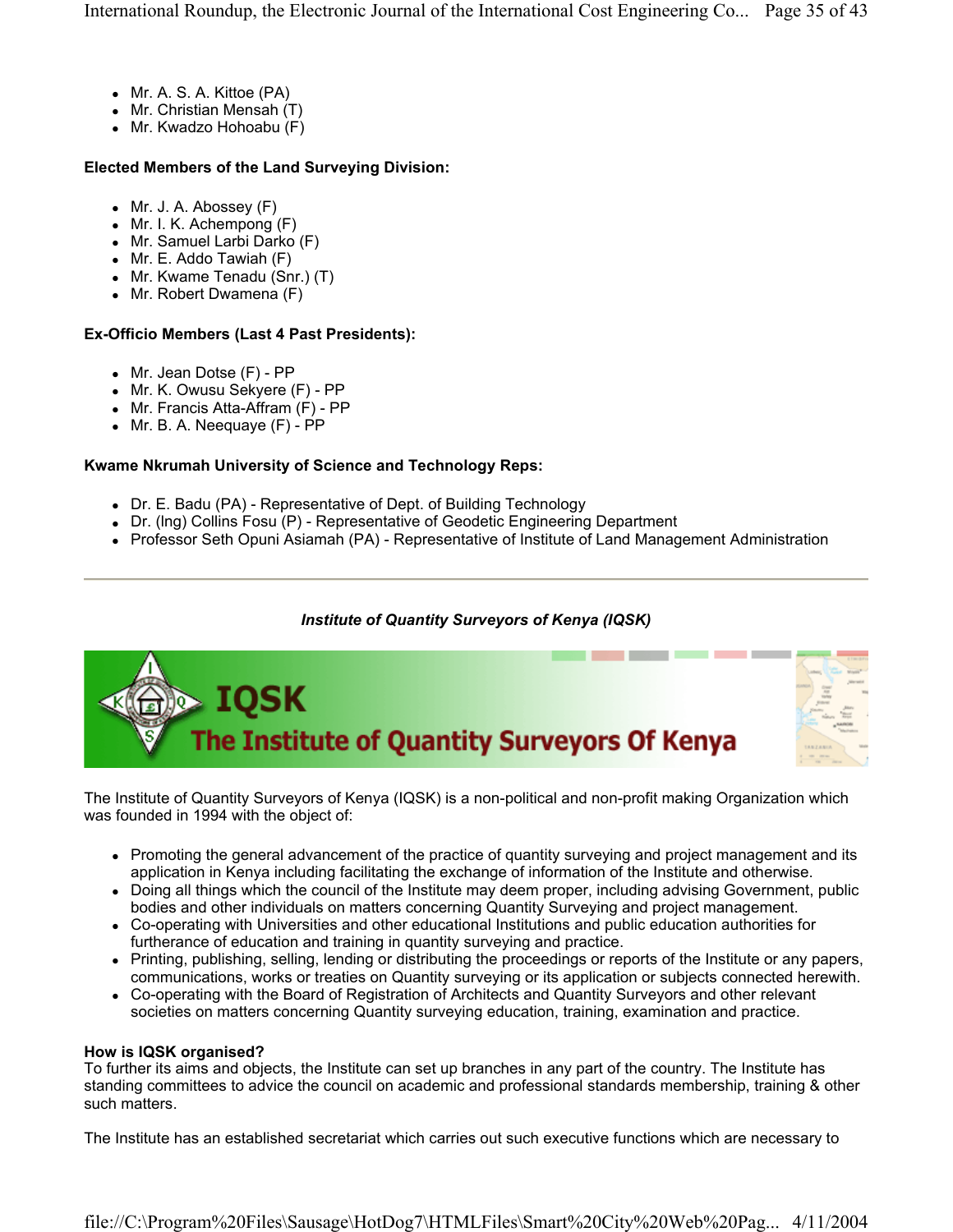allow the council to discharge its administrative responsibilities. The Secretariat of the Institute is located at the Ring Road junction off Lenana Road, Nairobi.

The Institute is in the process of establishing specialized sections of the Institute, e.g. a Project Management chapter.

#### **What is the membership of IQSK?**

The classes of membership of the Institute are divided as follows:

- Honorary members
- Fellow members
- Corporate members
- Licentiate members
- Visiting members
- Graduate members
- Technician members
- Students members

#### **How is IQSK managed?**

The management of the affairs and business of the Institute is vested in and conducted by an elected council. The council comprises of the office bearers, the most recent past chairman and not more than five corporate members elected at an Annual General Meeting. The executive and full council meetings take place monthly.

#### **What are the major activities of IQSK?**

The Institute is a member of the following International Organizations and actively participates in their activities:

- Commonwealth Association of Surveying and Land Economy (CASLE).
- International Cost Engineering Council (ICEC)
- International Federation of Surveyors (FIG)
- Africa Association of Quantity Surveyors (AAQS)
- Association of Professional Societies in East Africa (APSEA)

The Institute organizes the following annual activities which have the objectives of bringing members together to socialize as well as raising funds for the institute.

i) Annual Golf Tournament Day around June/July.

ii) Annual Dinner Dance in November/December.

The Institute also organizes the following monthly/quarterly events for consultative, educational and social purposes.

- i) Monthly consultative forum meetings
- ii) Industrial field visits.

#### **IQSK Officials**

- 1. D. M. Njuguna Chairman
- 2. G. M. Maina Vice Chairman
- 3. F. M. Githaiga Hon. Secretary
- 4. I. N. Wachira Hon. Treasurer
- 5. S.N. Waburi Hon. Registrar

#### **Council Members**

1. M. Ombati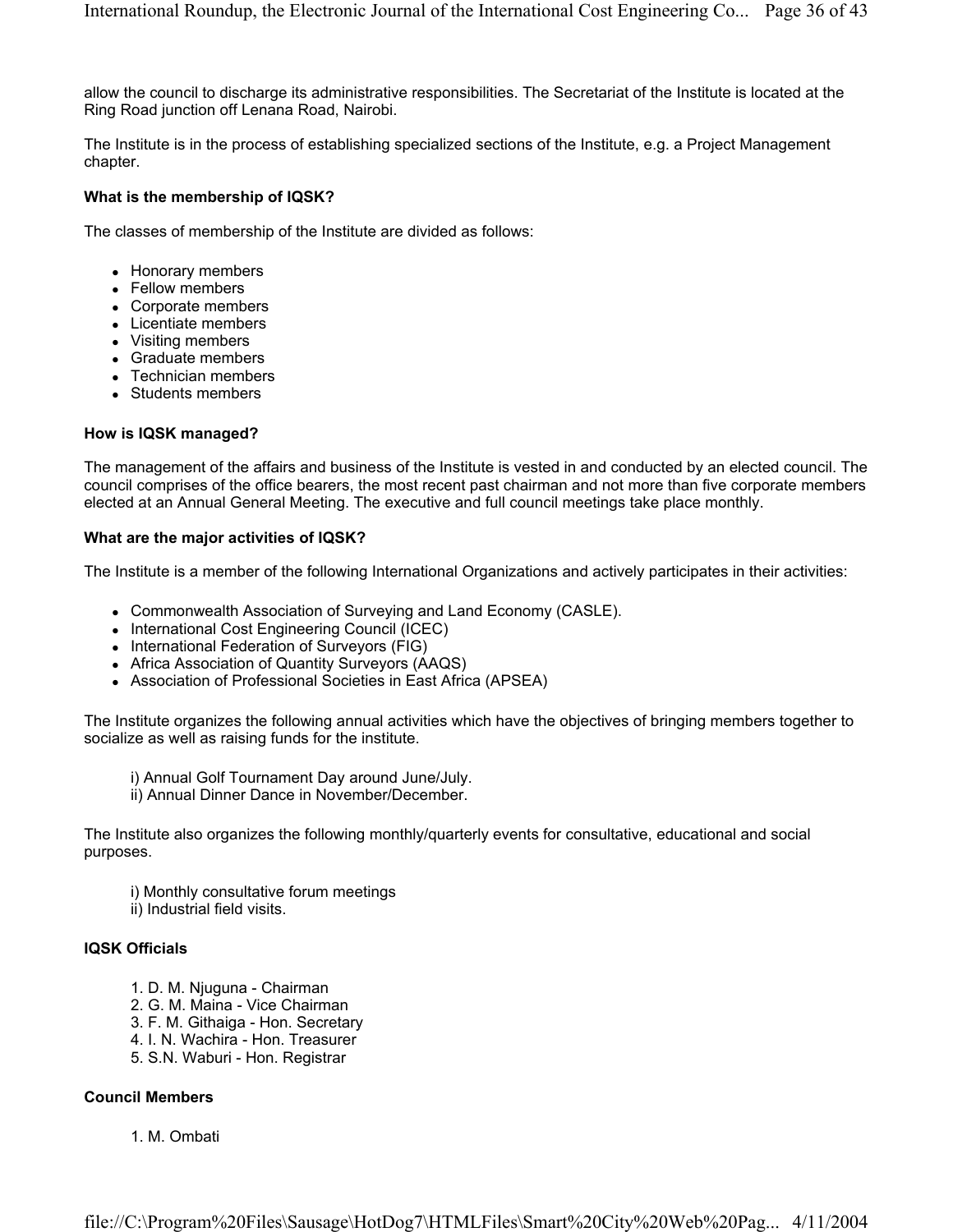- 2. M. A. Nyakiongora
- 3. P. Kimokoti
- 4. N. Maungu

**Publications:** The Institute of Quality Surveyors of Kenya publishes quarterly journals per year which are normally distributed to the members and stakeholders in the construction industry in Kenya

> *F. M. Githaiga Hon Secretary, IQSK*

#### *Institution of Surveyors Malaysia (Pertubuhan Juruukur Malaysia - ISM)*



#### **ISM Council for the 43rd Session 2003/2004**

The ISM Council for the 43rd Session (2003/2004) was elected on 20 June 2003 with Mr Ong See Lian taking up the presidency. The Principal Office Bearers are:

**President** - Mr. Ong See Lian, KMN, FISM, FRICS **Vice President** - Mr. John S. C. Loh, KMN, PJK, SSA, FISM, FRICS **Secretary General** - Pn. Wan Maimun Wan Abdullah, FISM **Treasurer** - Mr. Ong Hock Tek, MISM

#### **News from ISM**

After expanding 4.5% (GDP) in the first half, the Malaysian Government has put in place a package of broadbased pro-growth measures in May 2003 to provide immediate relief for the SARS-affected sectors and to address the structural and organizational issues towards sustaining economic growth in the medium and long term. The strategic measures introduced boosted confidence necessary to stimulate domestic consumption and investment. In addition, the short war in Iraq and the quick containment of SARS provided much needed relief for the economy to ride over the difficult times and remain on track to a firmer growth trajectory. With sustained growth in the second half, the economy is set to achieve its targeted growth of 4.5% for 2003, higher than the 4.1% (GDP) achieved in 2002.

This year, it is expected to strengthen even further to 5.5% - 6% (GDP –2004). ). The GDP contribution from various sectors for 2002 are: manufacturing 4.0 per cent, agriculture 3.0 per cent, mining 3.7 per cent, services 4.1 per cent and construction 2.3 per cent. The GDP contribution estimation from various sectors for 2003 are: manufacturing 6.5 per cent, agriculture 2.3 per cent, mining 4.5 per cent, services 4.2 per cent and construction 2.5 per cent. For 2004, apart from mining sector, the GDP contribution from various sectors are expected to grow further: manufacturing 7.2 per cent, agriculture 3.0 per cent, mining 3.5 per cent, services 5.5 per cent and construction 2.6 per cent.

Construction sector has been a key sector in the government's efforts to stimulate domestic economic activities and in enhancing growth. It is expected to maintain its positive growth trend, recording a growth of 2.3 % (2002), 2.5% (2003) and 2.6% (2004). As the economy continues to rely on the domestic sector, the contribution of construction sector to GDP growth will have to be further enhanced.

The Government, under the Home Ownership for the People (HOPE) Package, introduced the following measures and incentives to stimulate the property and construction sector:-

- 1. Cash payment to first home owners;
- 2. Individual income tax relief will be given on the specified interest payments of housing loans;
- 3. Within a one-year period from 1 June 2003, purchases of houses below RM180,000.00 are eligible for stamp duty exemption; and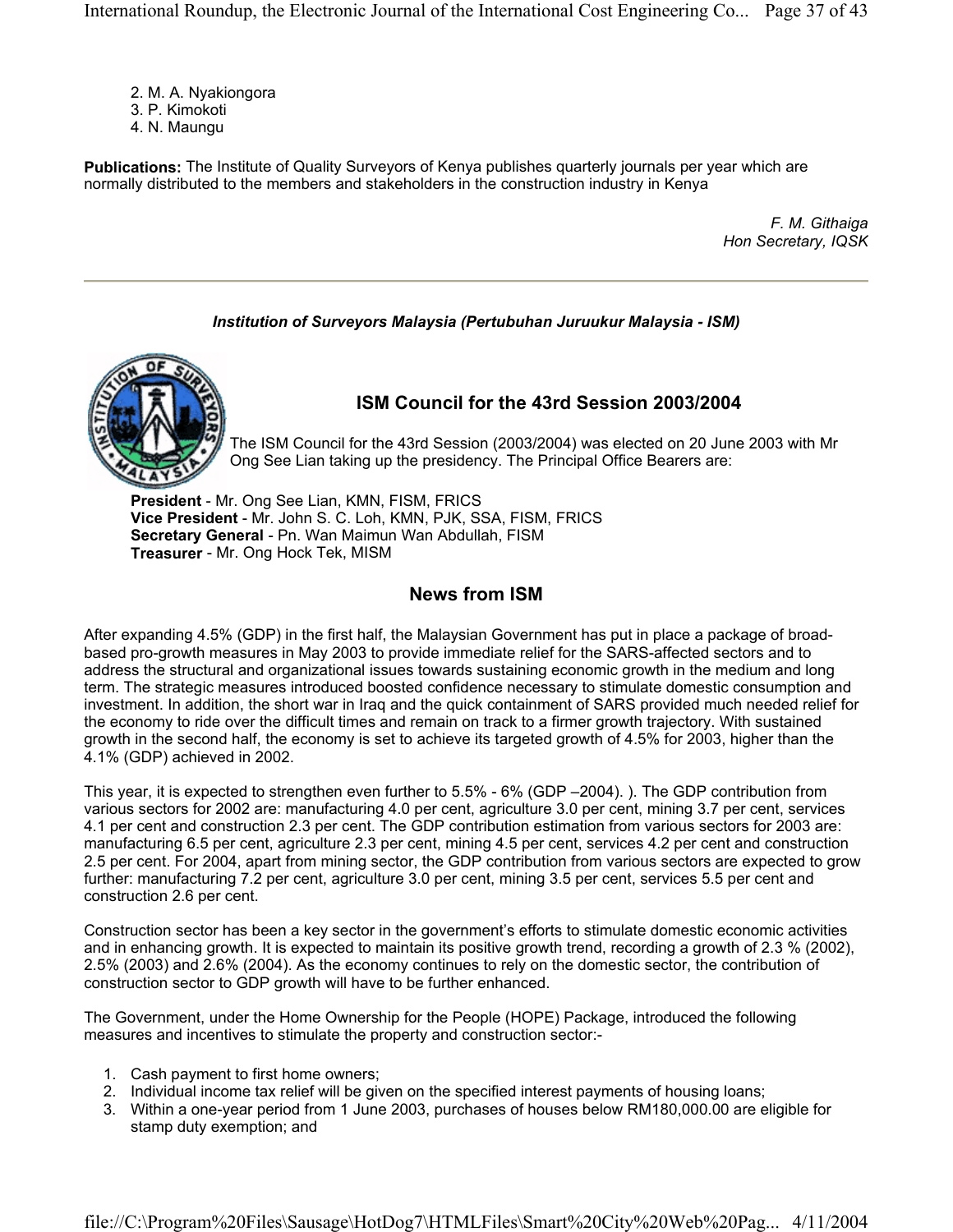4. The secondary property market is exempted from real property gain tax.

To attract and facilitate acquisitions by foreigners in the property market, the Government also liberalized foreign ownership by allowing foreigners to acquire landed properties exceeding RM150,000.00 per unit.

Construction of residential housing, particularly medium cost and affordable houses and major ongoing infrastructure projects and stronger pick-up in business confidence and consumer sentiment will enable construction sector to sustain growth for 2003 and 2004. Houses priced under RM180,000.00 and below were in better demand and those located at preferred locations attracted strong interest of buyers.

In an effort to increase productivity and quality in the construction industry, contractors are encouraged to utilize modern building techniques as well as the industrialized building system (IBS). The IBS will enable cost saving and quality improvement in the industry through reduced labour intensity and construction standardization.

The Malaysian economy, with strengthened macroeconomic fundamentals and a more broadly balanced economic structure with emerging new sources of growth in service sector, manufacturing sector and agricultural sector, would provide the foundation for sustained higher growth in the country as Malaysia moved from being a developing to a developed nation.

A 2-days "15th National Real Estate Convention 2004" will be held at Prince Hotel & Residence, Kuala Lumpur on 16th – 17th March 2004. It is jointly organized by the Institution of Surveyors, Malaysia (ISM), Association of Valuers and Property Consultants in Private Practice Malaysia (PEPS), and the International Real Estate Federation (FIABCI), Malaysian Charter.

The theme for the two days Convention is "Opportunities in the New Up Cycle." There is renewed optimism in the Malaysian property market evidenced by more sales activity and price increases. Noticing such trends, organisers have aptly coined the theme with a current buzzword "Up Cycle". This conference will see a number of distinguished speakers who are aptly placed to identify emerging market trends and opportunities in the Real Estate industry and dual on the following:-

- $\circ$  Where are the new growth areas?
- $\circ$  New innovative financing techniques.
- o Recent legislations and its implications.
- $\circ$  Malaysia's economy and property in the regional context.
- $\circ$  Directions of the various property market segments.

ISM is also looking forward to organize/jointly organize the following congress/.seminar/convention in the coming months:-

- A ½ Day Seminar on Property Management on 25th February 2004 at Kuala Lumpur Gold & Country Club (KLGCC), Kuala Lumpur;
- $\circ$  A  $\frac{1}{2}$  day talk on "Benefits in the Use of The Latest Q.S. Softwares in the Field of Quantity Surveying in Malaysia" by Mr Chin Keh Liang and En. Mohd Sani Mohd Emran on 28th February 2004.
- o 15th National Real Estate Convention on 16th and 17th March 2004.
- $\circ$  A 2-day "6th Surveyors' Congress" to be held in Mutiara Hotel, Kuala Lumpur on 16th 17th June 2004. The theme for the two- day Congress is "Integrated Approach Towards Greater Effectiveness". The aim of this Congress is to stimulate ideas, discussion and exchange of views for surveying practitioners as well as other professionals and players in the variety of fields related to building, property and construction industry. It will provide opportunities for fellow professionals, policy makers and the public to examine the importance of integrated action and partnership in achieving good results. This is a yearly event organised by the Institution of Surveyors, Malaysia in conjunction with its Annual General Meeting and Dinner.

For more Information, please contact ISM as follows:

Telephone : 03-79551773 / 03-7956 9728 / 03-7954 8358 Fax: 03-7955 0253 E-mail : secretariat@ism.org.my Website: http://www.ism.org.my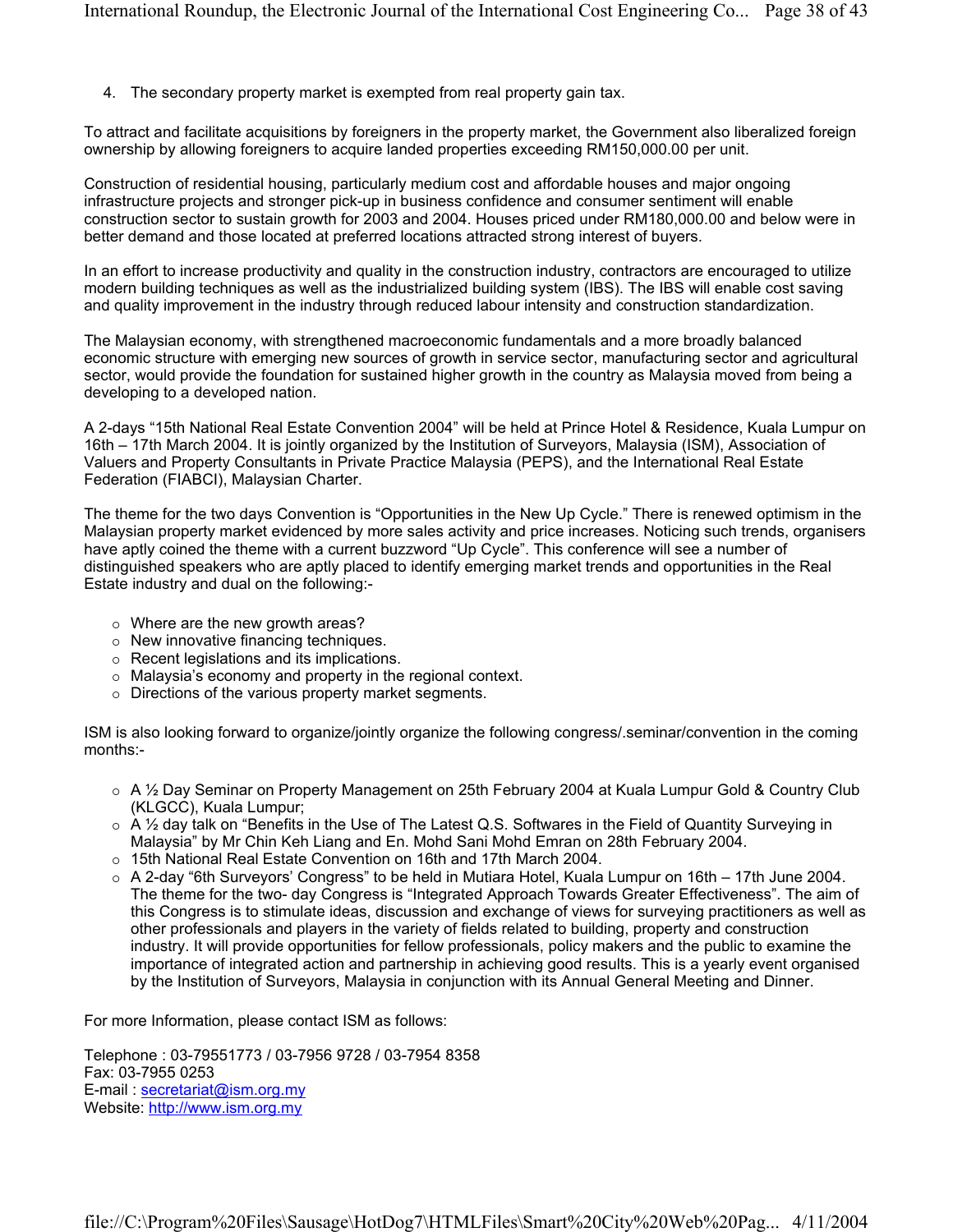*Emi Azwa Harun ISM*

#### *Mauritius Association of Quantity Surveyors (MAQS)*



#### **Office Bearers**

Secretary Mr Kamal Etwaro Assistant Secretary Mr Anil Awator Treasurer Mr Ajay Gopaul

President Mr Santaram Ragoo Vice-president Mr Zeinoule Ahbedine Chundoo Assistant Treasurer Mr Sailesh Boodhoo Co-opted members Mr Dussoruth and Mr Oodally

> *Kamal Etwaro Secretary, MAQS*

#### *New Zealand Institute of Quantity Surveyors (NZIQS)*



#### **Kiwi quantity surveyor wins international award**

New Zealand Institute of Quantity Surveyors (NZIQS) Past President Mr Peter Beddek from the Kapiti Coast was awarded the Pacific Association of Quantity Surveyors (PAQS) Medal for 2003 following a meeting of the Council last month in Tokyo Japan.

This is only the 3rd PAQS medal awarded by the national

representatives of the PAQS Board from New Zealand, Australia, Singapore, Malaysia, Hong Kong, Japan. At that meeting two new organisations joined PAQS - China and Canada.



Peter Beddek has had a distinguished career as a Quantity Surveying practitioner and NZIQS member and has been particularly prominent in recent years in extending the interest and contact of New Zealand members into the international environment through promotion of PAQS within New Zealand and overseas.

New Zealand is a founder member of PAQS in spite of its relatively small membership numbers (900) especially when compared against the most recent member (China (50,000 members). Mr Beddek was the New Zealand representative on the PAQS Board for several years, President of PAQS from June 1999 to May 2001 and also Region 4 Chairman of ICEC.

Beginning his Quantity Surveying career in Auckland, Peter worked in Australia, Melbourne – Victoria and Queensland, and London, UK before returning to New Zealand in 1981. As well as his Quantity Surveying qualifications, Peter is a Fellow of NZIQS, Fellow NZIOB, graduated Master of Business Administration from Massey University in 1993, and holds a Certificate in Systems Analysis and Quality Auditing. He describes himself as an innovator in the area of Building Economics and computer applications. Before retiring for health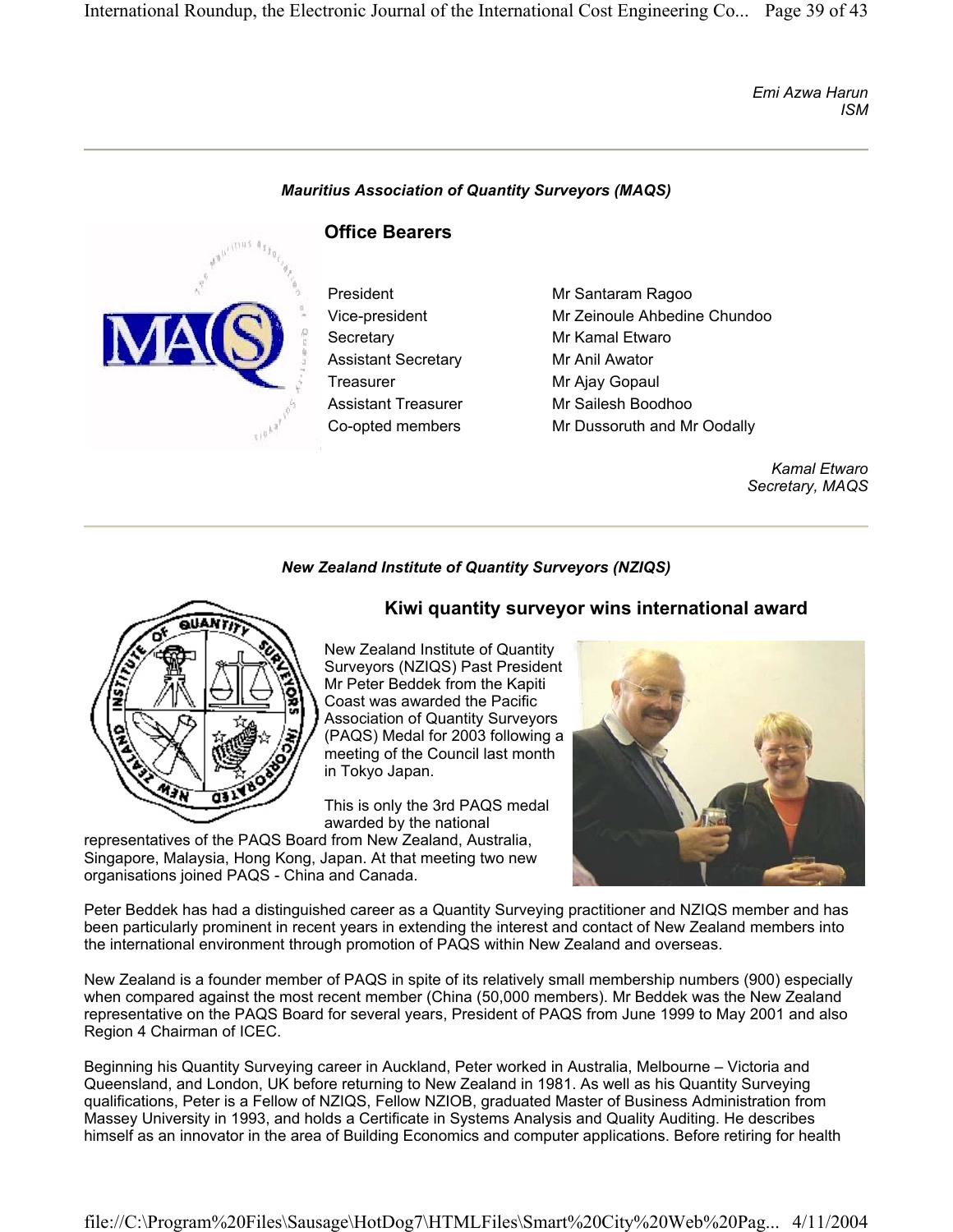reasons Peter had become Managing Director of Maltby and Partners Ltd in New Zealand.

Married to Katie, Peter has two children, Amanda and Michael, and enjoys fishing and his involvement in Rotary. Except for his ill health Peter would be maintaining his association with PAQS and as a retired member of NZIQS remains interested in NZIQS association internationally.

> *John Granville Executive Director, NZIQS*

#### *Norwegian Association of Project Management (Norsk Forening for Prosjektledelse - NFP)*



#### **Some Highlights from the Norwegian PM-scene**

#### **Membership**

NFP has 561 members (31 December 2003).

Local chapters in Oslo, Stavanger, Trondheim and Telemark are active in promoting project management in their communities. Member meetings attract typically some 15-20 people.

#### **AACEI Norway**

The local chapter of AACE International is counting some 45 members, mainly from the large engineering companies and oil & gas companies in Norway. Their main focus is on cost engineering and cost estimating.

#### **NSP**

The Norwegian Centre for Project Management (NSP), established in spring 2000, is already playing an important role in developing Norwegian PM-competencies further. So far 26 companies and organisations have joined NSP. NSP has held several seminars on different aspects of PM. NSP is also funding PM-research. The following research projects are currently in progress:

- $\circ$  Managing for profit;
- $\circ$  Productivity and logistics in construction projects;
- $\circ$  Project start up and project completion;
- $\circ$  Implementing project based management;

In addition NSP is participating in Concept, a major research program financed by the Royal Department of Finance, Norway.

#### **Certification:**

Since 1998 PMI's certification of project management knowledge (PMP) has been offered in Norway. Some 150 persons have been PMP-certified, up from 75 in 2002. A local Norwegian PMI chapter was founded in 2000 and has currently more than 230 members. Several candidates are in the pipeline for PMP-test in November 2004.

CCE certification is also progressing and some 40 persons are certified in Norway so far.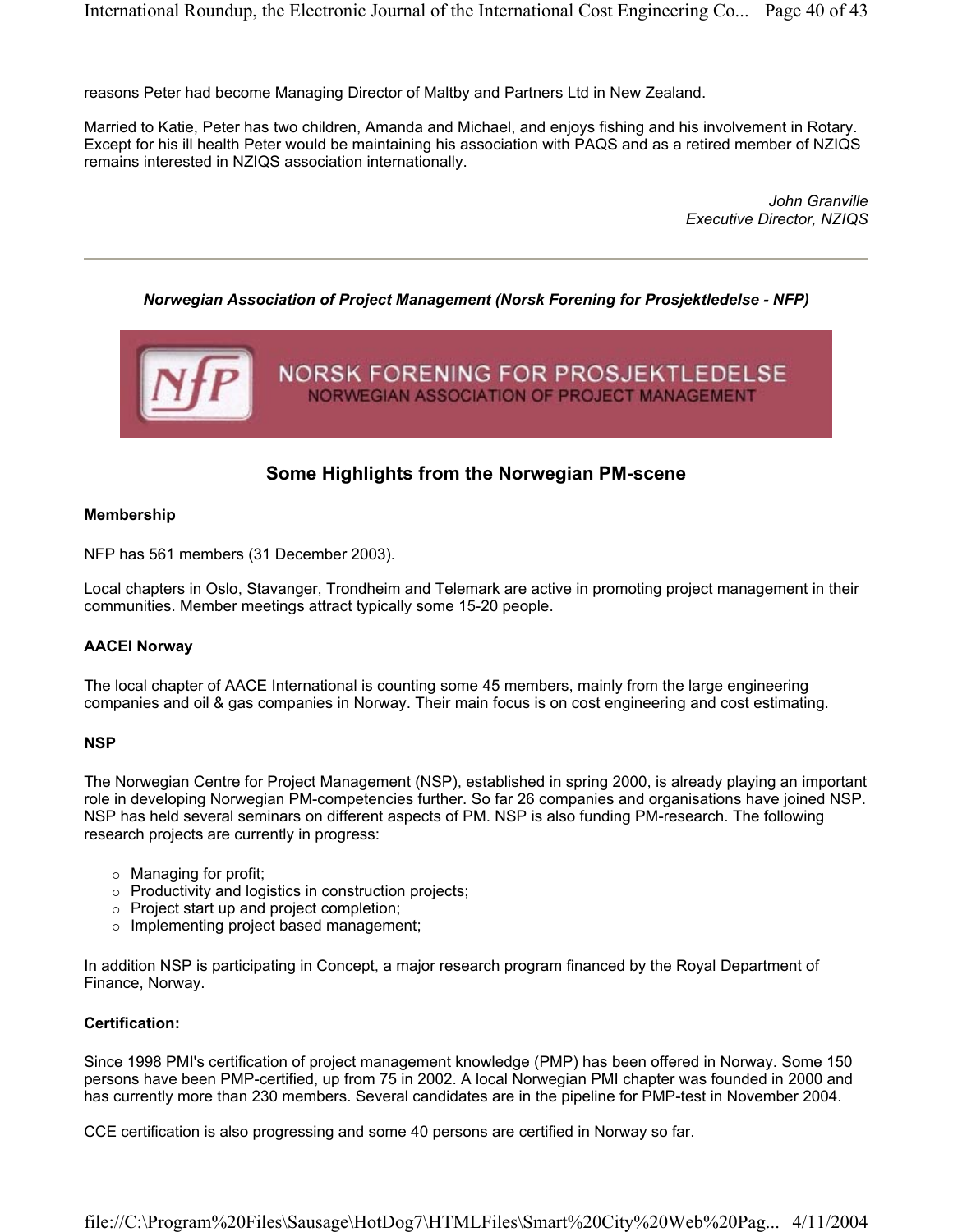IPMA certification will also be offered in Norway.

#### **Competence baseline**

Progress on a National Competence Baseline (NCB) in project management.

#### **Publications**

NFP's Norwegian magazine "Prosjektledelse" (Project Management) continues with two issues yearly, each with 1000 copies. The magazine continues at a high professional level encompassing articles from many application areas of project management. The magazine has become THE arena for the Norwegian PM-society.

PMIs A Guide to the Project Management Body of Knowledge (PMBOK® Guide) has been translated into the Norwegian language by Håvard O. Skaldebø, NFP board member, President PMI Norway Oslo Chapter.

#### **Congresses/seminars**

NFP is mainly responsible for a yearly Norwegian project management "spring-congress" in May, "At the Frontiers of Project Management". About 150 persons attended the 2003 congress and work is in progress for May 2004.

NORDNET 2003 "Dreams, Nightmares and Realities", the main project management event in Scandinavia in 2003 was arranged by NFP and NSP 25-26 September in Oslo. Close to 250 persons attended.

#### **Education**

Several project management education programs are in progress on Norwegian universities and business schools. The first 25 MSc, specialising in project management, from The Norwegian University of Science and Technology (NTNU) graduated in 2003. This is an important milestone for the PM-community in Norway. The project management programs continue to be among the most popular programs.

> *Håvard O.Skaldebø ICEC Delegate, NFP*

#### *Singapore Institute of Surveyors and Valuers, Quantity Surveying Division (SISV)*



The following were among the main initiatives of the Quantity Surveyors Division of the Singapore Institute of Surveyors and Valuers during 2002/2003:

#### **Construction Electronic Measurement Standards**

The Construction Electronic Measurement Standards (CEMS) were launched in July this year during the Annual Dinner of the Institute. The CEMS replaces

the existing SMM and paves the way for automatic quantity taking off based upon either 2-D or 3-D drawings. It forms an integral part of the E-Procurement System promoted by the Government of Singapore. E-Procurement System covers the entire supply chain of the construction industry from conceptual design stage to procurement of sub-contractors and suppliers.

#### **Automatic Quantity Taking Off System**

With the launch of CEMS and the development of the national layering standards for design drawings, SISV is now pursuing the automated quantity taking-off system. At the same time, a standard phraseology is currently being prepared in relation to the National Standard Specifications and Construction-Resources Classification Standards for automation of Bills of Quantities.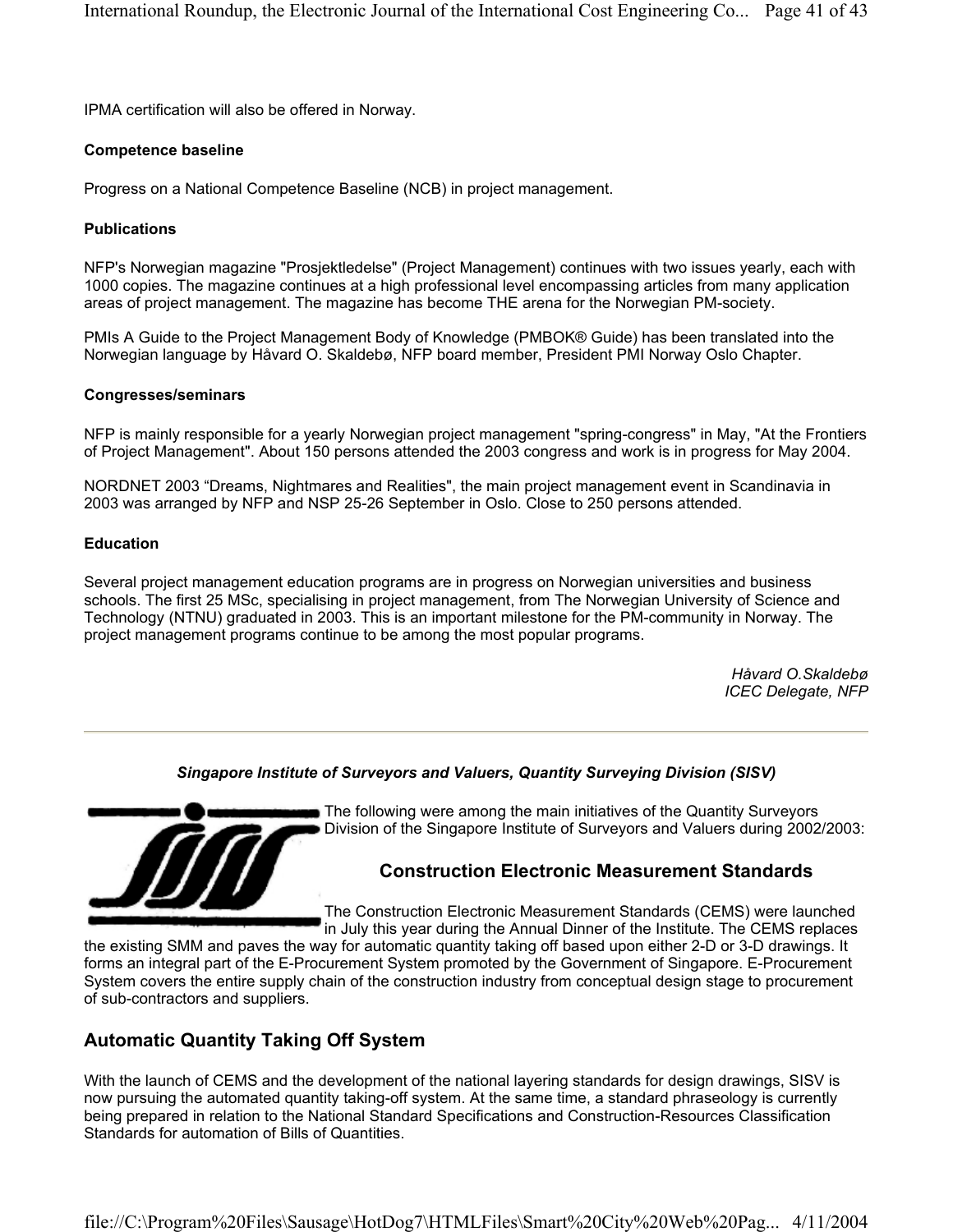## **TECH SISV Membership**

In July this year, we created a new category of members in our Institution to embrace the diploma holders who otherwise do not have an Institution to associate with. Besides enlarging our small membership base, more importantly we recognize the contributions of our diploma holders and would like to embrace them into our Institute so that they could upgrade their skill in preparation for the challenges brought about by the imminent computerization of QS Services.

> *Teoh Wooi Sin Hon. Secretary, QS Division, Singapore Institute of Surveyors and Values*

*Return to Table of Contents*

# *Some photos of Cost Engineering events around the world*



**Click on the images below to view larger versions.** 



**1** FDP (Denmark) Seminar, Copenhagen, September 2003